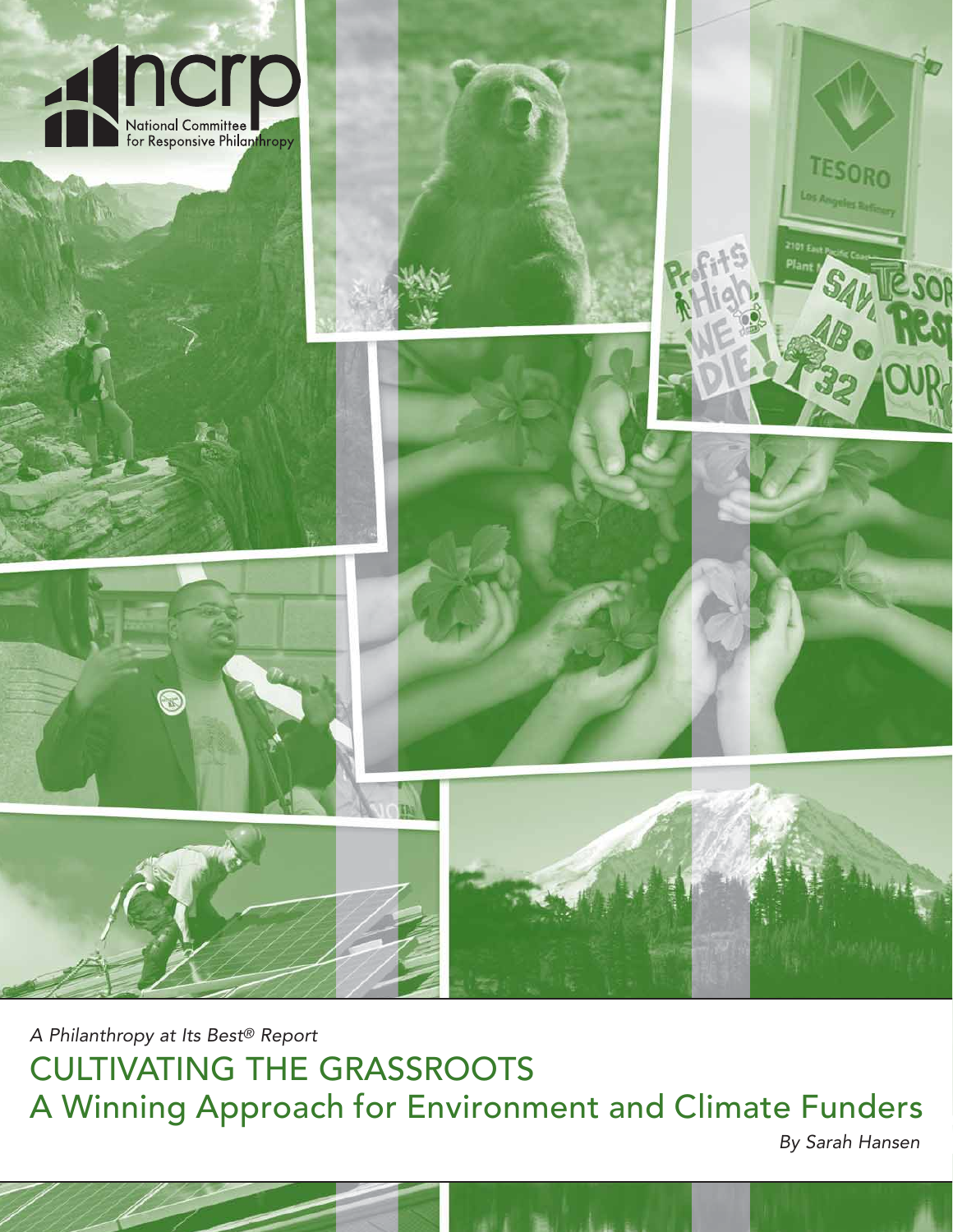# About the Author

**Sarah Hansen** consults with foundations and nonprofit organizations to advance multi-issue, progressive social change agendas. She specializes in developing big-picture strategies and long-term visions connected to concrete, manageable work plans. Sarah currently serves as program advisor to the Elias Foundation in Westchester County, N.Y., which seeks to promote a more equitable society by supporting community organizing. She also leads an initiative at the Ford Foundation to convene four successful community-led public foundations.

Previously, Sarah served as the associate director and senior program officer of the V. Kann Rasmussen Foundation, doing grantmaking in the environmental health and climate change arenas. She also led the Starry Night Fund of the Tides Foundation through a theory of change process and helped the fund determine its \$8-million grants portfolio. Prior to that, Sarah served for eight years as executive director of the Environmental Grantmakers Association, providing leadership in connecting environmental issues to issues such as globalization, economic inequality, racial justice and community empowerment. Sarah helped to found the Funders Network on Trade and Globalization as well as the Gulf Coast Fund for Community Renewal and Ecological Health. Sarah recently served as a board member of the North Star Fund, one of New York City's leading community foundations dedicated to building social change. She currently serves on the solidarity board of Community Voices Heard, an organization of low-income people working to build power in New York City and New York State to improve the lives of families and communities by connecting public policy with grassroots organizing and leadership development. Sarah lives in Brooklyn with her partner, Sally Kohn, and their three-year-old daughter, Willa. She can be reached at sarah@confabulist.org.

### Acknowledgments

This report is the collaborative result of a visionary and dedicated group of individuals.

First and foremost, I am grateful to the National Committee for Responsive Philanthropy for asking me to author this paper. For Aaron Dorfman, a thank-you for his tireless efforts and just vision for philanthropy. For Niki Jagpal, a thank-you for her fearless editing and intellectual firepower. For Kevin Laskowski, a thank-you for his data prowess and impeccable edits.

It was a happy privilege to work with the advisory committee, and I am particularly indebted to Lisa Abbott, Millie Buchanan, Jeffrey Campbell, Bill Gallegos, Heeten Kalan, Roger Kim, Martha Matsuoka, Peter Riggs and Jen Sokolove. In addition, my deepest thanks to the devoted team of Benno Friedman, Lois Gibbs, Peter Montague and Cheryl King Fischer for their unfailing advice and guidance. In particular, Peter Montague has my everlasting loyalty and affection for being a constant resource of information. Heartfelt thanks as well to Jeffrey Campbell, Danielle Deane, Denise Joines, Lisa Pike Sheehy and Kolu Zigbi for providing superb case studies that strengthen this report immensely. And thank you to Janet Keating, Terry Odendahl and Michele Prichard for allowing me to include exemplary examples of their organizations' work in this report.

A number of people were good enough to read drafts along the way and offer their expert advice: Harriet Barlow, Sarah Christiansen, Jon Cracknell, Annie Ducmanis, Hugh Hogan, Cathy Lerza, Bruce Lourie, Anita Nager, Mark Randazzo, Marni Rosen, Jenny Russell, Kathy Sessions, Shelley Shreffler, Midge Sweet, Lee Wasserman, Maya Wiley and Ken Wilson.

Thank you to Rachel Leon and everyone at the Environmental Grantmakers Association for allowing Aaron Dorfman and me to introduce a preliminary draft of this report at the organization's 2010 retreat. The advice we received there was pivotal to the project.

Thank you to Jen Naylor and Kate Frucher for offering up their beautiful home to me as a quiet daily writing space. Most importantly, loving thanks to my family, especially Zachary, Gloria and Jeffrey Welcker, who provided great edits and title ideas. And to my partner, Sally Kohn, and our daughter, Willa Hansen-Kohn, who are a constant source of inspiration and support.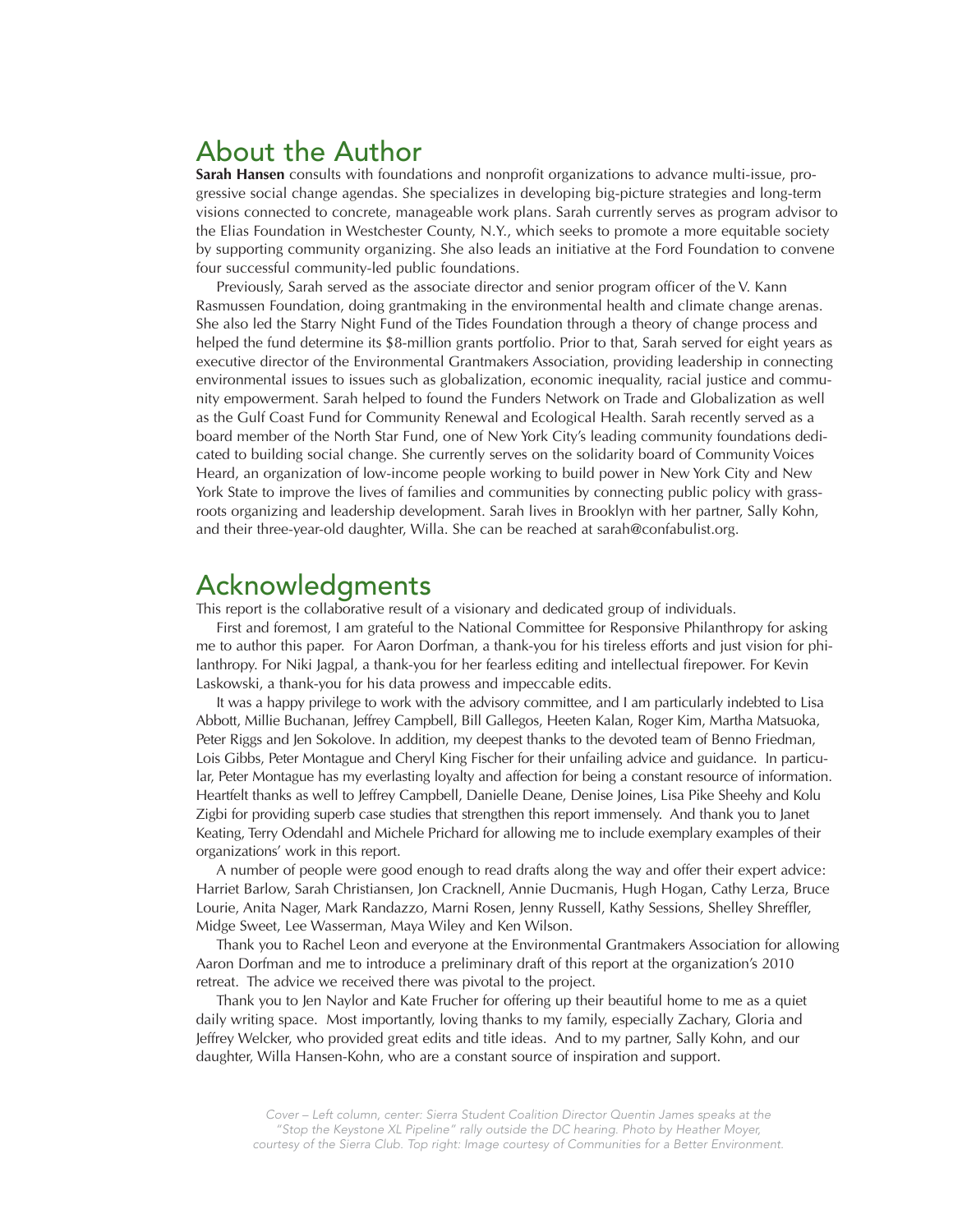# Table of Contents

| .3<br>The Root of the Problem<br>We Have to Change to Make Change<br>Civic Participation<br><b>Education and Health</b>                 |
|-----------------------------------------------------------------------------------------------------------------------------------------|
| Change Consistently Grows from the Ground Up<br>There is Effective Organizing on Which We Can Build<br>Nature Favors Diverse Strategies |
| 32                                                                                                                                      |
| 38<br>IV. Conclusion.                                                                                                                   |
| .40                                                                                                                                     |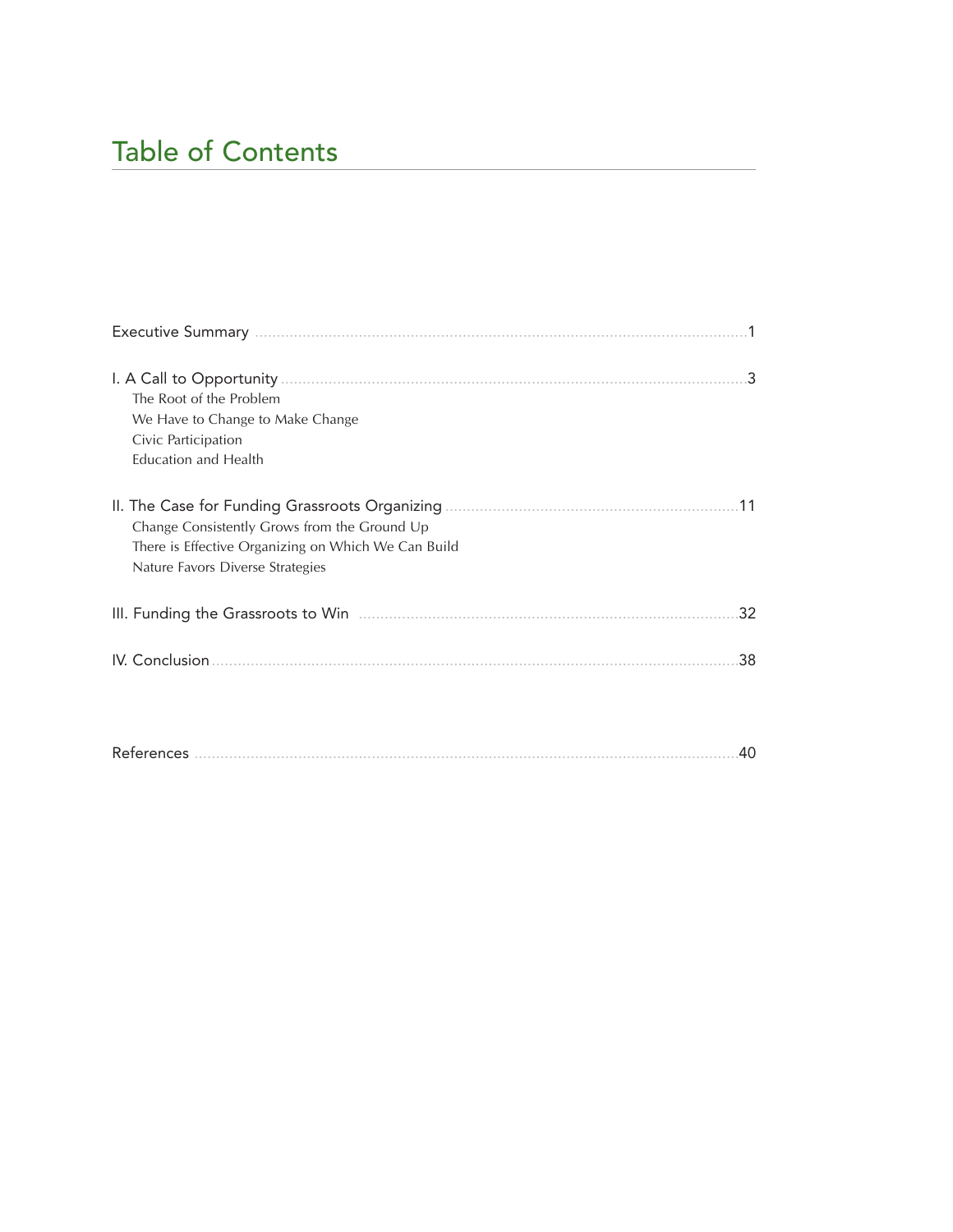# Advisory Committee

|                             | Lisa Abbott KENTUCKIANS FOR THE COMMONWEALTH      |
|-----------------------------|---------------------------------------------------|
| Michael Brune - SIERRA CLUB |                                                   |
| Millie Buchanan-            | <b>JESSIE SMITH NOYES FOUNDATION</b>              |
|                             | Jeffrey Y. Campbell THE CHRISTENSEN FUND          |
| Bill Gallegos               | <b>COMMUNITIES FOR A BETTER ENVIRONMENT</b>       |
|                             | Heeten Kalan THE NEW WORLD FOUNDATION             |
|                             | Roger Kim ASIAN PACIFIC ENVIRONMENTAL NETWORK     |
|                             | Aileen Lee GORDON AND BETTY MOORE FOUNDATION      |
|                             | Rachel Leon ENVIRONMENTAL GRANTMAKERS ASSOCIATION |
|                             | Martha Matsuoka - Occidental College              |
|                             | Ed Miller THE JOYCE FOUNDATION                    |
|                             | Peter Riggs FORD FOUNDATION                       |
|                             | Robby Rodriguez THE ATLANTIC PHILANTHROPIES       |
|                             | Jennifer Sokolove COMPTON FOUNDATION              |

*Organization affiliation for identification purposes only.*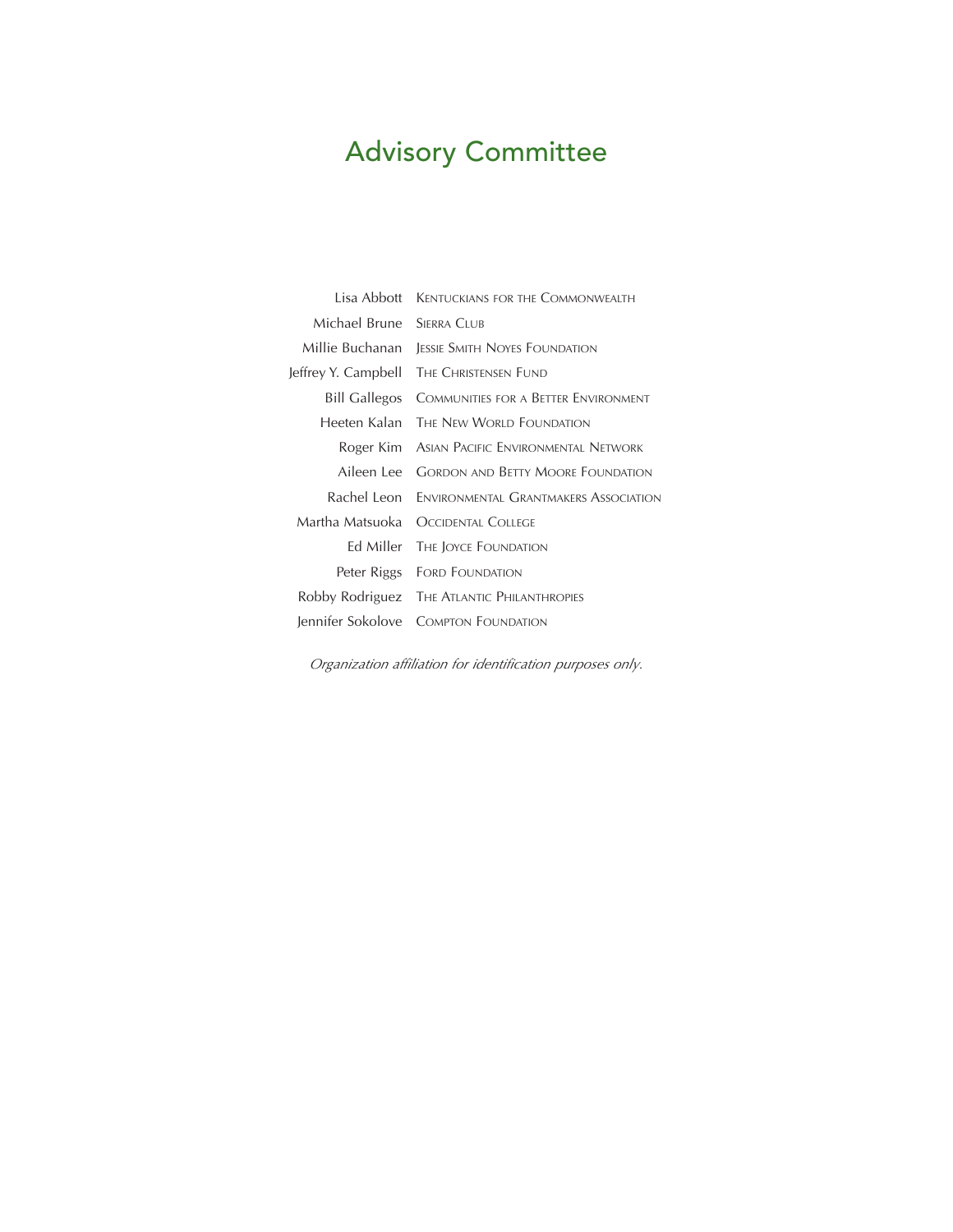### Executive Summary

The pace of social change is quickening in the United States and across the world. From a historic presidential election in 2008 to the Arab Spring and Occupy Wall Street, longstanding barriers to justice and equality are being challenged in every corner of the globe. Unfortunately, the environmental movement is not keeping up. New environmental initiatives have been stalled and attacked while existing regulations have been rolled back and undermined. At a time when the peril to our planet and the imperative of change should drive unyielding forward momentum, it often seems as if the environmental cause has been pushed back to the starting line.

The goal of this report is to help environment and climate funders become effective resources of a strong and successful movement for change. **This report argues that we can secure more environmental wins by decreasing reliance on top-down funding strategies and increasing funding for grassroots communities that are directly impacted by environmental harms and have the passion and perseverance to mobilize and demand change.**

History supports this approach. From women's suffrage to the civil rights movement to early environmental wins, grassroots organizing has clearly been a vital lever of victory. Campaigns against dirty energy as well as, notably, the success of grassroots campaigns *against* environmental regulations show the power and impact of communitydriven change. It's not merely that grassroots organizing wins change at the local level but, in case after case, builds the political pressure and climate for national change as well. Moreover, testing a given agenda at the local level is a practical threshold assessment to determine whether a campaign can

resonate more widely, building from the ground up to create broad public demand for change.

The case for supporting grassroots environmental efforts is especially strong. Grassroots organizing is particularly powerful where social, economic and environmental ills overlap, as is all too common in lowerincome communities and communities of color. By engaging with the organizations that serve these communities and nurturing the growth of their leaders, we not only are investing in a healthy planet and people now, but also building a movement that reflects the future demographic majority of America.

This funding strategy will require a dramatic shift in our philanthropy. In 2009, environmental organizations with budgets of more than \$5 million received half of all contributions and grants made in the sector, despite comprising just 2 percent of environmental public charities. **From 2007-2009, only 15 percent of environmental grant dollars were classified as benefitting marginalized communities, and only 11 percent were classified as advancing "social justice" strategies, a proxy for policy advocacy and community organizing that works toward structural change on behalf of those who are the least well off politically, economically and socially.** In the same time period, grant dollars donated by funders who committed more than 25 percent of their total dollars to the environment were three times less likely to be classified as benefitting marginalized groups than the grant dollars given by environmental funders in general. In short, environmental funders are expending tremendous resources, yet spending far too little on highimpact, cost-effective grassroots organizing.

The good news is there are many effective, powerful organizations on the ground,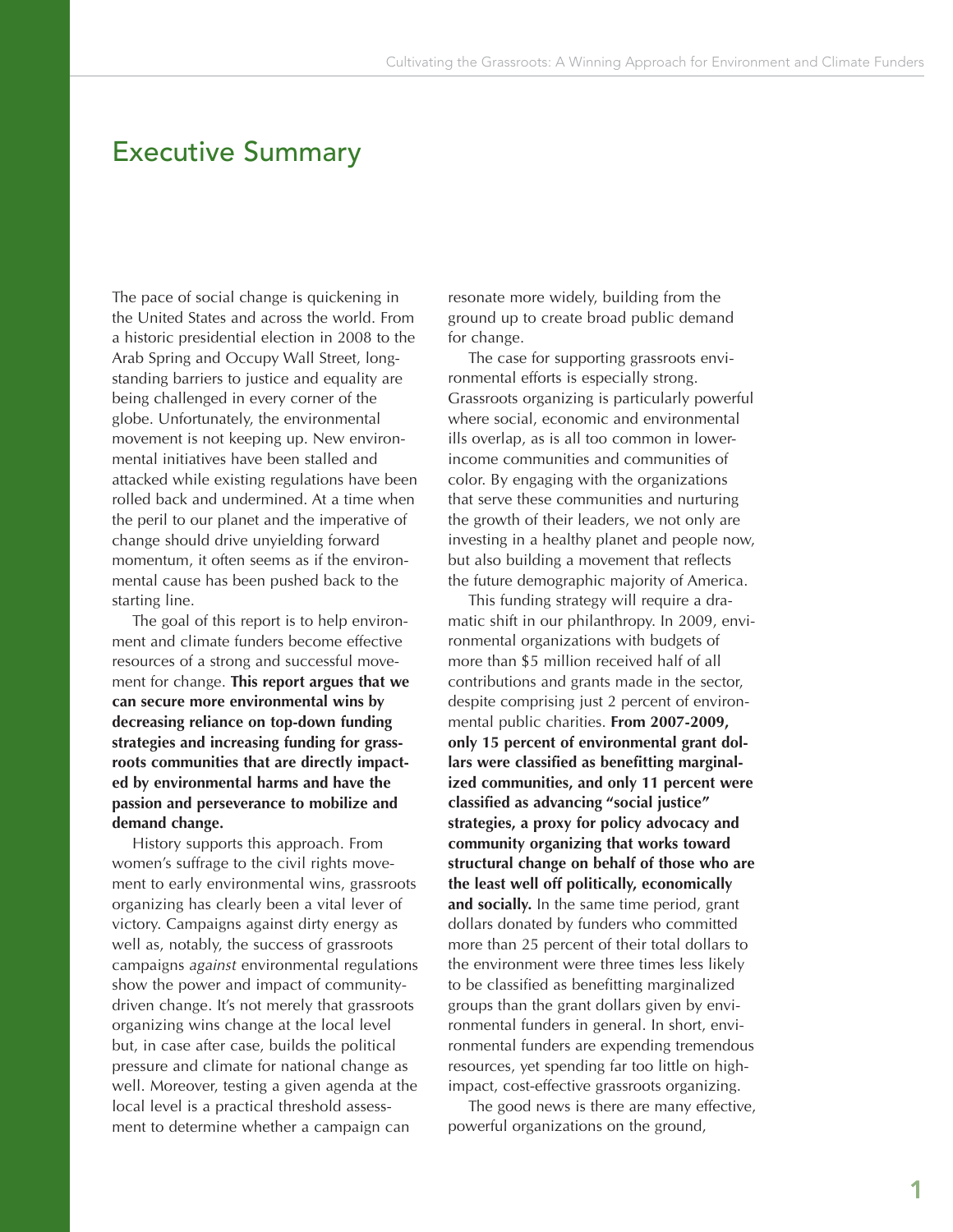advancing a pro-environment agenda every day. But they are under-resourced and underutilized in our overall advocacy infrastructure. As environment and climate harms build up, the number of communities ripe for organizing also continues to grow. Around the globe, there is a constituency for environmental change, one that can expand and mobilize at a massive scale if we fund the infrastructure needed to do so.

This report is written for funders working on the full range of environmental change – from conservation to environmental health, green jobs to climate science, environmental justice to global sustainability. It shows that success will require grantmakers who:

• Provide at least 20 percent of grant dollars explicitly to benefit communities of the future.

- Invest at least 25 percent of grant dollars in grassroots advocacy, organizing and civic engagement.
- Build supportive infrastructure.
- Take the long view, preparing for tipping points.

Filled with case studies and examples that illustrate the impact of funding grassroots organizing for environmental change, this report provides concrete recommendations on how funders can increase their engagement with this vast potential constituency. Together, we can and must support and expand motivated, grassroots communities that, by speaking out and taking collective action, can help advance the bold changes we all desire.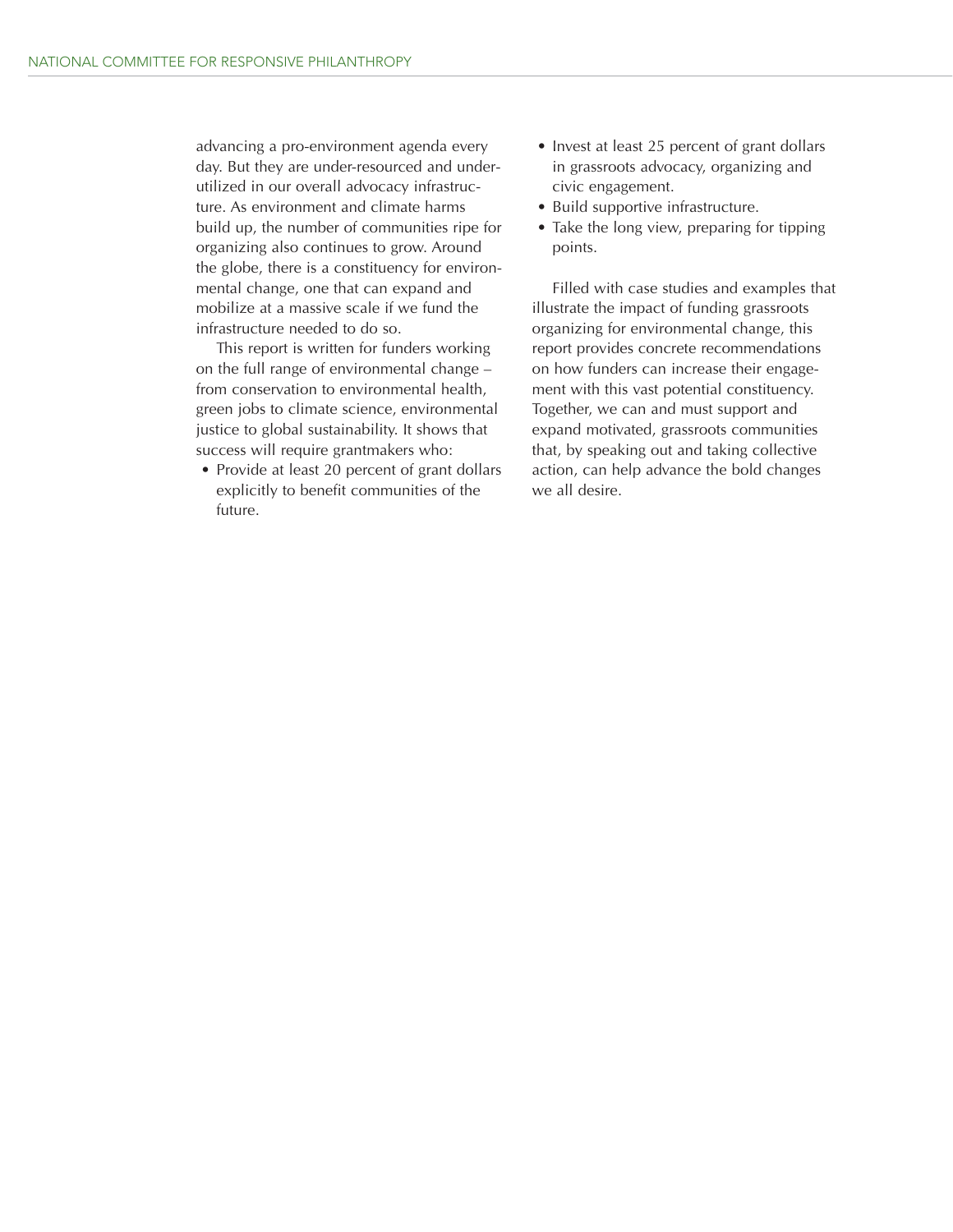# I. A Call to Opportunity

If you are reading this report, you are likely among those advocates and activists clamoring for positive change to heal our ailing natural world. And, as this report is targeted at individual donors and institutional foundations, you may have some wherewithal to effect such change. The goal of this report is to help you channel your resources to organizations that are best equipped to transform your financial support into a healthier planet, backed by a resilient community of people committed to protecting it. Grassroots organizing has been a central strategy of almost every major social and economic transformation in world history. Why, then, is the environmental funding community not supporting grassroots organizing?

#### **A. THE ROOT OF THE PROBLEM**

Social movements are at once the symptoms and the instruments of progress.

—Walter Lippmann

The recent struggle to pass cap and trade legislation is a classic example of environmental advocates' stymied attempts at winning change, and shows how such issues do not gain traction if policy strategies are not directly linked to and organized around selfinterest and grounded in broad-based support of on-the-ground constituencies.

Cap and trade ideas began in efforts to regulate national air pollution in the late 1960s and early 1970s. The Acid Rain Program used a cap and trade structure to reduce sulfur dioxide emissions in the 1990s. As it has in other situations, the financial industry sought to capitalize on these schemes for its own benefit. In 1993, the Enron Corporation proposed a system through which companies would pay for and trade the right to emit carbon dioxide.<sup>1</sup> Then, in 2008, Goldman Sachs spent \$3.5 million to lobby Congress on climate issues, including an aggressive push for cap and trade proposals. Its focus was on creating new markets for carbon.

According to polls, by a two-to-one margin, Americans would rather tax all carbon emissions than create a cap and trade system.<sup>2</sup> Communities most directly impacted by dirty energy in particular oppose cap and trade legislation, given the likely impact of carbon offsets on their already-overly polluted neighborhoods – concentrating pollution next to their homes. Yet, large national environmental organizations and leading politicians in Washington continued to promote cap and trade as the hallmark of environmental reform. Advocates and funders supporting this agenda believed this was a high risk/high return strategy. They believed that it was absolutely critical to the future of our planet to limit carbon emissions as soon as possible, and their politi-



CBE organizer Alicia Rivera at an action outside the California EPA Building in Sacramento. CBE joined with the Center on Race, Poverty & the Environment (CRPE) in bringing a couple of hundred California residents to a hearing of the California Air Resources Board on AB 32, California's landmark 2006 climate change solutions legislation. Image courtesy of Communities for a Better Environment.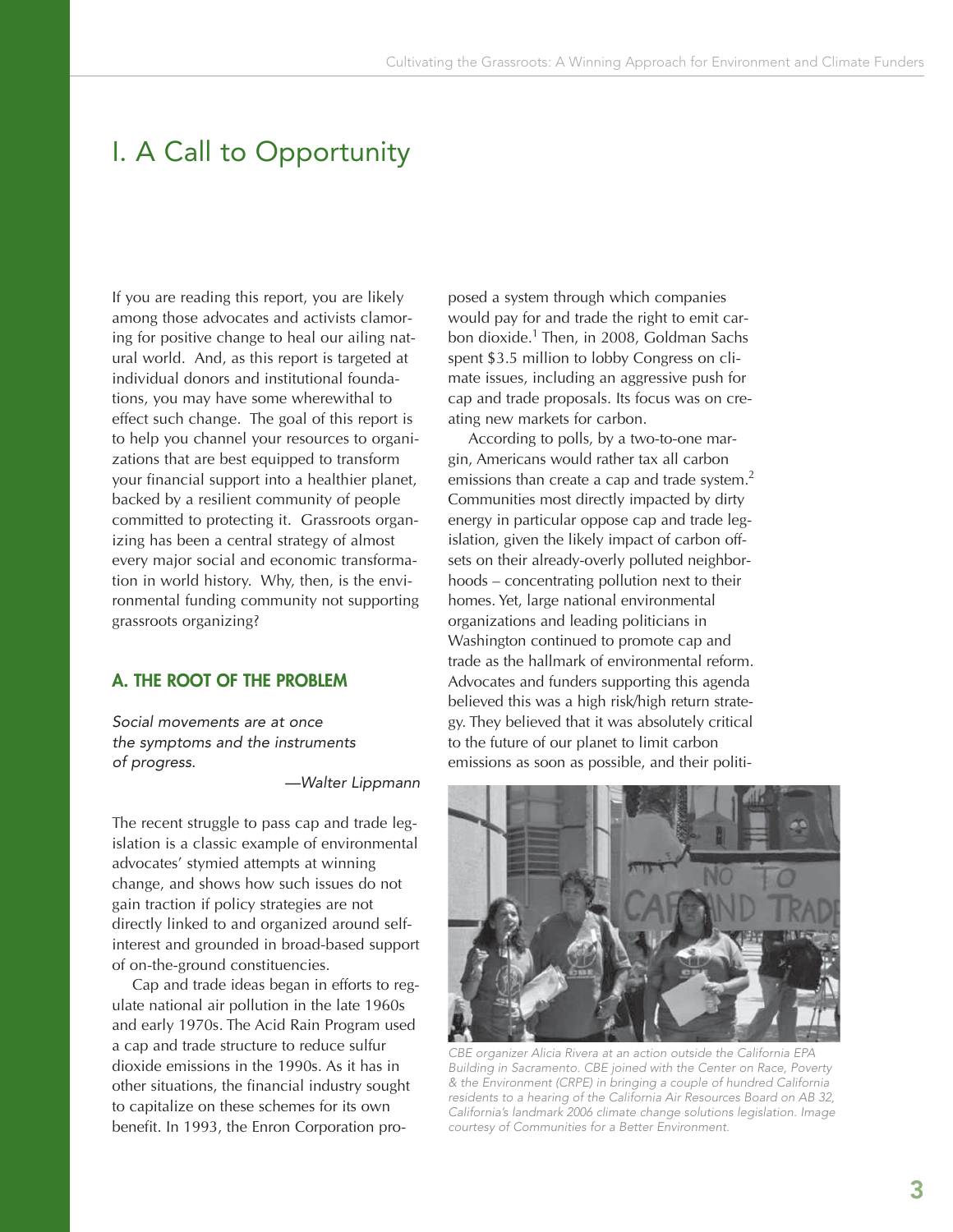cal calculations indicated that cap and trade was the most likely policy vehicle to make that happen. They might have believed that local struggles would be more successful once federal legislation passed. It was not completely unreasonable to suspect they might have succeeded.

However, Anthony Leiserowitz, director of the Yale Project on Climate Change Communication, observes that environmental advocates "did little to nothing substantial (or at least effective) to inform, educate or sell cap and trade to the American people."3 It is a complicated idea especially hard to communicate when other Wall Street markets are swirling with corruption and controversy.

Proponents failed to sell the concept – or did not even try. Says Leiserowitz: "I think they decided to pursue a primarily inside-the-Beltway legislative strategy and got burned." The national advocacy groups lacked sufficient power on their own to push the legisla-

### Environmental Grantmaking: The Landscape

According to the Foundation Center, a national sample of 1,384 larger grantmakers (including 800 of the nation's largest grantmakers by total giving) gave \$1.4 billion to environmental causes in  $2009<sup>6</sup>$ 

Environment grants claimed the sixth-largest share (6.3 percent) of total foundation dollars in 2009 – following education (23.3 percent), health (22.6 percent), human services (13.1 percent), public affairs/society benefit (11.8 percent), and arts and culture (10.5 percent). $<sup>7</sup>$ </sup>

Grantmakers made at least \$10 billion in grants to environmental causes from 2000 through 2009,<sup>8</sup> funding primarily top-down strategies.

Yet, we have not experienced significant policy changes at the federal level in the United States since the 1980s remotely commensurate with the level of funding invested toward these ends. **From 1989 to 2009, among all environmental public charities, environmental organizations with budgets higher than \$5 million consistently received 40-50 percent of the contributions, gifts and grants, and 50-60 percent of revenue.**<sup>9</sup>

tion through, especially when many grassroots activists, if they understood cap and trade, did not support it. Many communities already were dealing with extensive air pollution and related health problems from dirty power plants and were rightly concerned about the lack of public health protections built into most cap and trade plans. Where would the "trades" allowing dirtier operations go? Not to mention several business modelbased studies that raise profound questions about the efficacy of market strategies to regulate carbon.<sup>4</sup>

Had environmental advocates engaged with grassroots communities up front, those concerns and legitimate critiques would have been paramount in the discussion or might have been sufficiently convincing, perhaps leading to another more viable policy approach entirely. **In other words, grassroots organizing is not only a strategy for building public pressure on an issue, but also can determine whether public will exists in the first place.**

Environment and climate funders tend to favor influencing national policy directly – whether because, in their personal experience, change has always been top-down or because, faced with the urgency of our warming planet, they believe top-down approaches are the most expedient option.<sup>5</sup> Perhaps this approach has its appeal because of current philanthropic trends whereby the boards and CEOs of large foundations desire big impact, or maybe, especially for large funders, it's easier to make grants to a small number of top-down institutions than many smaller grants to smaller grassroots organizations or even funding intermediaries that regrant smaller amounts.

Whatever the reason, the tendency toward funding large, national, top-down environmental organizations carries with it the assumption that if we assemble and concentrate resources, we can move the needle. Sometimes it works, but more often than not, the power of anti-environment campaign donors with immense financial resources, combined with the disinclination of policymakers to rupture the status quo, means that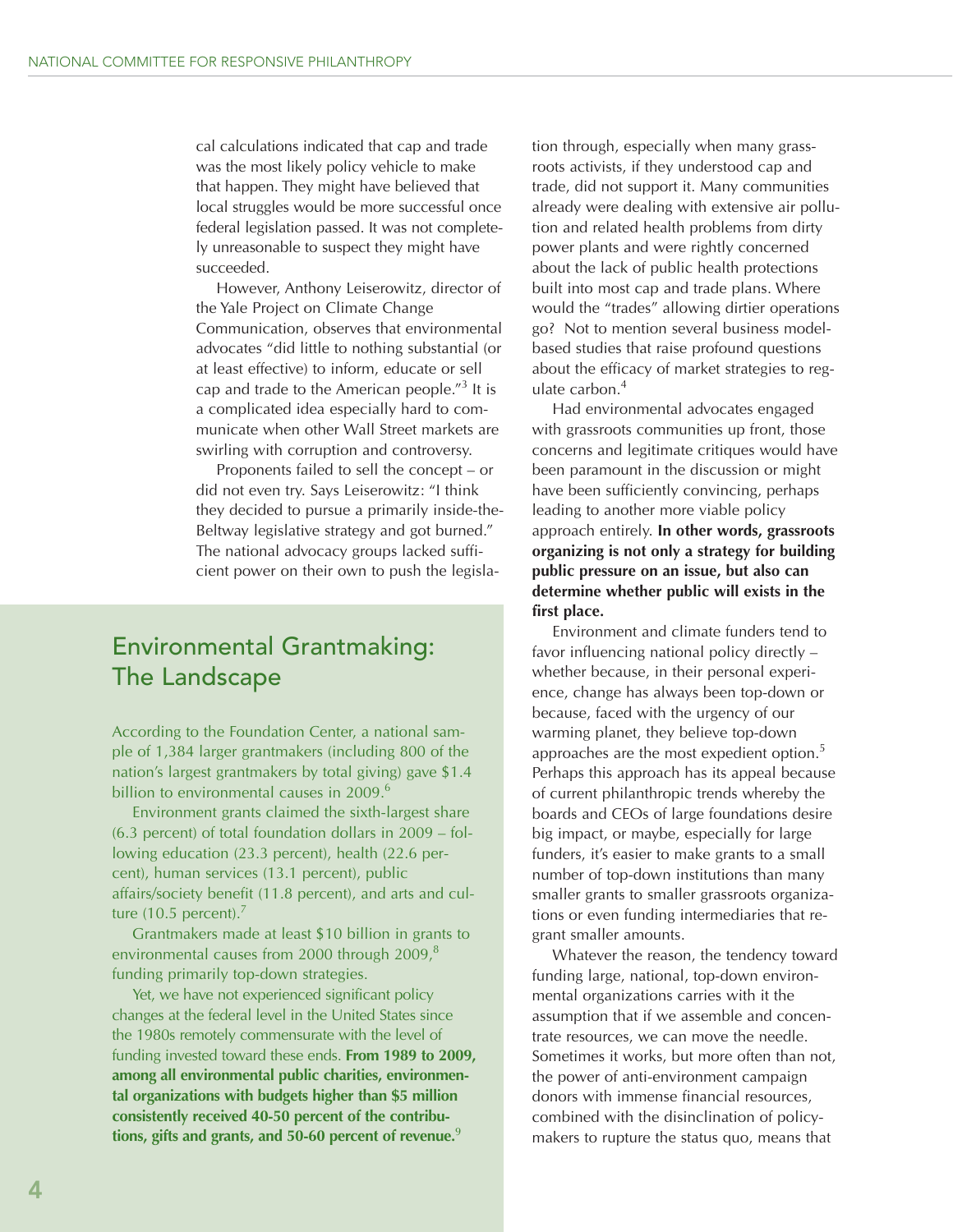an anti-environmental agenda dominates.

Significant change usually comes about when a critical mass of ordinary people engages directly with decision-makers, voices its concerns and pushes for changes that elites would not otherwise have made.

**"We're not going to make big changes in climate as long as climate is seen solely as an environmental issue,"** says Ed Miller, environment program manager of the Joyce Foundation. Especially at a time when government is under attack for infringing on individual liberties, it is all the more essential to link our agenda explicitly with the ways in which it helps people and communities and to invest in base-building organizations that make that link.

As the adage goes, you can change policy by whispering in the king's ear, but someone might whisper differently tomorrow, and the king might change his mind. A vocal, organized, sustained grassroots base is vital to achieving sustained change.

#### **B. WE HAVE TO CHANGE TO MAKE CHANGE**

Curiosity, obsession and dogged endurance, combined with self-criticism, have brought me to my ideas.

—Albert Einstein

The problem is not what environmental advocates and funders have done – but what we have *not* done.

Most environmental activists and funders share a gnawing sense that something has to change. Few environmental activists would argue that we have done what is needed to respond to environmental degradation. It's not that we're not trying. But we are repeatedly banging our collective head against walls of politics and public opinion we thought we tore down 30 years ago. We have achieved some important victories. Why are we not achieving transformative wins to address environmental problems and climate change and to advance holistic environmental solutions that serve people and the planet?

## Advocacy and Organizing Giving by EGA Members

Data from the Environmental Grantmakers Association (EGA) reveal significant funding of advocacy, organizing, movement-building, education and youth organizing and public policy-related strategies. **In a survey of 196 EGA member foundations, more than half of respondents' environmental grant dollars and nearly three-quarters of climate dollars went to these strategies in 2009.**

Distribution of Environmental Grants Awarded by EGA Members Based on EGA Strategies, Circa 2009



Distribution of Environmental Grants Awarded by EGA Members Based on EGA Strategies for Climate and Atmosphere, Circa 2009

A. Advocacy, Organizing and Public Policy-Related Strategies, 74.0% B. Capacity Building and General Operating, 5.7% C. Communications / Media, 5.4% D. Research: Scientific / Environmental, 12.0% E. Stewardship / Acquisition / Preservation, 2.3% F. Not Provided, 0.5% <sup>A</sup> <sup>B</sup> C D E F

Source: Environmental Grantmakers Association, Tracking the Field Report.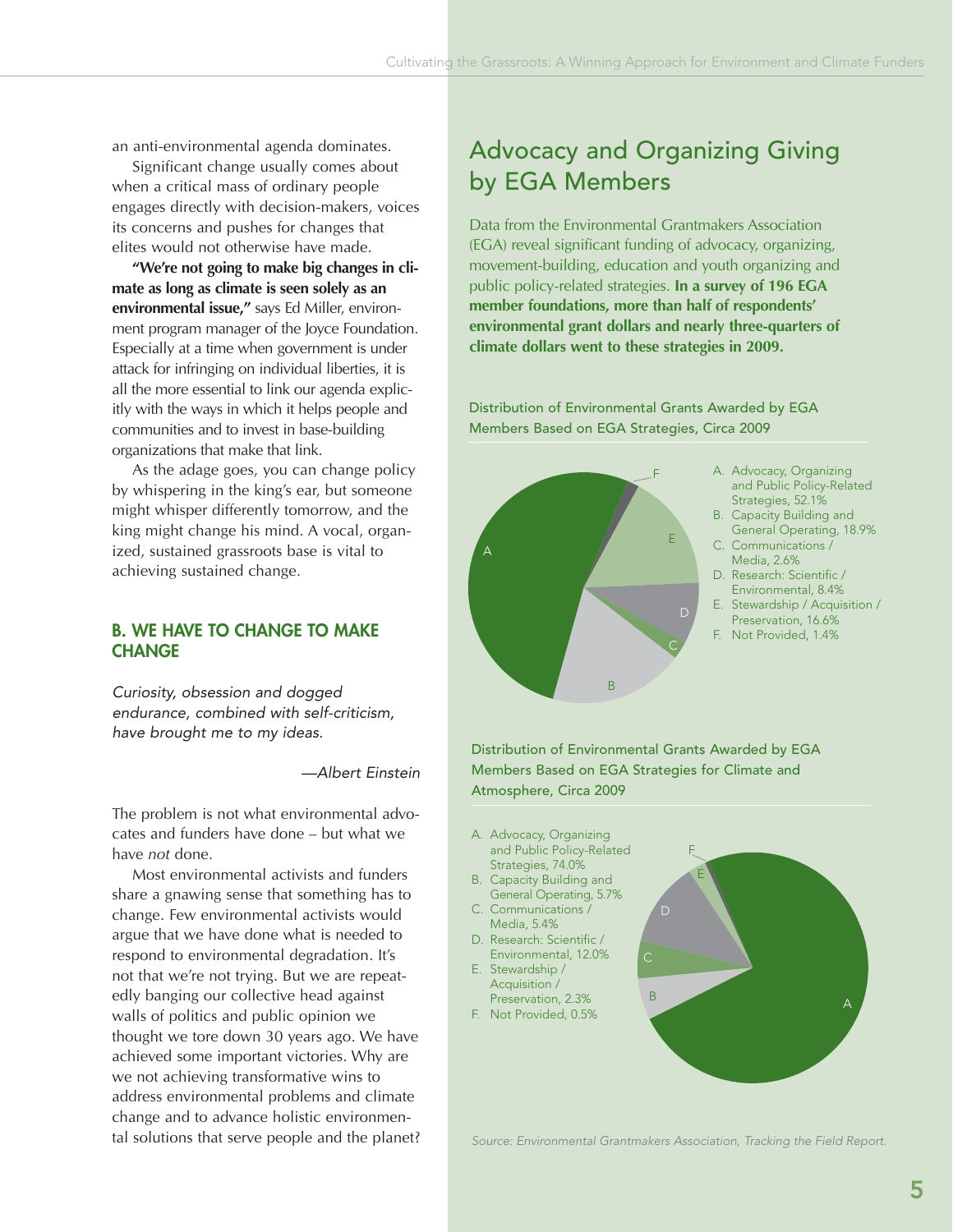Recent data from the National Center for Charitable Statistics document that funding resources generally go to larger, national organizations, even while the number of new grassroots environmental groups has grown significantly.

According to the Internal Revenue Service, there were 28,692 environmental public charities in 2011, reporting nearly \$7.5 billion in total revenue and \$21 billion in assets.<sup>10</sup>

In 2009, those organizations with budgets of more than \$5 million made up just 2 per-

cent of environmental public charities, but they received half of all contributions and grants made in the field.<sup>11</sup> Similarly in 2009, nonprofits in just four states – California, New York, Virginia and Massachusetts – and the District of Columbia accounted for 48 percent of contributions, gifts and grants to environmental groups.<sup>12</sup> These five areas are home to a quarter of environmental groups and earn nearly half of the environmental sector's total revenue. That's not to say these large nonprofits are not doing worthwhile

### Environmental Funding: Who Benefits and How?

Using screens developed by the Environmental Grantmakers Association (EGA), NCRP developed custom datasets from the Foundation Center's grants sample database, which includes detailed annual grants information on more than 1,300 of the largest foundations in the United States (1,339 in 2007; 1,490 in 2008; and 1,384 in 2009). The database includes all grants of \$10,000 or more awarded to organizations by these larger foundations.

All NCRP data are based on a three-year average (grantmakers appearing in each of the 2007-2009 samples), which avoids the influence of potential outliers, such as a large grant made only in one year that could influence the data. The resulting sample was a matched set of 880 largest foundations (foundations that appear in all three annual samples), of which 701 grantmakers (80 percent) made at least one grant on average to the environment.

Over the time period analyzed, these 701 grantmakers collectively gave an average of \$18 billion, including \$1.6 billion for the environment (9 percent of total grantmaking).

Grants then were analyzed by intended beneficiary to determine the proportion that were classified as intending to benefit one or more of 11 "marginalized" or "underserved"

populations, including but not limited to lower-income communities and communities of color.15

Collectively, **only 15 percent of environmental grant dollars were classified as benefiting one of the 11 marginalized populations included in NCRP's analysis.**

A report from the Foundation Center and the Environmental Grantmakers Association discovered a similar trend examining the reported beneficiaries of environmental grants in 2007. Among grantmakers in that sample, 18 percent of environmental grant dollars were intended to benefit the economically disadvantaged, and 3 percent of grant

Percentage of Environmental Grant Dollars Classified as Benefitting Marginalized Communities

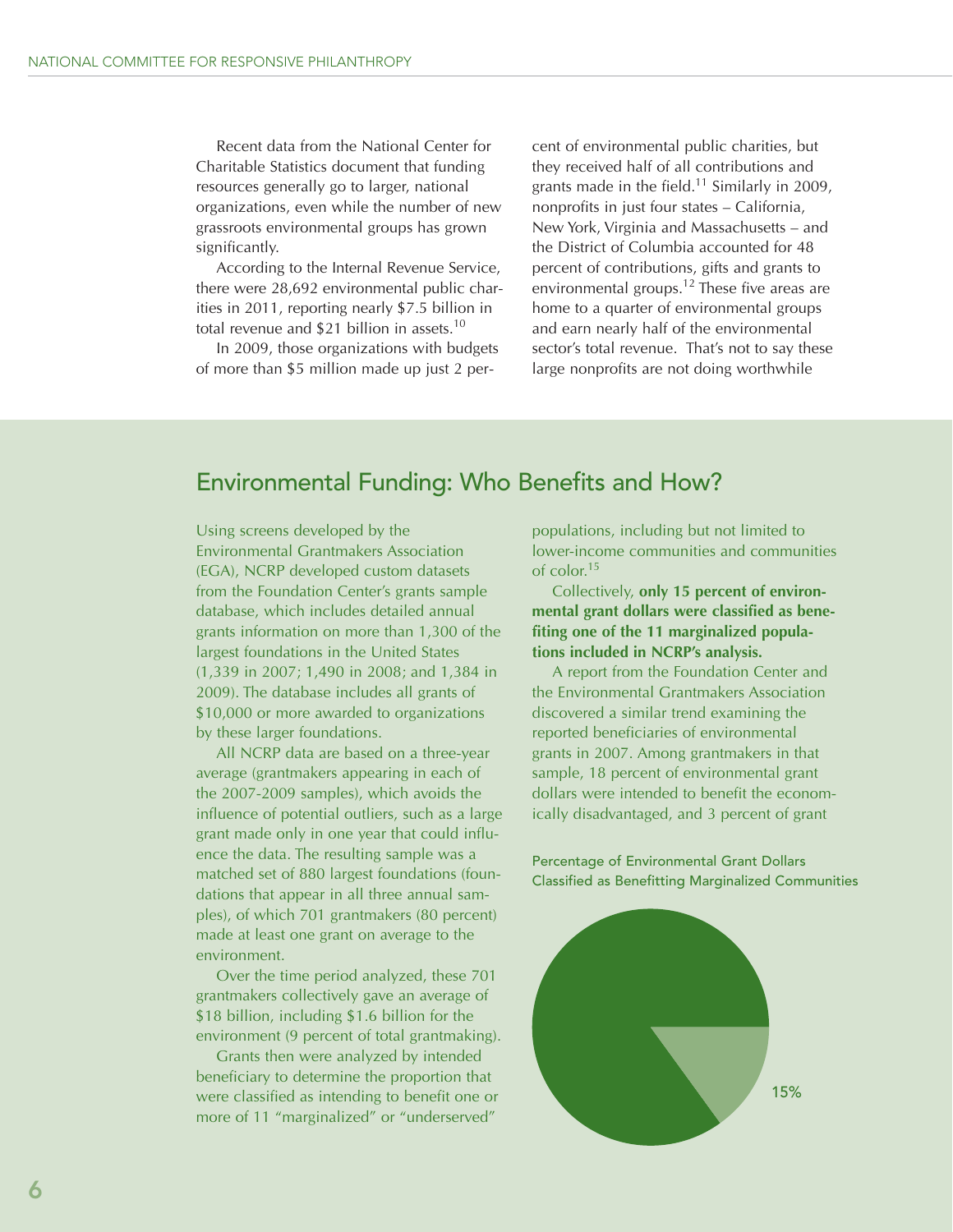work or should not be receiving *any* funding but, rather, we should question why grassroots organizing groups are not receiving more grantmaking support.

The federal climate change legislation example above and others throughout this report prove the ineffectiveness of directing significant funding to national advocacy organizations while under-resourcing the grassroots base-building capacity without which national organizations lack muscle and credibility.

Bradford Plumer, associate editor of *The New Republic*, observed, **"Green groups do have vast resources at their disposal that they don't seem to be using effectively."**<sup>13</sup> As these data show, a majority of foundation dollars are going to larger, well-resourced organizations, suggesting a preference for a top-down strategy. Just as we know that environmental problems disproportionately impact lower-income communities and communities of color, $14$  case studies in this report and elsewhere show that organizing in these

dollars were intended to benefit ethnic or racial minorities. Grants may benefit one or more of the populations indicated, including the general public. The authors noted that "the vast majority (87.1 percent) of environmental grants awarded in 2007 were either intended to benefit the general public or had no specified beneficiary."16

NCRP further analyzed the 701 grantmakers using the Foundation Center's "social justice" screen to determine, as closely as possible, which environmental grants had policy or systemic change as a goal and, as such, likely included funds for advocacy, community organizing and civic engagement. The

Percentage of Environmental Grant Dollars Classified as Advancing Social Justice



Foundation Center defines "social justice philanthropy" as "the granting of philanthropic contributions to nonprofit organizations based in the United States and other countries that work for structural change in order to increase the opportunity of those who are the least well off politically, economically, and socially."17

#### **Only 11 percent of environmental grant dollars were reported as advancing social justice.**

In fact, there is a seemingly contradictory correlation: analysis shows the greater a funder's commitment to the environment, the less likely it is to prioritize marginalized communities or advance social justice in its environmental grantmaking. For instance, grant dollars donated by funders that committed more than 25 percent of their total dollars to the environment were three times less likely to be classified as benefitting marginalized groups than the grant dollars given by environmental funders in general.

If you want to learn more about your own foundation's data and your institution is part of the Foundation Center database, please email research@ncrp.org.

Source: National Committee for Responsive Philanthropy, analysis of custom Foundation Center datasets, 2011.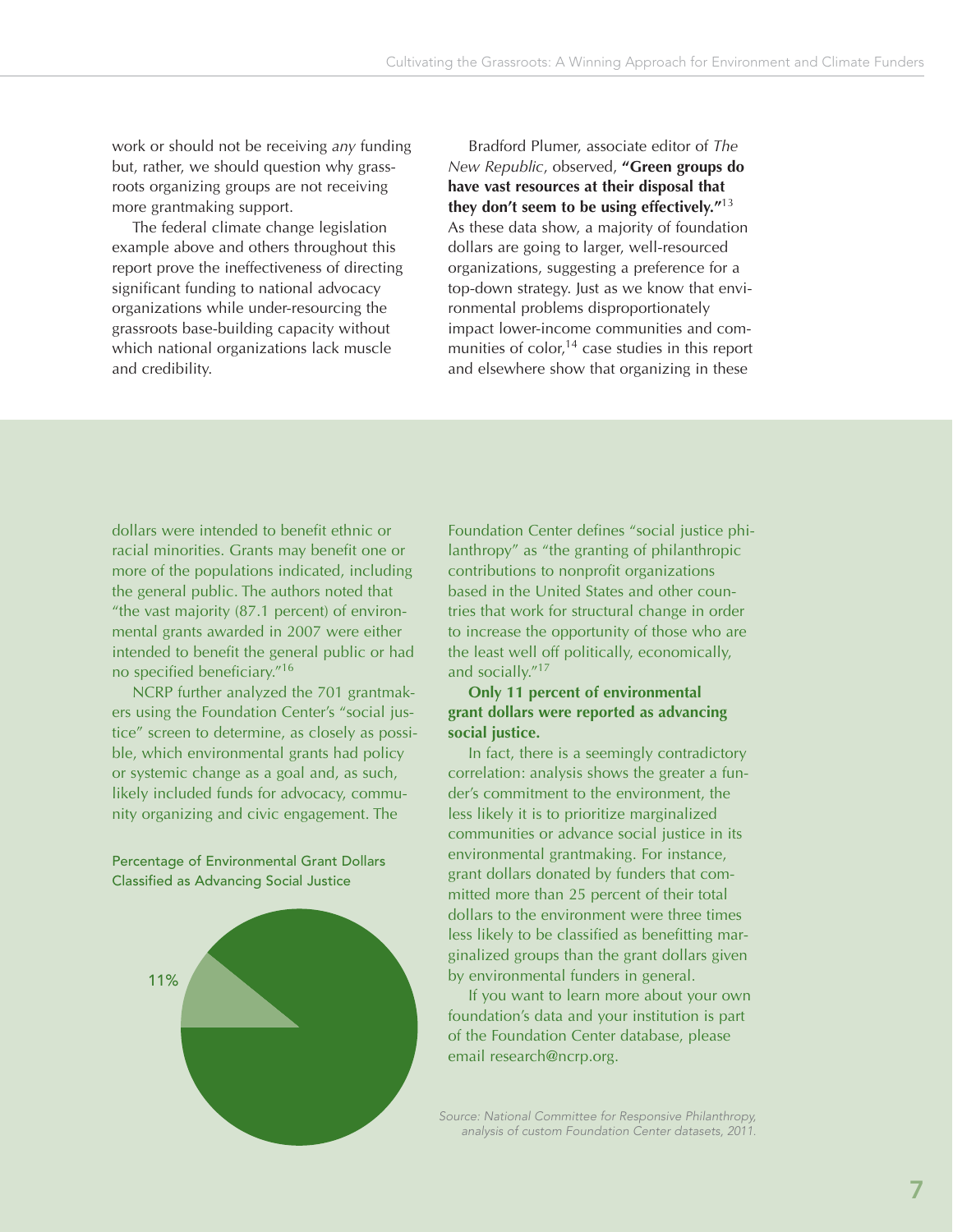communities strategically advances the broader change agenda that affects us all. There is a strategic opportunity to fund communities affected by environmental ills. By ensuring that these communities are explicitly identified as the beneficiaries of our philanthropy, we would boost our collective impact while simultaneously contributing to the public good. Not only would we be solving environmental hazards in these communities, we would be building powerful constituencies to demand change nationwide as well as building social capital.

#### **Systemic problems require systemic solutions.**

This report asks us to examine how we can best effect change on a complicated environmental, political and economic system. The environmentally devastating status quo is caused by a tangle of backward policies, perverse economic incentives to pollute and unsupportive public opinion and voting patterns. It will take more than a single, national advocacy strategy to untie this complex

#### knot. **If we lean too heavily on one strategy to advance our environmental goals, we are diminishing our potential to win the fight.**

Through "systems thinking," we can understand how a particular dynamic, norm or structure is connected to an entire, interdependent system of other dynamics, norms and institutions.<sup>18</sup> Although such thinking might seem natural to those of us who are intimate with the complexities of the natural world, in actual practice, systems thinking is underused. Put differently, ignoring the interconnectedness of any system's constituent parts will inevitably lead to a diminished impact. Race, gender, class and other identity markers work to constrain and keep communities and individuals from equality of opportunity.

We cannot view the issue of poverty in isolation if we want to have impact; we must view it alongside all the other factors that influence the prevalence of that poverty. We need a holistic approach to solve the complex problems such as those our environment and climate face today.

#### A Case Study in Community Organizing

by Kolu Zigbi, Program Officer for Sustainable Agriculture and Food Systems, Jessie Smith Noyes Foundation

Systems change in agriculture isn't typically an alluring process, though the outcomes, when they reach our plates, often are enticing. For example, shoppers purchasing pea tendrils and other delicacies from Hmong farmers at a farmers' market in Massachusetts may be falling in love with a new delicacy. What they don't know – and shouldn't really need to know – is the back story of policy development, organizing and advocacy that allowed the pea tendrils to be grown and reach their market. However, funders do need to know that story. They need to understand how grassroots organizing and national policy advocacy combine to create positive change.

In this case, the pea tendrils were the outcome of relationships between the group of

Hmong farmers, a local immigrant farmer organization called Flats Mentor Farm and a decades-old national advocacy coalition that the Jessie Smith Noyes Foundation has supported for many years, the Rural Coalition (RC). RC is accountable to a membership of diverse rural grassroots organizations whose needs and interests drive its advocacy agenda. It listens to its members' needs and then works with them to develop new policies and advocate for their implementation.

That's what happened with the pea tendrils. Small farmers observed that the Natural Resource Conservation Service had money for on-farm innovations but would not fund what the immigrant farmers wanted most – hoop houses to extend their growing season. RC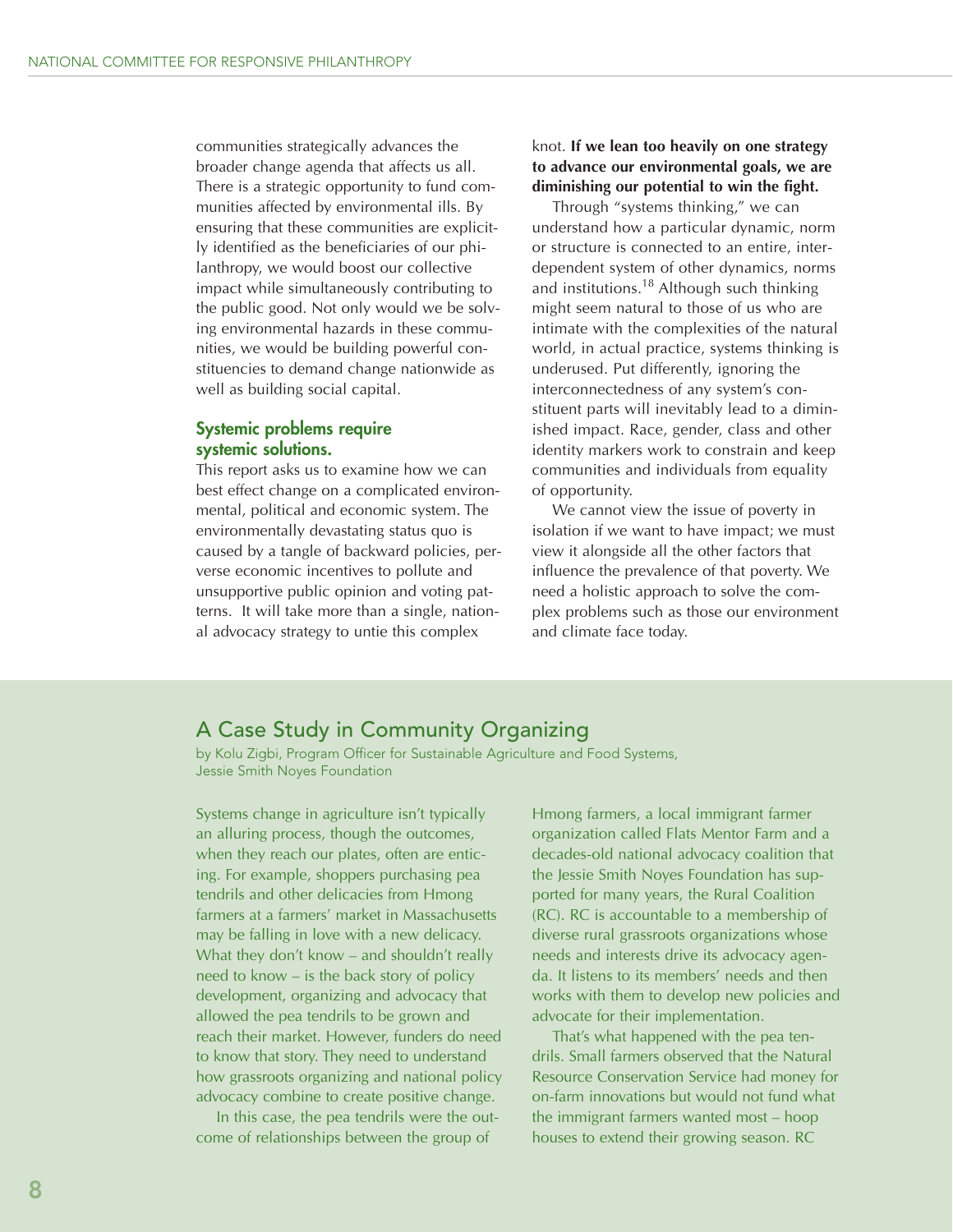Problems in our environment stem from a long chain of complicated reactions and overlapping factors. We cannot divorce the problems of fisheries from problems facing fishermen. We cannot separate concerns about factory pollution from concerns about high unemployment in factory towns, especially when more than 8 in 10 Americans live in a metropolitan area.<sup>19</sup> We cannot separate the increase in poverty and decline in household income from the desire of businesses to manufacture goods in China and pollute the oceans shipping them to sell to struggling consumers at rock-bottom prices. These issues are all linked and, perhaps more importantly, they are linked in the minds of everyday Americans. Conceptually and practically, science is never isolated from culture, society and the economy. $20$ 

The State of Oregon's recent adoption of the most stringent water quality standards in the nation is a testament to the power of an integrative approach to environmental problems. Under the Clean Water Act, states are responsible for setting their own water quali-

We cannot view the issue of poverty in isolation if we want to have impact; we must view it alongside all the other factors that influence the prevalence of that poverty.

ty standards, subject to the approval of the Environmental Protection Agency (EPA). States derive their standards, in part, by determining how much fish people eat and then regulating the concentration of pollutants in their waterways so that people can safely consume that amount of fish. State fish consumption rates must be at least as high as EPA's national baseline rate of 17.5 grams per day (roughly enough to top a cracker). EPA has acknowledged for years that its baseline standard is not sufficient to protect certain consumers, such as subsistence fishermen. However, states have

started a letter writing campaign, mobilized members to attend listening sessions and seek support for this practice in the Farm Bill and by the USDA, and engaged in "insider organizing." This resulted in the agency agreeing to fund a pilot study to determine whether hoop houses are linked to environmental conservation by reducing the amount of water and other inputs needed to grow vegetables.

Unsurprisingly, once the pilot was created, out of the many groups that applied to receive funding, the winner was Flats Mentor Farm. The group's relationship with RC had helped develop its capacity so that it was able to steward the application process forward with farmers who were "shovel ready." What's beautiful about this story is that immigrant farmers piloted the project, and they continue to see the benefits, with their production in the high tunnels surviving a severe flood in the wake of this summer's hurricanes that destroyed the rest of their production. However, once USDA evaluates high tunnels as successful, the long-term result will be that all farmers, whether fifth generation or first generation, will be eligible to take part. Already, many more farmers who have not utilized USDA ever or in recent years, are coming back for this and other services. This story demonstrates the power of true systems approaches – empowering those who remain at the margins results in broad benefits for all in the long term.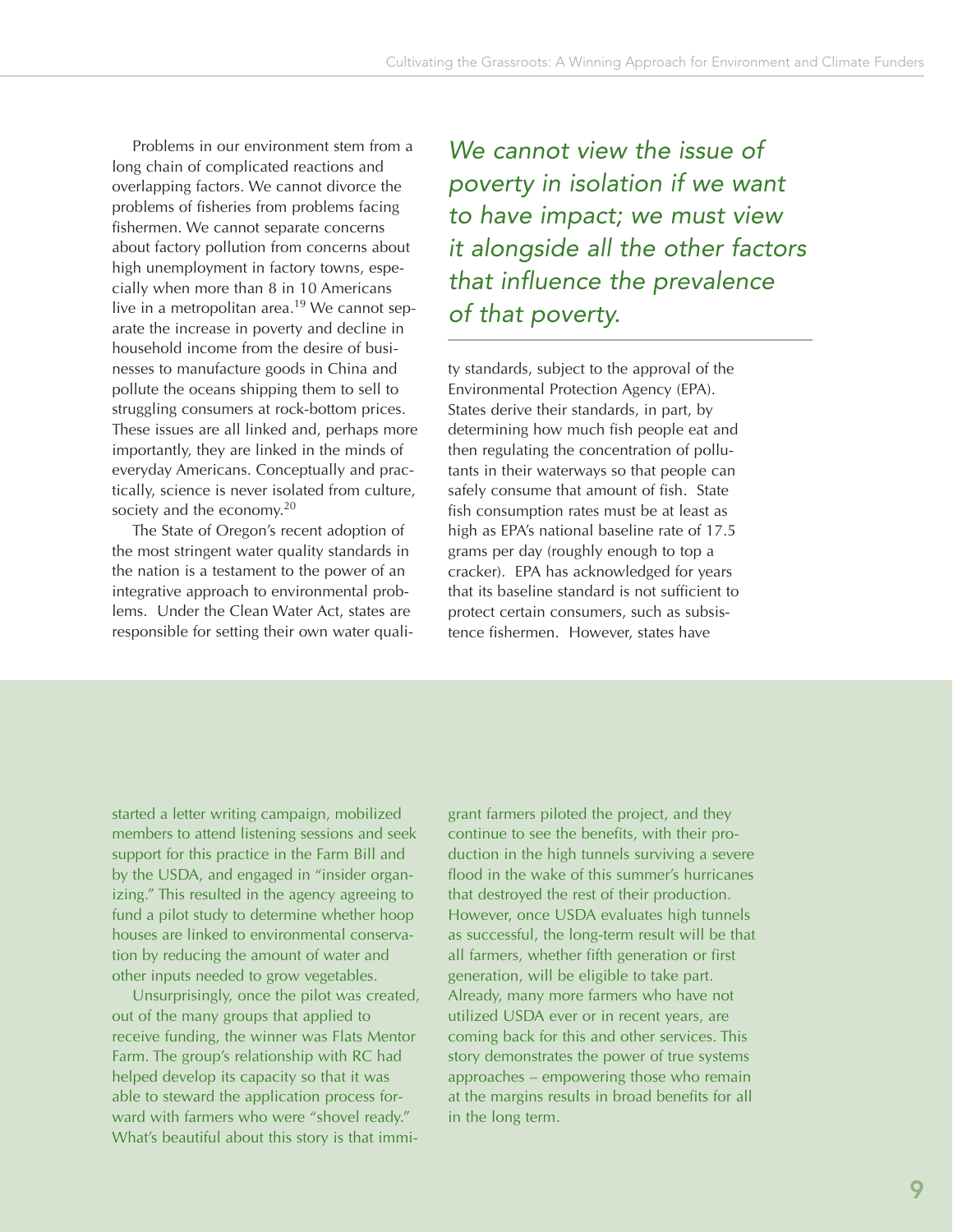almost uniformly adopted EPA's default fish consumption rate in the interest of retaining businesses that might relocate to take advantage of more relaxed water quality standards in another state.

This regulatory scheme created a serious environmental justice problem among members of the Confederated Tribes of the Umatilla Indian Reservation. Oregon's water quality standards did not permit Umatilla Indians to safely subsist on fish, so the tribes helped orchestrate a fish consumption survey and fish contamination study establishing that tribal members face a disproportionate cancer risk based on the amount of fish they eat. This information was so influential on the EPA that the agency ultimately rejected its own baseline fish consumption rate when Oregon submitted it for approval. A cooperative effort by the Oregon Department of Environmental Quality, Umatilla tribes and the EPA to determine a fish consumption rate that was more protective of Native Americans followed, and the EPA ultimately approved water quality standards based on a fish consumption rate of 175 g/day. The State of

Washington now is in the process of revising its standards, and Native American fish consumption rates are again driving the discussion. Both of these states are going to have healthier people and cleaner water because Indian people put a face on a pernicious environmental problem.

For too long, national environmental advocates and scientists have been hanging pleas for environmental change on the apolitical hook of rational appeals, expecting decision makers to do the right thing when confronted with powerful evidence. Yet, in many ways, complex political systems are like the human body. No matter how smart and articulate our agenda, our pleas for change will continue to be ignored if we lack the power to back them up. Even if we fund in single, focused-issue areas, we can benefit from a broader analysis of the systemic forces behind environmental crises and understanding how any one solution complements or contradicts others. We must make our demands for change impossible to ignore. That means working at every level of the system to achieve change, including the grassroots.

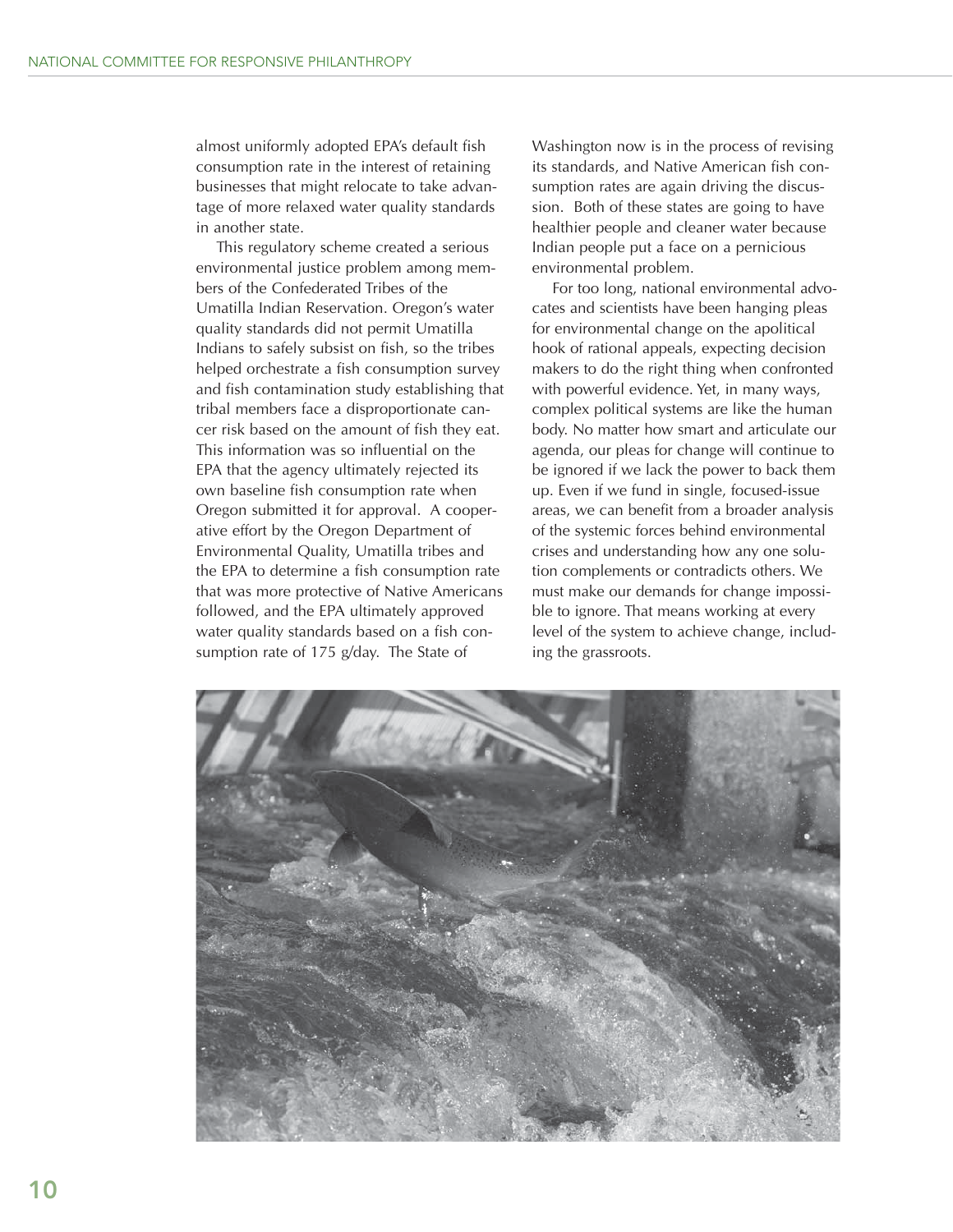# II. The Case for Funding Grassroots Organizing

The most persuasive reason for funding grassroots organizing as a strategy to achieve environmental victories in public policy and public opinion is quite simple: mobilized and organized communities can challenge power and create lasting change with ripple effects that benefit us all.

#### **A. CHANGE CONSISTENTLY GROWS FROM THE GROUND UP**

A body of determined spirits fired by an unquenchable faith in their mission can alter the course of history.

—Mohandas K. Gandhi

The American environmental movement by no means began as a grassroots enterprise. At the start of the 20th century, conservationism was led by elites like President Theodore Roosevelt and groups like the Boone and Crockett Club – "American hunting riflemen" drawn from the top ranks of politics, business and the military. Their concern was not industrial waste poisoning crops or pollution sickening new immigrants in tenement housing. The early environmentalists primarily wanted to conserve nature for their recreational enjoyment.

In the 1960s, the movement changed. Through her groundbreaking book, *Silent Spring*, Rachel Carson showed everyday Americans how environmental degradation was threatening their health and way of life. Americans who had no real stake in conservation of nature for hunting and horseback riding came to understand how they were directly affected by pollution and toxics. Carson, a biologist by training, was concerned early on with the dangerous effects of pesticides. When, in 1958, she read a letter from a friend about the spontaneous death of flocks of birds resulting from aerial DDT spraying, Carson launched the research that would lead to Silent Spring. Carson spoke to the concerns of tenement residents and workers' rights activists who had long been concerned with urban and industrial pollution but channeled their critiques into housing and workplace reforms, not environmentalism. Carson paved the way for local communities across the United States to advocate for environmental health.

Around the same time, several high profile events raised awareness among ordinary Americans of the extraordinary environmental risks facing their families and communities. For example, in 1969, the Cuyahoga River in Ohio caught fire. The intensely polluted river had caught fire before, but this time the blaze was worse and ignited a national debate. As *Time* magazine wrote, "Some river! Chocolate-brown, oily, bubbling with subsurface gases, it oozes rather than flows."

In 1970, the first Earth Day was organized with the goal of sparking a national grassroots movement. Founder Gaylord Nelson wrote, "I was satisfied that if we could tap into the environmental concerns of the general public and infuse the student anti-war energy into the environmental cause, we could generate a demonstration that would force this issue onto the political agenda." On the first Earth Day, 10,000 schools and 2,000 colleges organized special classes about environmental issues. In Pittsburgh, community-based organizations – derided as the "breathers' lobby" by the *Wall Street Journal* – marched through downtown wearing gas masks and carrying a coffin to demonstrate against the poor quality of the city's air.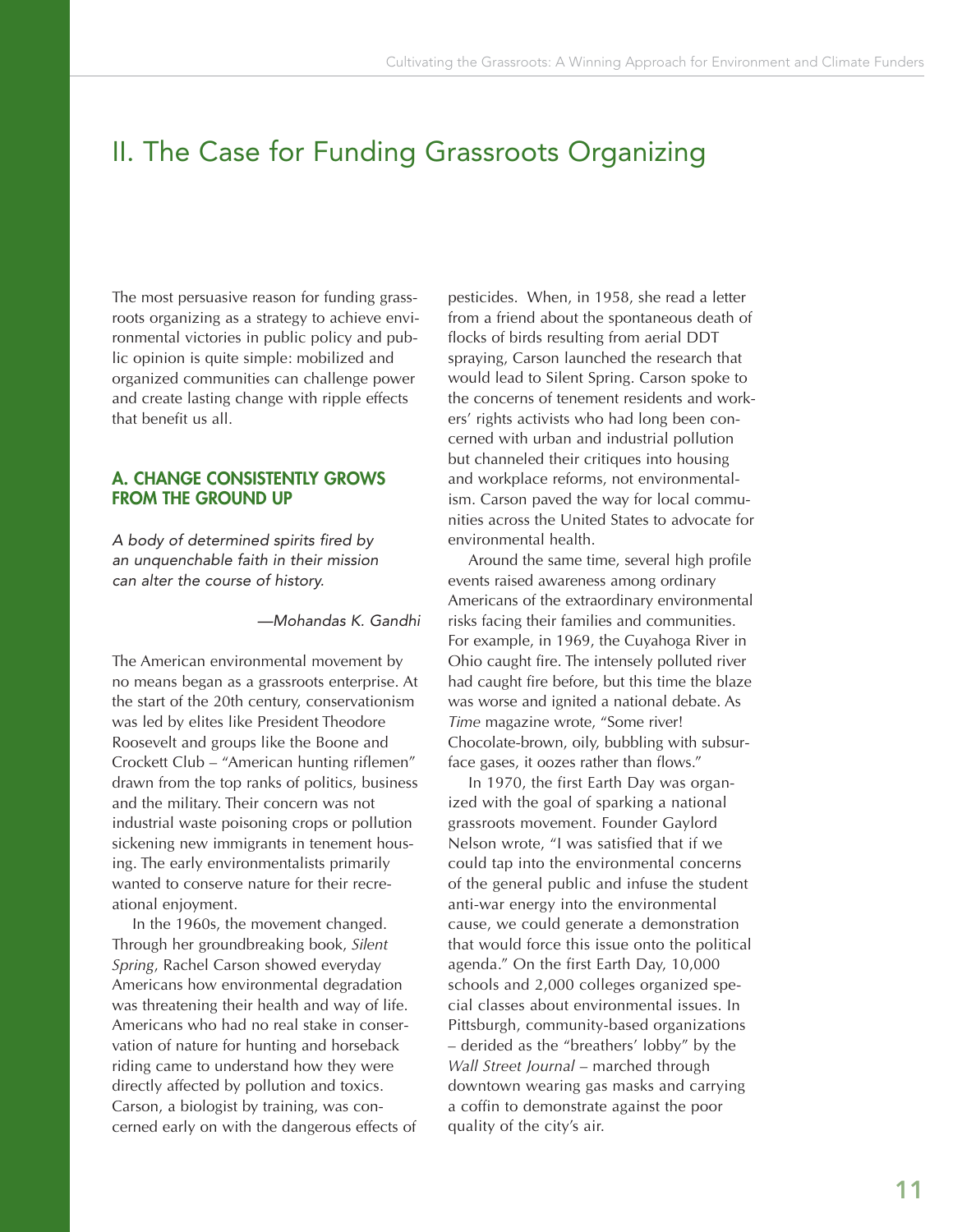In 1978, in the community around Love Canal in upstate New York, mothers and families organized to protest widespread health problems caused by 21,000 tons of chemical waste buried under their town's public schools. According to the leading Love Canal organizer, Lois Gibbs, "Our struggle, like the struggles that had come before, changed public opinion."

The seeming increase in grassroots advocacy and growing public awareness of the era led to strong environmental laws like the Wilderness Act (1965), the Clean Air Act (1967), the Occupational Safety and Health Act (1970), the Clean Water Act (1973) and the Superfund Act  $(1980).^{21}$  Awareness of the power of organizing to effect such changes, combined with the disproportionate impact of environmental degradation especially on lower-income communities of color, drove the emergence of the modern environmental justice movement that informs the critiques and ideas contained in this report.

Throughout the environmental movement, grassroots organizing often has been the linchpin for bringing an important issue to the nation's attention. For instance, the pros and cons of nuclear weapons had been debated before the atomic bombing of Hiroshima in 1945. Scientists were concerned about the potential for environmental and human catastrophe. The bombing of Hiroshima raised those issues for American citizens and people around the world, but most advocacy to ban nuclear weapons came from the scientific and academic communities.

Then, in 1961, spawned by increased weapons testing on U.S. soil, a grassroots organization called Women Strike For Peace organized 50,000 women to march in 60 cities across the country demonstrating

against nuclear weapons. As a direct result, two years later the United States and the Soviet Union signed a nuclear test-ban treaty.<sup>22</sup> According to historian Lawrence S. Wittner, grassroots anti-nuclear organizing led directly to other policy shifts throughout the 1950s and  $60s<sup>23</sup>$  In its September 1975 issue, *Forbes* magazine stated, "The antinuclear coalition has been remarkably successful … [and] has certainly slowed the expansion of nuclear power."24 The recent very human tragedy at Japan's Fukushima nuclear plant in March 2011 and the resulting activism against nuclear power is once again sparking this important public debate.

Throughout history, across issues, the greatest political, economic and social changes have come about when people join together to demand a better future. Grassroots energy made the difference in the suffrage movement when, together, ordinary women fought for the right to vote, and their work began at the Seneca Falls Convention in 1848. Although a few individual, wealthy white women were allowed to vote, even in colonial times, and Jeanette Rankin was elected the first female member of Congress in 1914, women did not get the legal right to vote until grassroots voices gained momentum through the years and rose up. The National Women's Party staged the first protest outside the White House in 1917, and three years later, women won the right to vote.

Mobilized grassroots and local communities made the difference in the labor movement when ordinary working people formed unions and demanded reforms that helped not just themselves but all workers – from safety standards to minimum wage laws and more. Grassroots organizing is a means toward an end – building a coherent move-

#### Grassroots organizing is a means toward an end – building a coherent movement

that impacts change on a larger scale. It is a vital tool in the history of social change,

one that the environmental movement clearly cannot do without.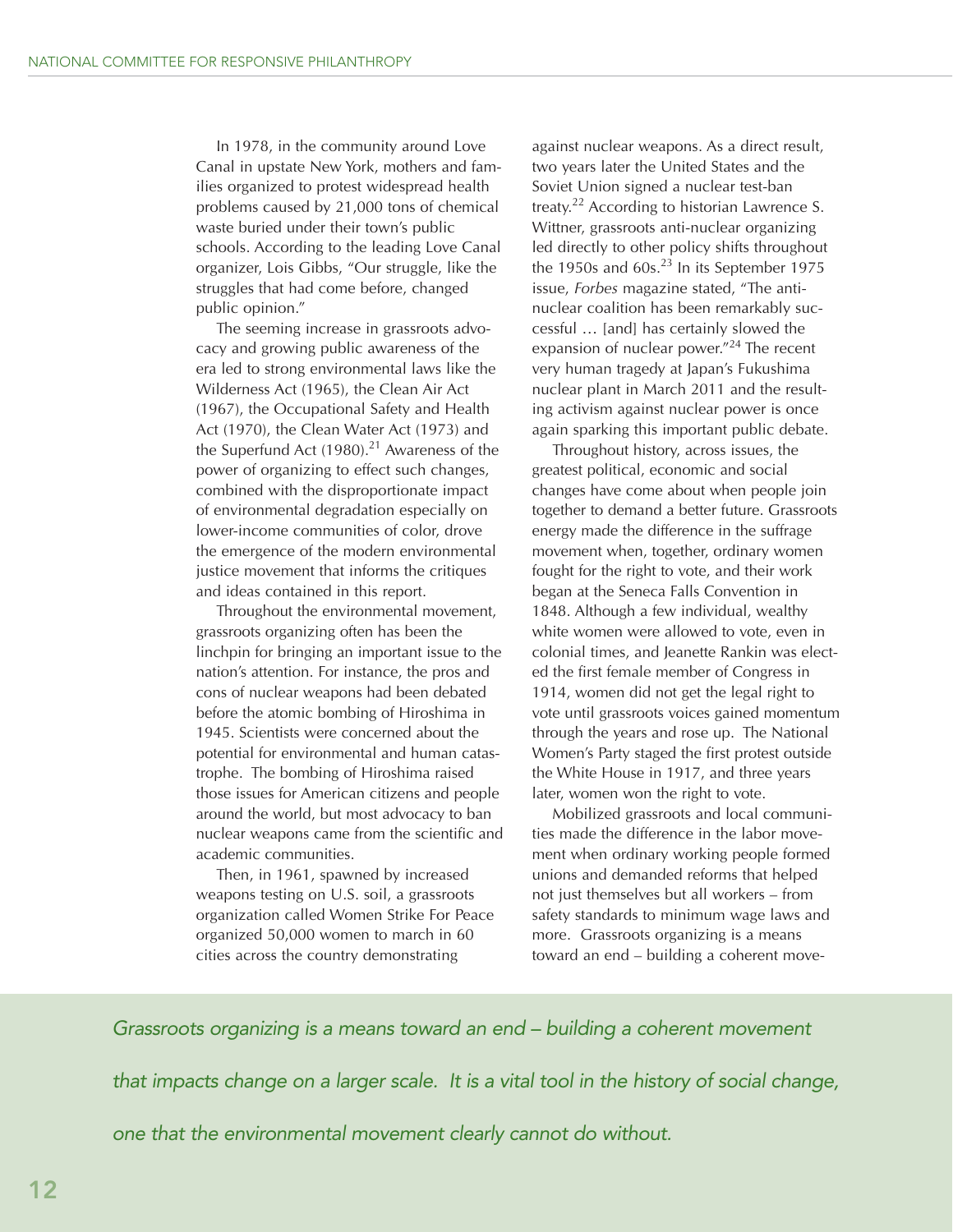ment that impacts change on a larger scale. It is a vital tool in the history of social change, one that the environmental movement clearly cannot do without.

Grassroots activism made the difference in the Civil Rights movement when ordinary black people demanded equal rights. In 1955, the Montgomery bus boycotts began and in 1960, four black students sat down at a segregated lunch counter in Greensboro, N.C., and refused to leave, helping spark mass movements throughout the North and South. Basebuilding and mass mobilization were critical components. Four years later, the Civil Rights Act of 1964 was signed into law.

It was, in fact, the grassroots engagement aspect of the Civil Rights movement that influenced the environmental movement to embrace issues of justice more broadly. Similarly, significant grassroots efforts led to the last major piece of environmental policy change. In 1994, President Clinton recognized the prominence of the environmental justice movement, signing an executive order requiring federal agencies to identify and address "disproportionately high and adverse human health or environmental effects" of government programs and policies "on minority populations and low-income populations."25 President Obama reaffirmed and extended this order<sup>26</sup> and, under his administration, the Justice Department has met with grassroots organizations to investigate opportunities for litigating environmental justice claims under the authority of the Civil Rights Act. Worldwide, the growth of the international "climate justice" movement is yet another sign of this vital trend. It is in part an outgrowth of the Civil Rights-rooted environmental justice frame in the United States, as well as its intentional connections with impacted communities in other countries and the broadening global movement for social justice.

#### **Grassroots-led movements can create broad-scale change.**

The following examples from the struggle against coal plants are illustrative of the power of grassroots-led movements to affect



Image courtesy of Communities for a Better Environment.

large-scale change. In 2001, 17 proposed projects for new coal-fired power plants were on the table. Local environmental groups, understanding the need for a health-centric message, created a platform for health constituencies, brought in the local American Lung Association chapter, the respiratory health association and others. Today, a wellcoordinated constellation of 40 organizations, from village associations to local Mexican-American organizations, public health groups and large national groups like Greenpeace, are focused on shutting down the two remaining Chicago coal plants, built in 1903 and 1924, through a Chicago city ordinance.<sup>27</sup>

In Texas, the group People Organized in Defense of the Earth and her Resources (PODER) successfully shut down a major dirty power plant in the state. In Mingo County, West Virginia, coal-mining waste was polluting families' drinking water wells. With the help of the Ohio Valley Environmental Coalition, residents organized and were provided a municipal waterline plus a legal settlement against the mining industry. Ultimately, the construction of more than 150 proposed coal-fired power plants in more than 30 states has been blocked because of the efforts of local grassroots groups – which continue to take proactive steps to address the full life cycle of coal and dirty energy – transitioning innovatively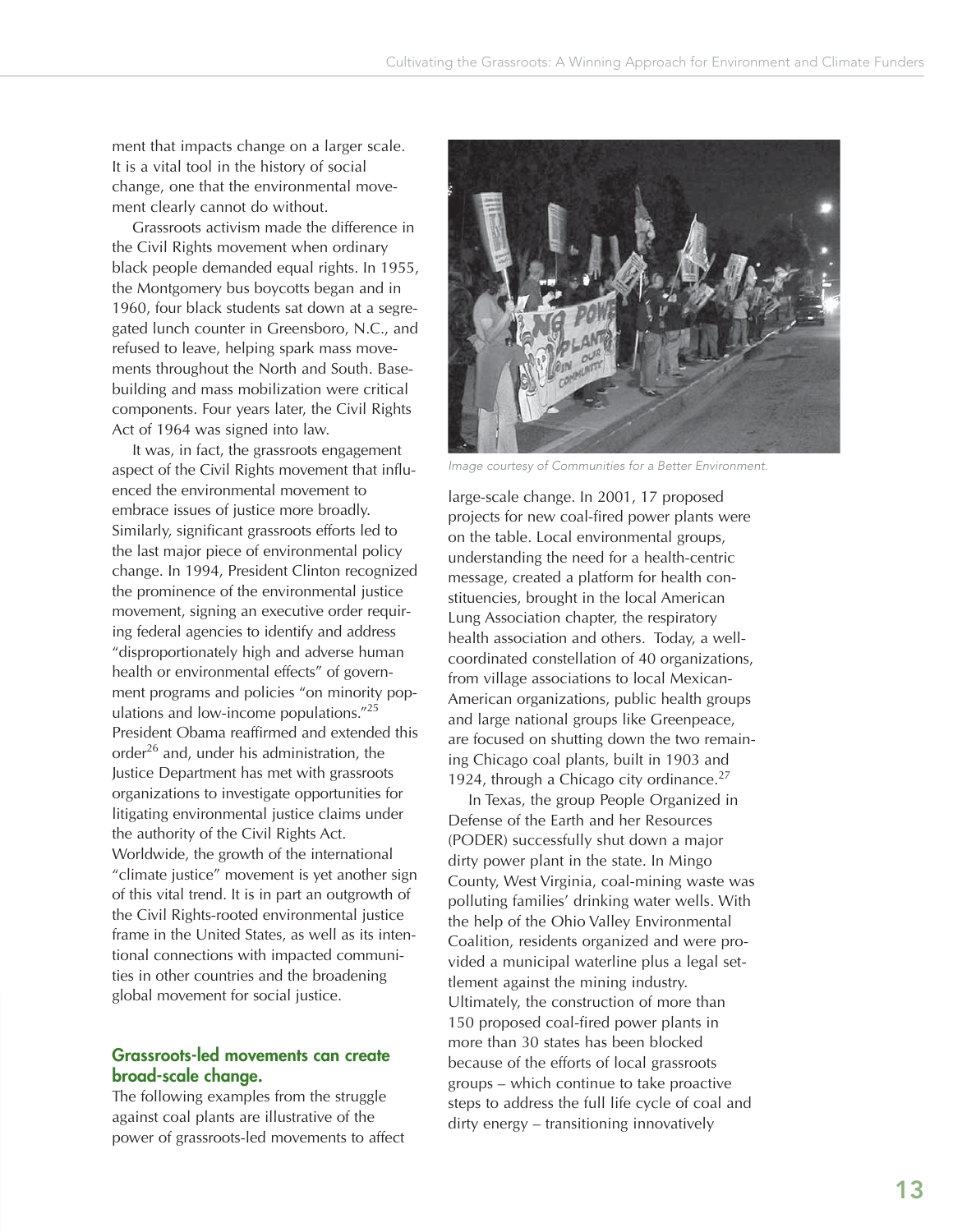[Recent] positive developments underscore both the power of grassroots organizing in shaping public discourse and the value of linking environmentalism to other causes.

> toward a clean energy economy. Including the advocacy of local Sierra Club chapters, grassroots organizing was able to effect change. This is just one of many examples where grassroots organizing has led to broad environmental change made possible by strategic philanthropic investments.

The potential impact of grassroots organizing evident in the opposition to pro-environment goals also is instructive. In 2008, no one had heard of the modern-day "Tea Party." By 2010, the movement was a household name and, more importantly, a force to be reckoned with in Washington, D.C. The Republican Party and its most prominent public faces now work relentlessly to gain support of the Tea Party and use its cache to support their interests. The 2010 midterm elections ushered in a crop of Tea Partyendorsed members of Congress who upset established Republicans' rule. During the debt crisis negotiations in the summer of 2011, mainstream commentators observed that the Tea Party Caucus held the political debate "hostage." And, regarding environmental policy, the Tea Party has vigorously and effectively opposed every promising proposal on Capitol Hill.

*The New York Times* reports, "Skepticism and outright denial of global warming are among the articles of faith of the Tea Party movement."<sup>28</sup> Dick Armey, author of *Give Us Liberty: A Tea Party Manifesto*, told a congressional committee that environmentalists are "hypochondriacs" and that worrying about global warming is "pretentious."<sup>29</sup> Tea Party activists have railed against everything from clean water regulations to efficient light bulb standards. Defending the

incandescent light bulb, conservative radio host and Tea Party icon Rush Limbaugh said, "It's not causing global warming; it's not causing a carbon footprint. All of this is a hoax."<sup>30</sup> Another Tea Party group argued that the regulation of carbon emissions should be "left to God."<sup>31</sup> Sentiments like these have been echoed at local Tea Party rallies all across the United States.

**As a grassroots mobilization, the Tea Party offers environmental activists two important lessons.** First, the fact that conservatives have effectively mobilized communities against environmental protection/conservation suggests the power of organizing in general and the need for a pro-environment grassroots movement in particular.

Calling the Tea Party "grassroots" can be controversial. After all, major national organizations backed by major establishment political donors have fueled much of the infrastructure for Tea Party energy. But still, social movement scholars like Theda Skocpol and Vanessa Williamson note the Tea Party authentically engages and mobilizes grassroots energy among conservatives, albeit a far smaller and less representative swath of extreme conservatives than the Tea Party projects itself as representing.<sup>32</sup> The values of the Tea Party reflect exclusively the opinion of a small segment of the white population. It does not reflect the overall population's views on these issues, and, as other statistics cited in this report suggest, communities of color and lower-income communities still seem to place a high value on addressing environmental and climate harms.

Through organizing and spreading its message locally, the Tea Party has influenced many other Americans. Polls show that Americans are less concerned about global warming today than they were just a few years ago. $33$  And, according to Gallup, Americans now believe economic growth should take precedence over environmental protection – reversing a 25-year trend in previous opinion polls.<sup>34</sup> This downturn in opinion is particularly acute among conservatives. According to the Pew Research Center, in October 2010, 53 percent of Republicans said there is no solid evidence the earth is warming,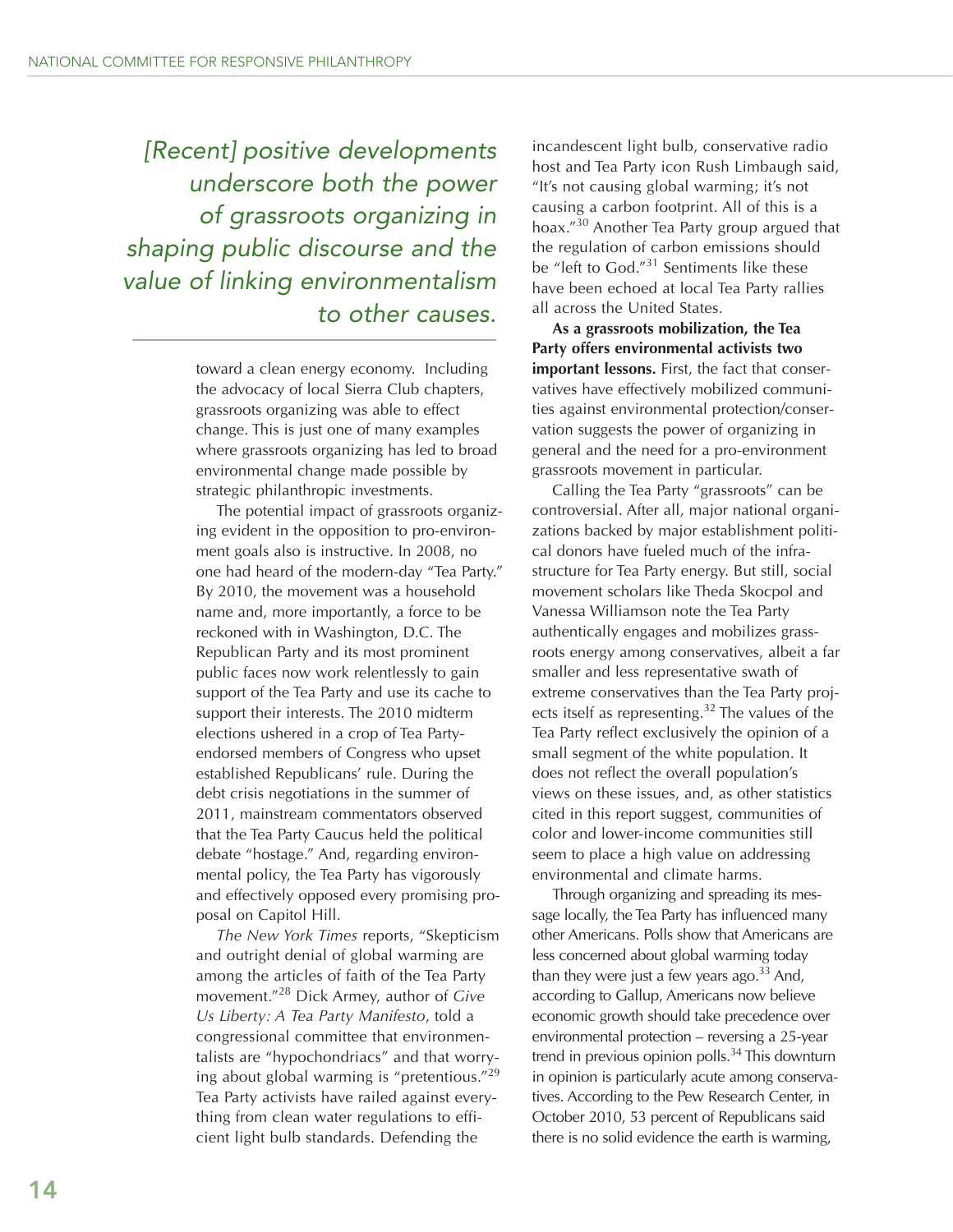while only three years prior 62 percent of Republicans said they did believe in global warming.35 In an exposé on failed climate change legislation, *New Yorker* writer Ryan Lizza summed it up best: "The Republican Party had grown increasingly hostile to the science of global warming and to cap-and-trade, associating the latter with a tax on energy and more government regulation."36

Polls show that Tea Party loyalists are a small minority of Americans.<sup>37</sup> Nonetheless, by effectively organizing that minority, the Tea Party has a major influence on political debates. Despite concerns about the economy and the right's efforts to sow doubts around climate change, the vast majority of Americans still support enacting and enforcing environmental policies and regulations in general.38 Imagine what pro-environment grassroots organizing could achieve.

The second instructive lesson to be learned from the Tea Party is the role that funders can play in prioritizing support of grassroots organizing. In a jab at the Tea Party, President Barack Obama's senior advisor David Axelrod called it "a grassroots citizens' movement brought to you by a bunch of oil billionaires."39

But jabs aside, the oil industry billionaire Koch brothers who have funded much of the infrastructure that supports the Tea Party see

grassroots organizing as a key political strategy. "To bring about social change," Charles Koch said in one interview, "a strategy" is required that is "vertically and horizontally integrated," spanning "from idea creation to policy development to education to grassroots organizations to lobbying to litigation to political action."40 Through their support of the Tea Party, the Koch brothers and other anti-environment funders did not just wish for a grassroots movement, they financed it. Since 1997, the Koch brothers have funneled at least \$55 million to bolster anti-environmental organizing at the grassroots level.<sup>41</sup> The rapid advancement of their abhorrent goals makes a strong case for pro-environment funders to understand the value of grassroots organizing.

Fortunately, there is emerging, contemporary evidence of the effectiveness of grassroots organizing to help the environment rather than hurt it. In 2011, community activists in the Midwest and across the United States mobilized to protest the extension of the Keystone pipeline that would bring toxically extracted oil from Canada's tar sands through sensitive aquifers and farm lands to refineries in the South. Through grassroots pressure, opponents of the pipeline won over unusual allies such as the conservative governor of Nebraska, who early on



The huge tar sands protest crowd starts to circle the White House on Nov. 6th, 2011. Photo by Javier Sierra, courtesy of the Sierra Club.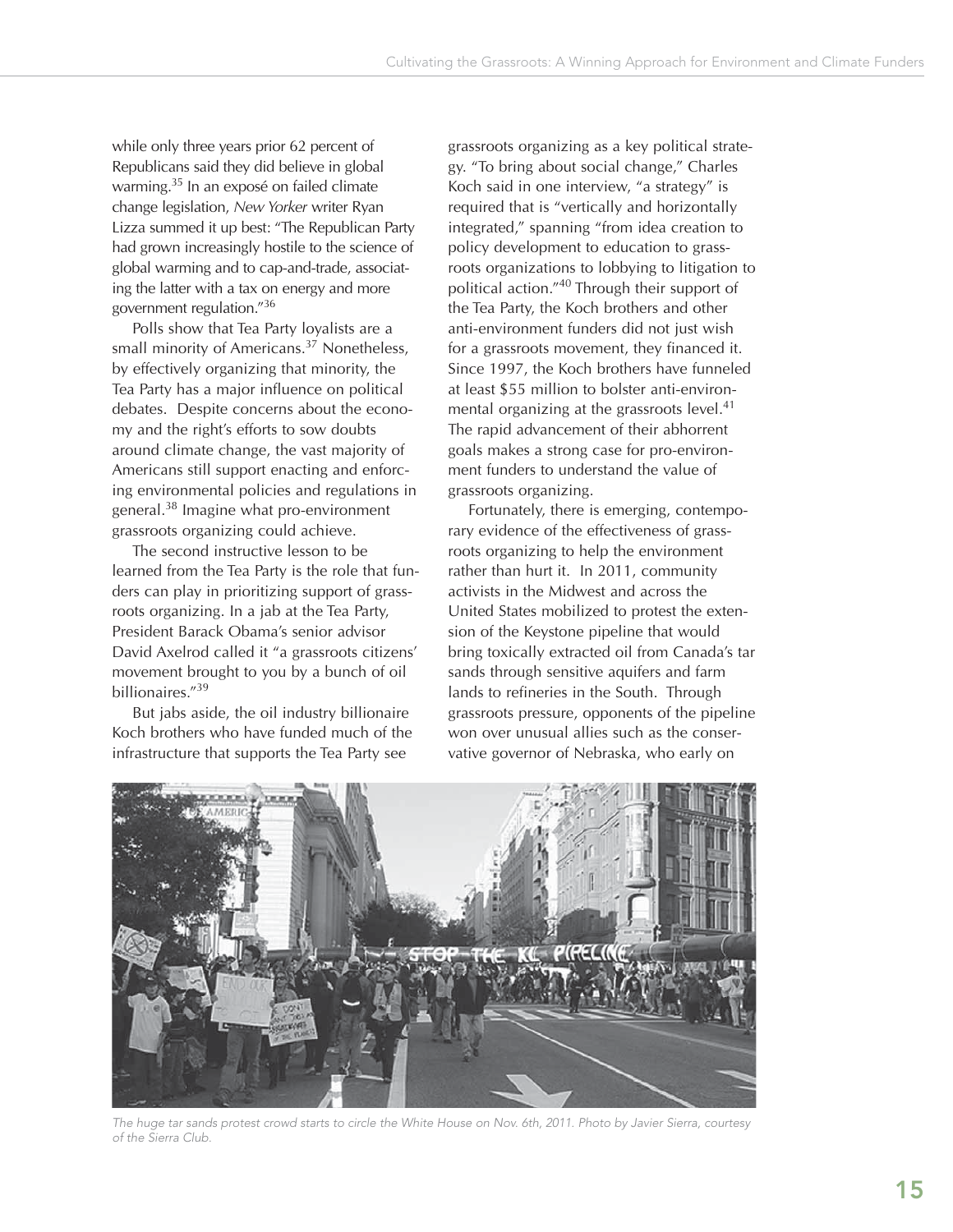supported the expansion but came to understand the environmental threats to his state and ultimately advocated against it. Activists also mobilized nationwide, including a series of actions with protesters chaining themselves to and being arrested in front of the White House fence. These actions, engaging local activists coupled with the support of national environmental organizations, led the Obama Administration to delay its decision to approve the pipeline, and ultimately, in January 2012, not to grant permission for the pipeline extension.

Combined with (at the time of this writing) the still-growing impact of the Occupy Wall Street movement, these positive developments underscore both the power of grassroots organizing in shaping public discourse and the value of linking environmentalism to other causes. Occupy Wall Street is an example of authentic grassroots energy that was so intense it needed little funding to mobilize; now that it is spreading, funders are rushing to catch up. As of this writing, the Occupy Wall Street movement is larger than the Tea Party and enjoys broader public support.<sup>42</sup>



Some signs at the Keystone XL tar sands protest at the White House on November 6, 2011. Photo by Javier Sierra, courtesy of the Sierra Club.

#### **Self-interest sparks collective action.**

There is confusion in our sector about exactly what we mean when we use terms like "community organizing," "movement building" or "infrastructure." Some people think that getting neighbors to sign a petition is community organizing. Others believe that Internet-based activism is community organizing. For the purposes of this paper, the following definitions will clarify what we mean when we use these terms.

**Community organizing** builds power by helping people understand the source of their social or political problems, connect with others facing the same challenges and take collective action to win concrete change. The classic example of a community organizing campaign is the residents in a neighborhood worried about a dangerous intersection with only a stop sign banding together, pressuring the town government and winning a new stoplight. But, as noted above, community organizing was integral to ending slavery in America, obtaining the franchise for women to vote and catalyzing legislation requiring cleaner land, air and water.

One network of environmental base-building groups defines grassroots organizing as "the process by which people in communities rally around a common cause, acting on their own behalf with allies and networks, often against powerful interests, often building new institutions needed to win a lasting change."43 The Funders Network on Transforming the Global Economy (FNTG), which advocates for grassroots organizing and movement-building, defines community organizing as:

- Rooted in and accountable to the frontline communities directly impacted by the issues addressed.
- Building local power, developing indigenous leadership, membership and institutions.
- Contending for power locally, but also, increasingly, at a much larger scale as well.
- Developing new kinds of alliances and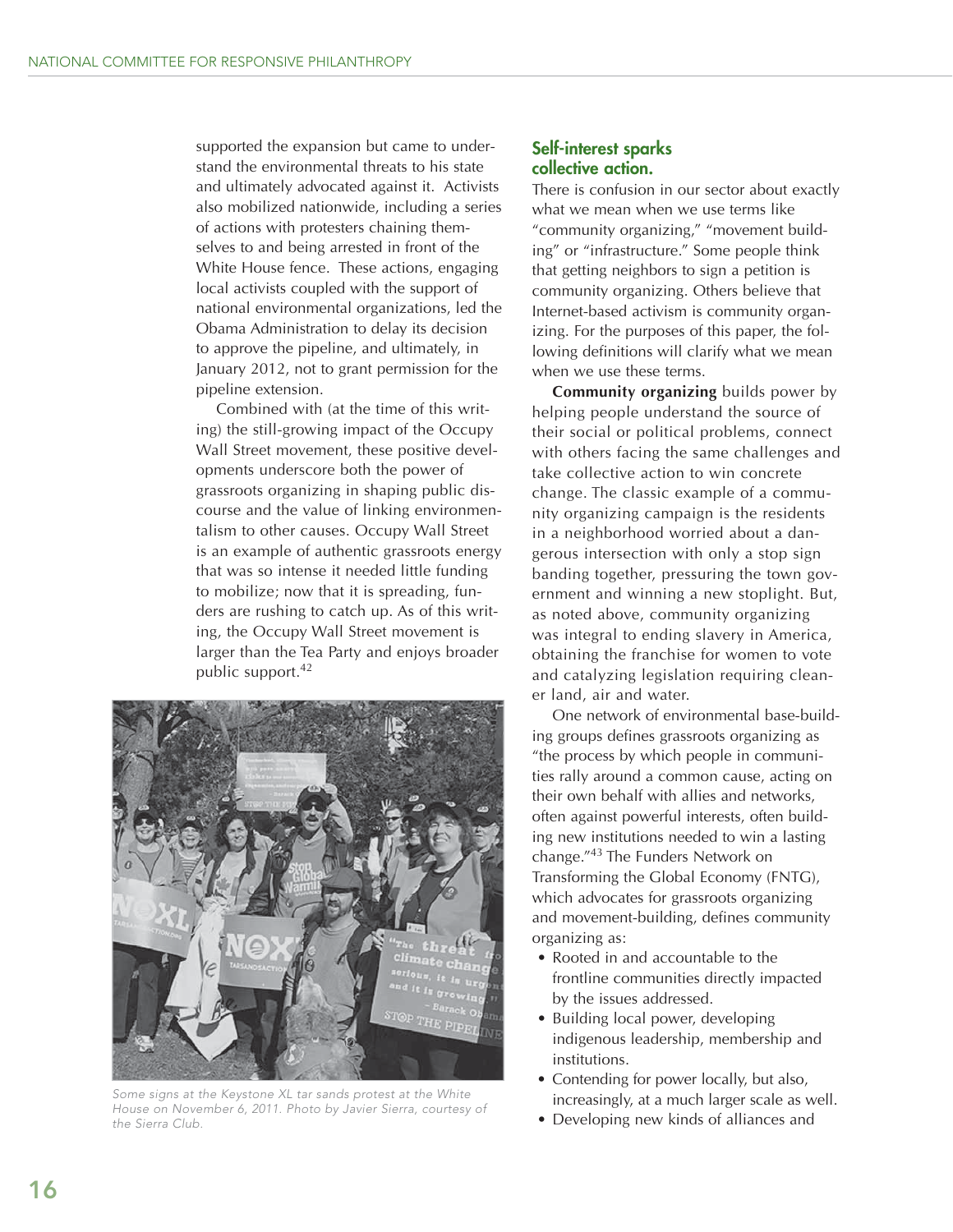coalitions to build political strength across organizations, bridge issue silos, have greater impact on national policy and sustain the infrastructure needed for mass movements<sup>44</sup>

Importantly, this definition draws a line between national organizations that might parachute into local communities for onetime policy campaigns versus authentic, local organizations that not only work on those same short-term campaigns but, just as importantly, build long-term leadership and capacity in the community to amplify change in the future.

In short, community organizing engages people to win real changes for themselves and for all of us.

**Movement building** is community organizing and mobilization taken to a mass scale. While community organizing groups may be relatively confined (such as to their own members or own issue agenda), social movements spread out from such boundaries to engage a much wider group of people in a much broader demand for change. According to social movement scholar Doug McAdam, a social movement thrives on the interplay of four factors:<sup>45</sup>

- The right political moment or opportunity.
- Readiness of indigenous, grassroots organizations to take advantage of that moment.
- A belief that the movement is leading in a successful direction.
- The support of external groups and allies.

In other words, social movements can and often do grow from grassroots organizations, but not necessarily so. Grassroots organizations can make the leap to be a part of a much broader, national or even international call for change, but that leap is not necessary or automatic. While there are many finer distinctions that could be made here, for purposes of this paper, our assumption is that mass movements for environmental health and justice are desirable and that such movements can grow strategically from community organizing at the grassroots level.

…Community organizing engages people to win real changes for themselves and for all of us.

**Infrastructure** is part of what makes not only social movements and grassroots organizations more effective but what ultimately can knit them together. According to *Funding Social Movements*, a 2003 report by the New World Foundation, social movements are not built overnight, but in stages.<sup>46</sup> They require strong anchor organizations, grassroots organizing, strategic alliances and networks among multiple constituencies. Groups that provide media training, fundraising skills, leadership development or even just shared meeting space can be essential back-end supports for movement organizations and formations.

One example is the Center for Health, Environment and Justice (CHEJ), which provides everything from technical assistance on local advocacy campaigns to small capacity building grants. By nurturing emerging groups and providing ongoing feedback and coaching for more seasoned organizations, while convening meetings and alliances for all groups to connect and work together, CHEJ helps till the soil and spread the nutrients in which grassroots organizing and movement building thrive.

The Institute for Conservation Leadership (ICL) is another organization that provides training, coaching and other technical assistance to build the capacity of grassroots environment and climate-focused groups and coalitions. ICL is an outgrowth of a small project initiated as part of the National Wildlife Federation and became an independent group in 1990 with funding from the Pew Charitable Trusts. It now offers a full range of capacity building and leadership development services to organizations at the local, state, regional and national levels focused on protecting the environment and addressing climate change issues.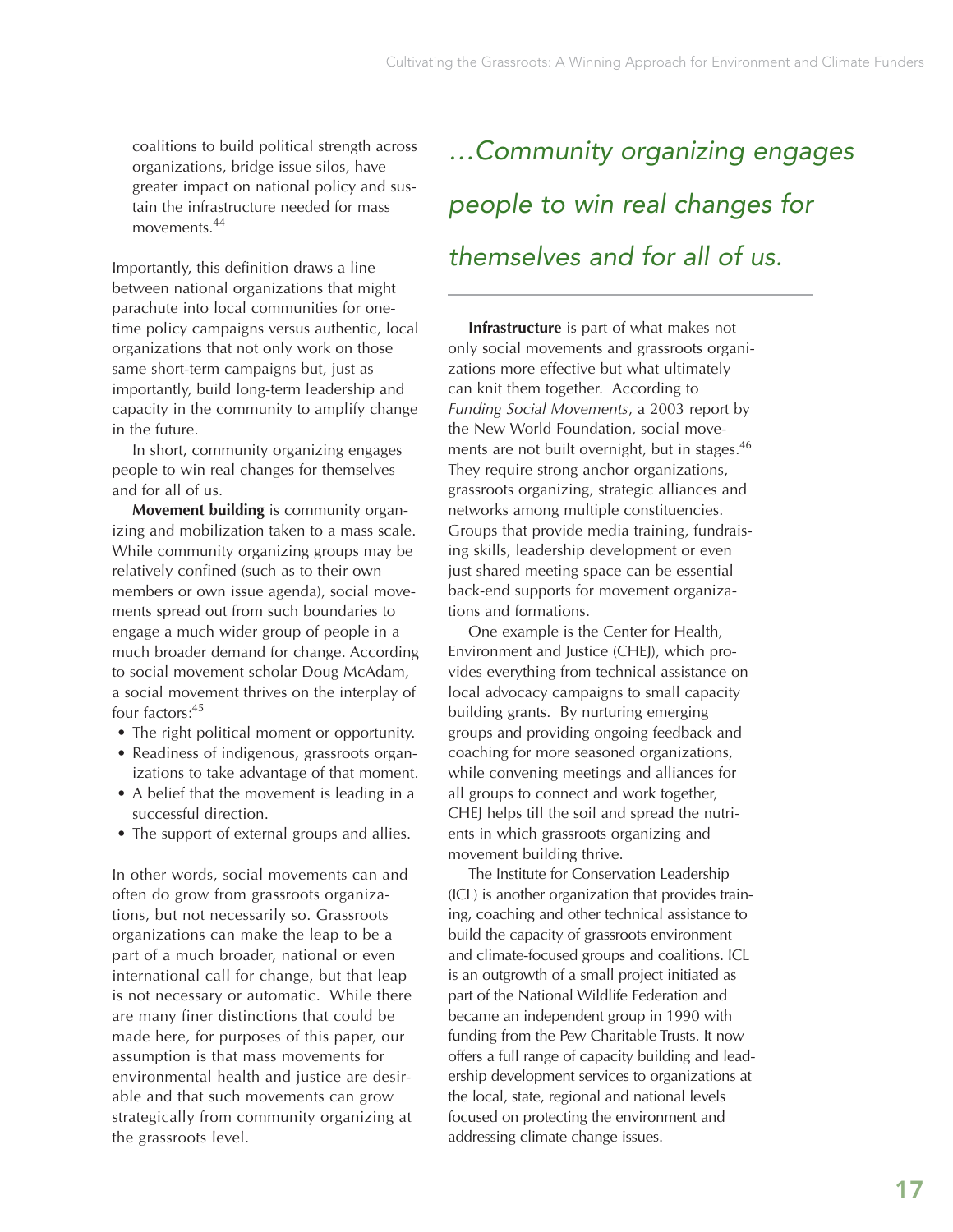# A Case Study in Funding Community Organizing

by Denise Joines, Program Officer at the Wilburforce Foundation

Because protecting our shared resources on public lands is the major focus of my funding portfolio, building public support for our grantees' efforts is critical to our foundation's strategy. Grassroots organizing is an important component of our strategy.

Our grantees find that connecting people to place and building bonds to our public lands through volunteer efforts is an effective means of organizing citizens to take an active role in voicing their opinions on how our lands should be managed. As just one example, we fund the Sky Island Alliance (SIA), based in Tucson, Ariz., a grassroots organization dedicated to the protection and restoration of the rich natural heritage in the Sky Island region of the southwestern U.S. and northwestern Mexico.

SIA engages a diversity of volunteers in a variety of on-the-ground efforts, from physical restoration of public lands (removing roads, restoring streams and springs) to training volunteers to track wildlife to identify wildlife connectivity corridors. At the end of every training and field session, SIA staff and volunteers sit together and write letters to decision makers and agency staff about their experiences during their project, and how important continued conservation of our public lands is to them. They also comment on specific management plans, providing input that can be entered into the public record and considered during key decision points. Sky Island maintains relationships with volunteers over time, encouraging them to either praise decision makers when programs and policy align with conservation or hold them accountable when they do not.

The result of SIA's efforts is an engaged citizenry in southern Arizona that looks very different than in the rest of the state. Congressional representation from the region is among the most conservation-oriented in the country, and agencies managing both lands and wildlife in SIA's landscapes work collaboratively with NGOs and citizens in the development of their planning processes. Although there are many factors contributing to the social and political salience of conservation in any landscape, we see SIA's grassroots organizing as a strong factor in Arizona and are committed to supporting their capacity for the long term.

#### **B. THERE IS EFFECTIVE ORGANIZING ON WHICH WE CAN BUILD**

The need for change bulldozed a road down the center of my mind.

—Maya Angelou

Awareness of environmental impacts begins at a local level – in a backyard, a nearby field, a creek at the end of the street or simply where you breathe the air in your neighborhood. Grassroots groups often have been the ones to discover environmental hazards. And the hazards are significant. Consider, for instance:

- High levels of toxic flame-retardants have been found in pregnant women in California.47
- Light bulbs in New York City public schools contain the carcinogen PCB.<sup>48</sup>
- Arsenic levels found in Mott's apple juice are five times higher than what's considered safe in drinking water.<sup>49</sup>
- Incidences of childhood cancer have risen steadily since 1992.<sup>50</sup>
- One in 12 Americans has diabetes.<sup>51</sup>
- Asthma prevalence remains at "historically high levels," affecting 24.6 million people in the United States, with higher rates among females, children, African American and Puerto Rican persons, and those with family income below the poverty level.<sup>52</sup>
- Primarily because of our use of fossil fuels, the surface of the earth is about 1.4 degrees Fahrenheit warmer than it was 100 years ago, and that even slight warming is causing an increase in the number and danger of storms – including hurricanes, tornadoes and blizzards.53

From these hazards arises an opportunity to grow our constituency for positive environmental change. Grassroots organizations are uniquely suited to take advantage of this opportunity because, as explained below, they are adept at drawing people together who are affected by a common environmental ill and helping them transform their stories into lasting environmental and social change.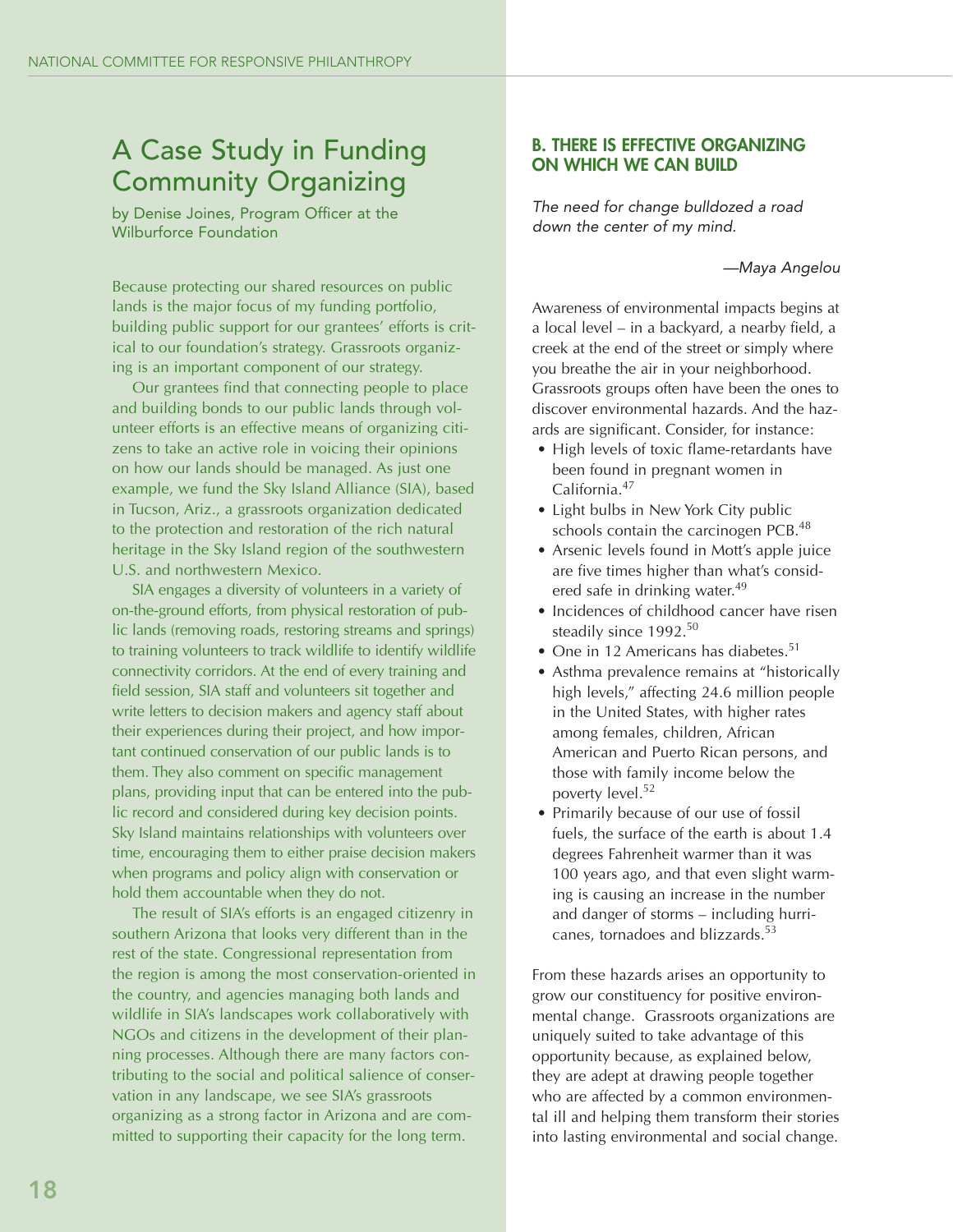You would not think of Benham and Lynch, Ky., as likely hotbeds of political activism. Lying in a small valley at the base of Black Mountain – the highest peak in Kentucky – these are historic coal mining towns where over the years people from 34 different countries have made their homes and worked the mines. The lingering effects of the mine economy are felt in the soil of the region and its residents' lungs. Determined to define a future beyond coal, Kentuckians for the Commonwealth (KFTC) organizes the communities of Benham and Lynch to enforce existing mining laws and advocate for stronger regulations. Led by grassroots community leaders, KFTC also is developing sustainable economic alternatives to mining and promoting renewable energy sources, key to getting all residents of the job-starved state on board with change. As a result, the towns are revitalizing economically and the residents now are engaged participants in their democracy.

KFTC is a statewide membership organization with a 30-year history of advancing economic, social and environmental justice at the local, state and national levels. What does its organizing look like? KFTC has helped thousands of individuals and hundreds of communities like Benham and Lynch learn their way around federal laws and administrative processes. KFTC has held technical workshops (on topics such as how to read mining maps, get permits enforced and test water samples), and trained people in basic organizing skills (such as how to run meetings, speak in public and use nonviolent direct action). The organization has built alliances with grassroots organizations in other coalfields from Montana to Wyoming, from West Virginia to Virginia, and from Black Mesa, Ariz., to Colombia, South America.

Since 2008, the coal industry has invested millions in local propaganda campaigns that have heightened the level of fear and hostility throughout tight-knit rural communities such as Benham and Lynch. Despite that, says organizing and leadership development director Lisa Abbott, "KFTC's persistent and patient organizing created the conditions for ordinary people's voices to be heard. While we are a long way from launching an economic transition in the mountains or ending destructive strip mining, we're closer than ever before. And it's hard to imagine where we would be were it not for the long-term efforts of grassroots organizing of groups like KFTC."

Heeten Kalan, senior program officer for the Environmental Health and Justice Fund at the New World Foundation, has been funding KFTC for many years and encourages other funders to consider the strength in such multiissue organizations. "Kentuckians for the Commonwealth is a multi-issue organization working with thousands of its members to connect issues of criminal justice to jobs to the environment to people's livelihoods and community resilience," says Kalan. "They make the connections, their members make the connections. Why can't funders make those connections and start funding outside our narrow silos? **We are going to need more than just the traditional environmental organizations to get anywhere, and it is time for the philanthropic community to look beyond traditional environmental organizations."**

This is just one example of the work of KFTC, and KFTC, in turn, is just one example of many grassroots organizations that harness the anger and frustration of environmentally devastated residents and communities to achieve positive change. In organizations that set their agendas and build power according to the passions and needs of everyday people, **community engagement is not an afterthought but is built into the process.** In this manner, organizations like KFTC mobilize thousands upon thousands of people to win change at the local, state and national levels. There are organizations like KFTC in every corner of the world, and even more communities like Benham and Lynch hungry for organizing.

Investing in and building existing grassroots organizations is more efficient and effective than "parachuting in" national consultants and organizations for short-term campaigns. John Mitterholzer, program officer at the George Gund Foundation in Ohio, talks about the growing coalition of grassroots environmental organizations building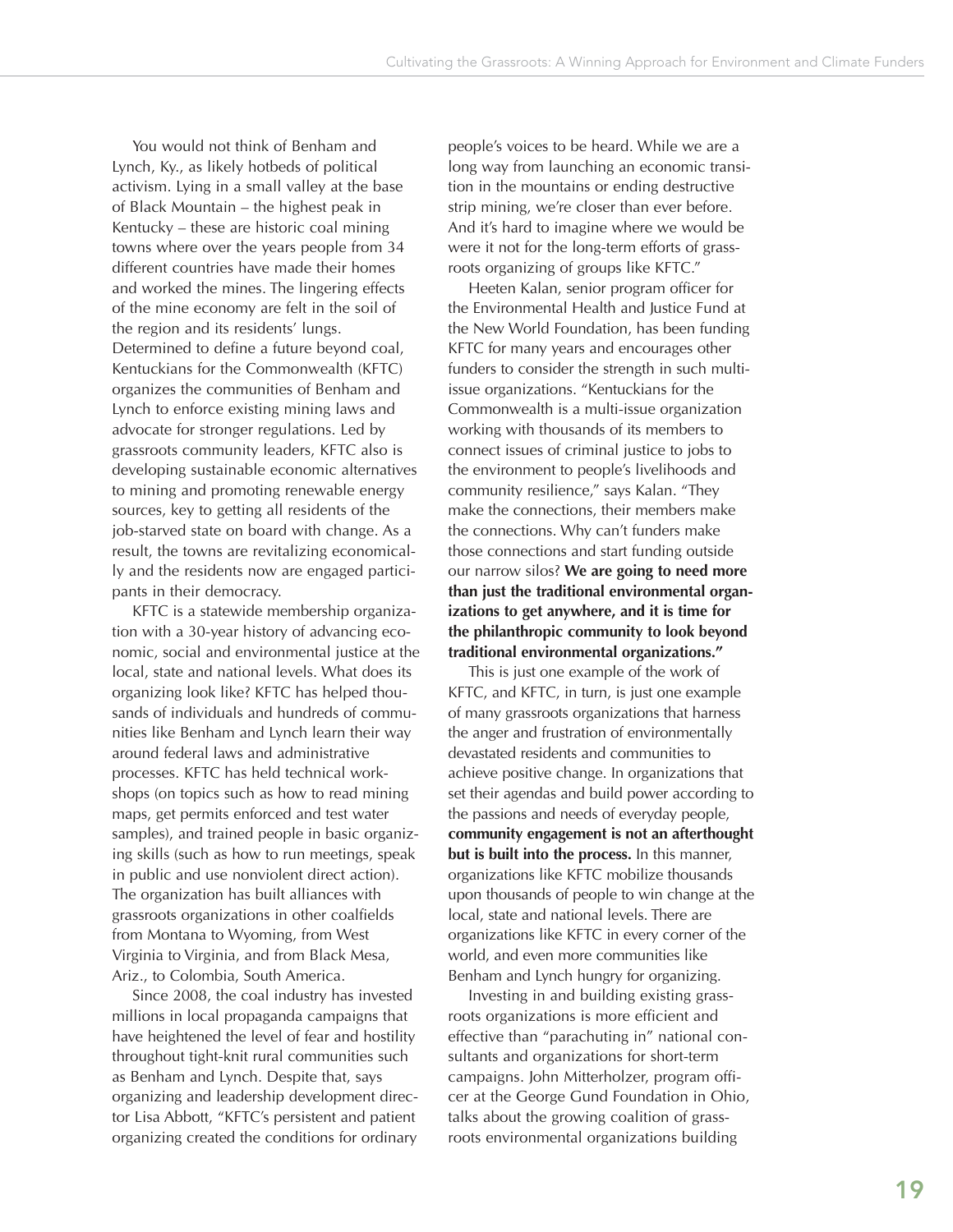power in his state. Mitterholzer wishes that, when national environmental funders want to invest in Ohio around election time or a particular policy campaign, they would invest in existing local groups rather than dropping in on national groups or specialists. "When you parachute people in, if they're really good, they are good, but when they leave, the database and the resources leave, too," says Mitterholzer.54 Community groups can be supported to achieve the same goals for short-term campaigns. Plus, investing in grassroots organizing builds the community's capacity to win not just around elections, but consistently over time, potentially building toward even more change in the future.

### New Constituencies for the Environment: A Case Study

by Danielle Deane, former program officer for the environment at the William and Flora Hewlett Foundation $56$ 

In 2004, the William and Flora Hewlett Foundation launched a California grantmaking initiative called "New Constituencies for the Environment" (NCE).<sup>57</sup> The foundation invested more than \$20 million over a seven-year period to strengthen the environmental movement in California by expanding the range of groups advocating for clean air to include medical, faithbased and labor groups, as well as environmental and health organizations that had evolved in minority communities. Hewlett had traditionally supported larger NGOs focused on these issues but, because of concerns about slowing progress and in the face of a rapidly growing and diverse population, the foundation theorized that including a broader range of groups would ensure continued high-level public support for balancing growth with a healthy environment.

The NCE grantmaking differed from Hewlett's usual way of functioning in some key ways. For example, the Environment Program conducted more extensive than usual pre-grantmaking outreach over several months to identify potential grantees, assessing their organizational capacity and overlap with the program's strategies. To be strategic, and informed by outreach feedback, grantmaking was targeted to organizations focused on air pollution policy and related climate and energy issues.

Hewlett invested in strengthening the organizations in a number of key areas. Hewlett engaged communications consultants to work specifically with small and medium-sized organizations, bolstering their communications

capacity and ability to interact with journalists, editorial boards, elected officials and other policy leaders. Hewlett also realized that it needed to engage with ethnic media more intentionally and made changes to its annual environment poll to include ethnic media briefings that included some of the NCE grantees. The foundation invested significant funds into improving information sharing and collaboration among regional and state grantees. Hewlett often supplemented regular grants with "Organizational Effectiveness" grants, to allow leaders to choose consultants to help build some aspect of staff capacity. This proved especially useful for smaller groups. Most sought consulting to beef up their staff's fundraising strategies and skills, pointing to a real need – the underfunding of these groups. This must be addressed to help generate the pressure needed for solutions that align with the scope of the problems we face.

We ensured researcher consultations with grantees before, during and after reports were commissioned. This helped us build trust and foster peer learning, as well as bolster our grantees' ability to interpret and use data. We leveraged Hewlett's convening power, giving grantees increased opportunities to build deeper relationships with influential leaders, e.g., through meetings with the California Latino Legislative Caucus Foundation and the Black Chamber of Commerce Foundation. NCE grantees noted an increase in the attention paid to air pollution issues from minority leaders once they heard more directly from the communities they served about the dis-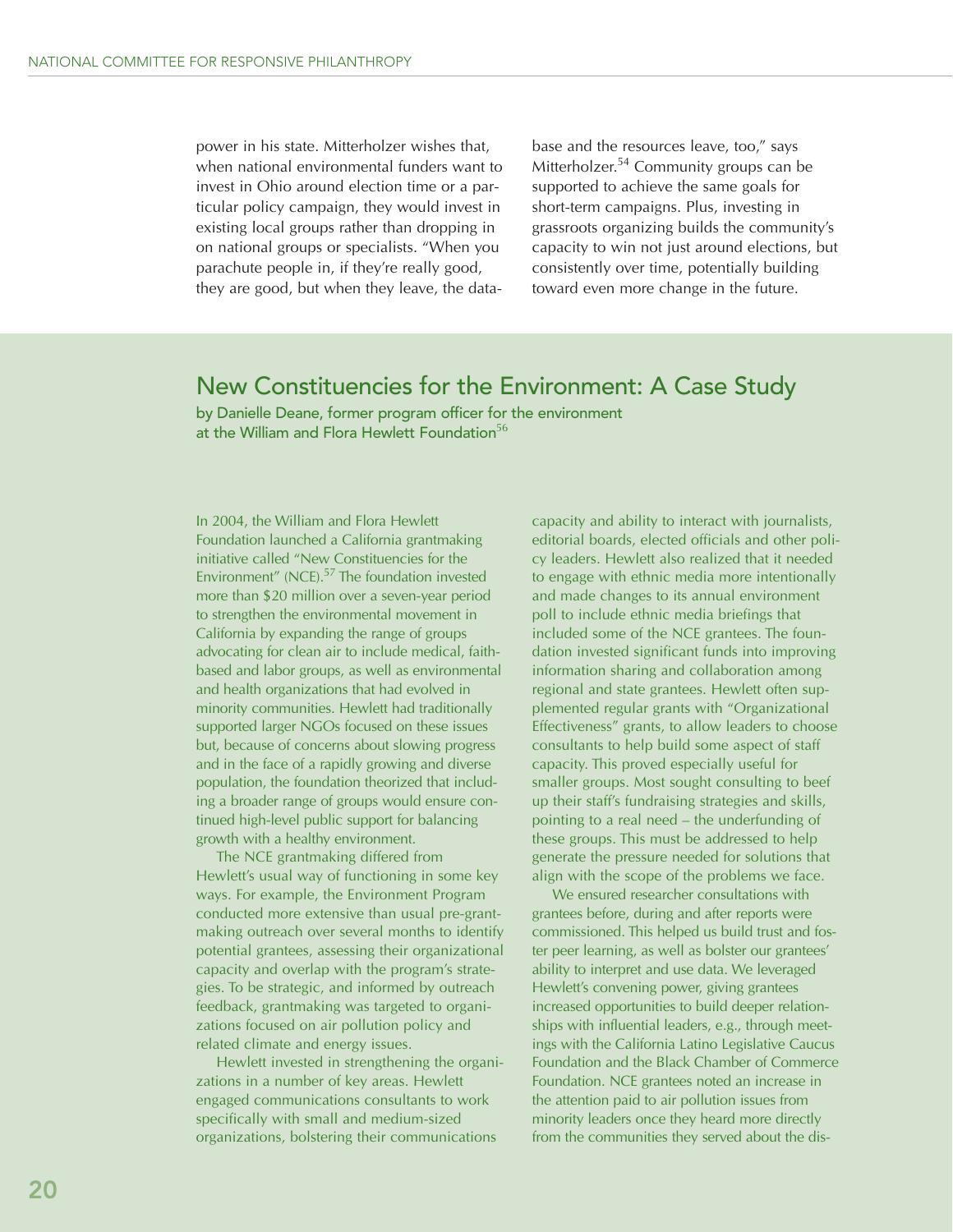#### **Communities are ripe for engagement.**

Because environmental issues so deeply affect our daily lives, many people readily engage in environmental activism when issues are presented on their terms. Philanthropic activist Cathy Lerza describes a compelling example of this in her 2011 report produced for the Funders Network on

Transforming the Global Economy, "A Perfect Storm: Lessons From The Defeat Of Proposition 23."55 There also is a valuable and poignant, nine-minute documentary on the case, *Where We Live: The Changing Face of Climate Activism*.

In 2006, the California State Legislature passed a groundbreaking law to restrict

proportionate harms being suffered. In keeping with Hewlett's general grantmaking approach, we strove to provide as much multiyear and general operating support as possible.

This support, together of course with important contributions by other foundations and partners, contributed to grantees' advocacy successes. An example was California's adoption of its landmark diesel truck rule a few years into the initiative: several members of the environmental community from different camps said it was the best collaboration they had seen across the different elements of the environmental community. More grassroots groups were strategically engaged and consulted, and this win was particularly impressive as it came during the economic downturn. California's diesel truck standards are among the strongest in the nation. And at the nation's largest gateway for receiving imports, the Los Angeles-Long Beach Port, air pollution from trucks is now 70 percent lower as the result of a program the grantees helped to advocate for. In California's most polluted region in the Central Valley, better science and medical expertise must now be part of the clean air decision, and many have commented that the public process has significantly more – and more effective – participation than in the past. When some interest groups tried to weaken California's landmark climate change efforts, the strengthened web of relationships to build on to educate and organize played a valuable role. Many foundations contributed to a wide

range of organizations on each of these issues, but independent feedback indicates that the field has benefitted from Hewlett's channeling more funding into the NCE organizations.

Funding smaller organization is more timeintensive, particularly in the nascent stages, but the effort to fund and grow the small and medium-sized organizations delivers. It is vital if we hope to make our air, water and land healthier for everyone. Not every group we invested in worked out and some efforts died on the vine; some barriers of capacity, trust and leadership could not be overcome. This is not a story of giving to groups without high expectations, or giving equally to all grantees out of a sense of "fairness." But it is a narrative about patient, high-reward grantmaking where everyone, including the funder, learns. To keep us on track, we engaged savvy evaluators who were not slaves to numbers but who make sure to help grantees quantify what is meaningful. Payoff is significant in some ways that are measurable and some that are not easy to quantify.<sup>58</sup>

Given the scale of our environmental problems and the challenges of our political system, we need to scale up the resources for small and medium-sized organizations that are doing great advocacy work. More systematic relationship building and information flows between large and small organizations is needed, and it must be done with care, humility and high standards. This is essential if we are to win the battle to achieve growth that is healthy for businesses, people and the environment.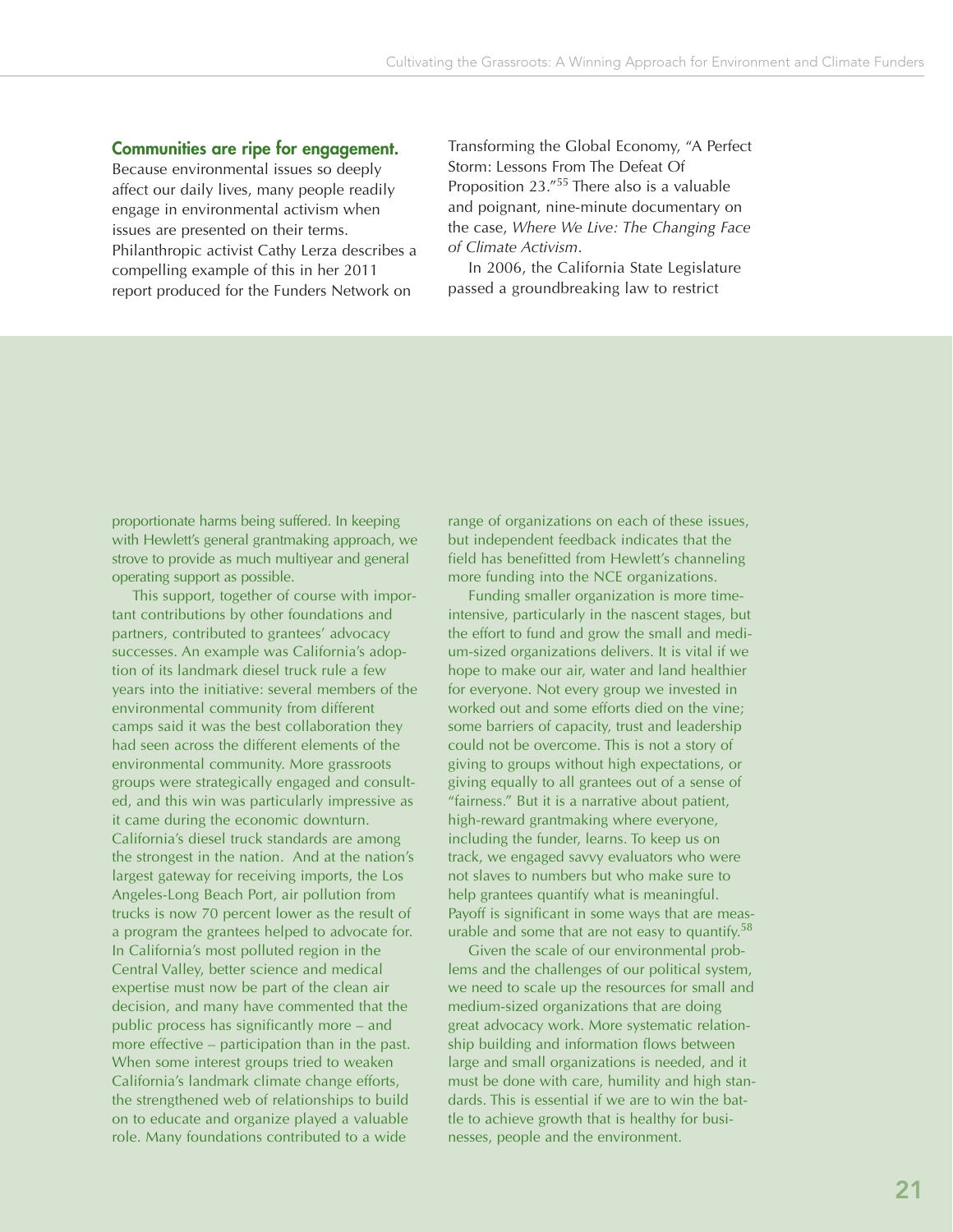

Image courtesy of Asian Pacific Environmental Network (APEN).

greenhouse gas emissions in the state. Just four years later, a group of Texas oil companies used California's ballot measure process to attempt to stop the implementation of the law.

The oil companies backing the repeal measure – called Proposition 23 – claimed that clean energy programs would increase unemployment and stifle the economy. It was a classic attempt to alienate lowerincome communities and communities of color from the environmental movement, suggesting that environmental regulation was causing the high unemployment from which its communities suffered, and that more regulations would make the problem worse. But environmental, economic and racial justice organizations in California joined forces to create Communities United Against the Dirty Energy Proposition to

organize in the lower-income communities of color most impacted by environmental ills and, thus, inform the debate and spread opposition to the ballot measure.

Contrary to stereotypes of environmentalism as a predominantly white, upper class issue, lower-income communities and communities of color were actively engaged in this fight. A broad set of multiissue groups built a coalition of hundreds of grassroots organizations including businesses, unions, health care providers, public health organizations and faith based groups. For instance, the Asian Pacific Environmental Network (APEN) built on its 18-year history of organizing Asian communities in California to mobilize voters against Proposition 23. Although early polling showed that only a quarter of Asian-Pacific American voters were likely to vote against the measure, APEN launched a comprehensive campaign to educate and inform its community using mail, media, and voter contact strategies. APEN had direct conversations with more than 15,000 voters of Chinese descent, the largest Asian ethnic group in California and the U.S., primarily in their native languages of Mandarin or Cantonese and ultimately identified more than 11,000 "no" votes on the ballot measure. Not only did seven out of ten voters commit to voting "no" on Proposition 23, the turnout of voters APEN contacted and identified was 8 percent more than the statewide turnout rate of registered voters. With minimal resources, APEN showed that Asian immigrant voters care about environmental issues – and they also turn out to vote.

Overall, Communities United Against the Dirty Energy Proposition, the anti-Proposition 23 coalition, had one-on-one conversations with more than 250,000 households across California, and organized six college events specifically designed to speak to the community members they needed to reach. These events featured prominent hip hop artists, and secured favorable media coverage in ethnic newspapers and on ethnic radio stations. Grassroots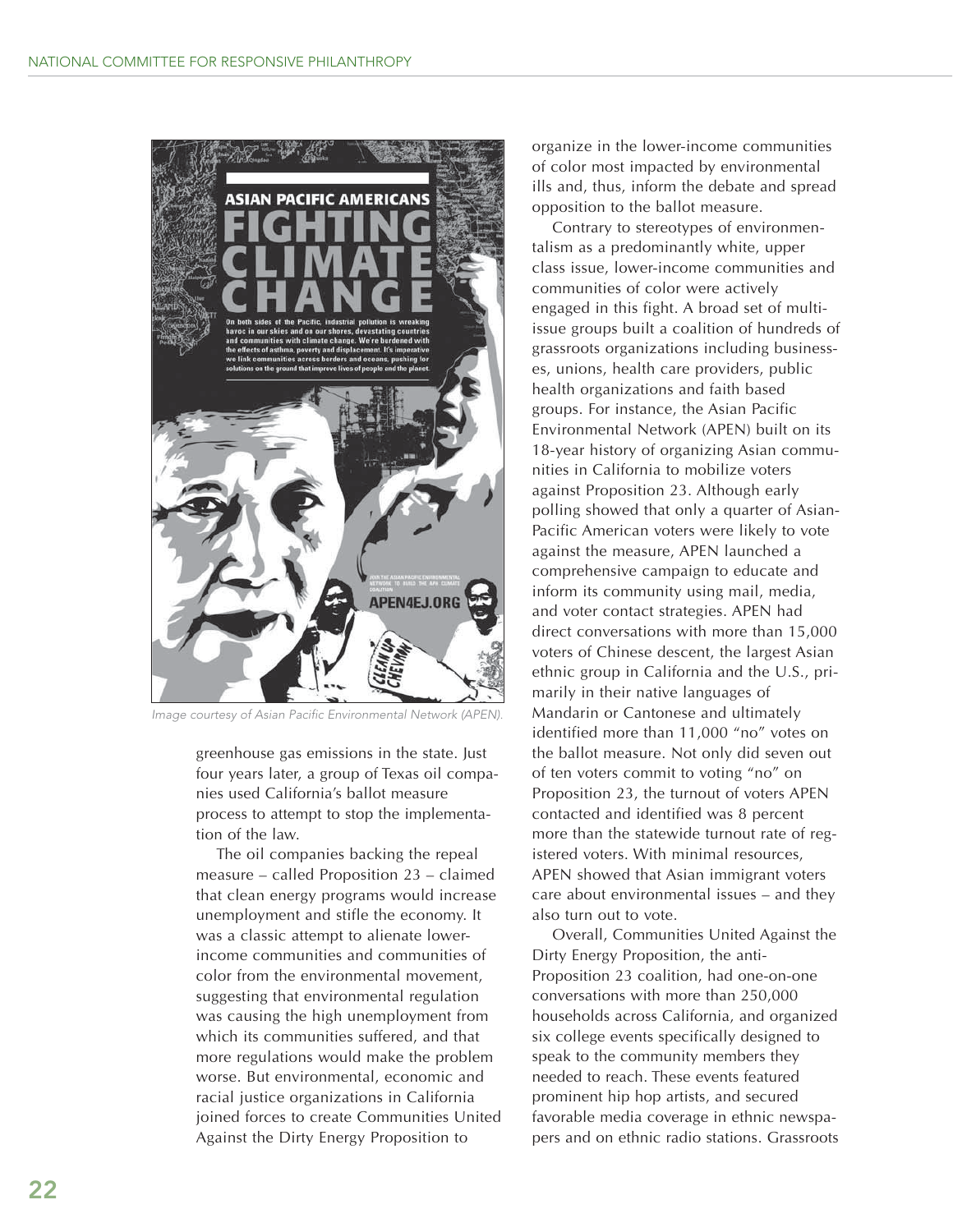groups talked about the measure not in terms of air quality and carbon alone but in relation to housing, jobs and quality of life – as multi-issue organizations, intuitively understanding the importance of framing environmental issues in ways that resonate with communities on the ground. When the votes were tallied, 73 percent of voters of color opposed Proposition 23, while 57 percent of white voters voted against it. Not only was organizing within communities of color effective in and of itself, but it was this organizing that made the pivotal difference in winning the campaign and protecting clean energy standards statewide. And Communities United and on-the-ground groups like APEN accomplished this with just a small fraction of the overall resources of the entire No on 23 Campaign. Resources for electoral campaigns, unfortunately, follow the same pattern as environmental funding when it comes to engaging lowerincome communities and communities of color. Yet, the work in California shows the effectiveness of long-term investment in organizing and electoral infrastructure in communities of color.

Savvy community-based organizations working block-by-block in diverse neighborhoods were not only able to beat back millions spent by big oil but perhaps, more importantly engage new, active constituencies supporting environmental change going forward. As just one ongoing example, Communities for a Better Environment (CBE) mobilized to stop the city of Vernon in southeast Los Angeles County from building a 943 megawatt fossil fuel plant that would have emitted 1.7 million tons of toxins annually, as well as 2.5 million tons of greenhouse gases. The campaign against the plant was led primarily by Latina immigrant women and Latino high school students, which could be indicative that organizing for environmental rights in California's communities of color will continue for generations. Moreover, this suggests the power of underserved communities to challenge power when the grassroots are mobilized and well-resourced. APEN created the Asian Pacific American Climate Coalition in 2010, trained more than 100 diverse organizations on how climate change impacts health, housing, transit, jobs, and other community-level issues, and engaged them in defeating Proposition 23.

APEN, CBE and other groups in California are educating and activating people of color in much larger numbers, not only winning key campaigns in the present, but also making possible bigger, proactive wins in the future. The coalition opposed to Proposition 23, for example, continues and has shifted its on-the-ground fight for clean energy and jobs at the local, regional and state levels. Additionally, both APEN and CBE – as part of the coalition California Environmental Justice Alliance – were invited by Governor Jerry Brown to participate in California's renewable energy task force, acknowledging the increasing political power of the coalition and its constituents.

The significance of this campaign victory cannot be overstated. Big energy and oil interests pumped massive financial and political muscle into rolling back California's clean energy standards, but were defeated by a band of scrappy but strategic grassroots organizations, mobilizing communities of color and lower-income voters across the state to defeat the well-healed special interests. It is a resounding example of the power of grassroots organizing.

Not only was organizing within communities of color effective in and of itself, but it was this organizing that made the pivotal difference in winning the campaign and protecting clean energy standards statewide [in California].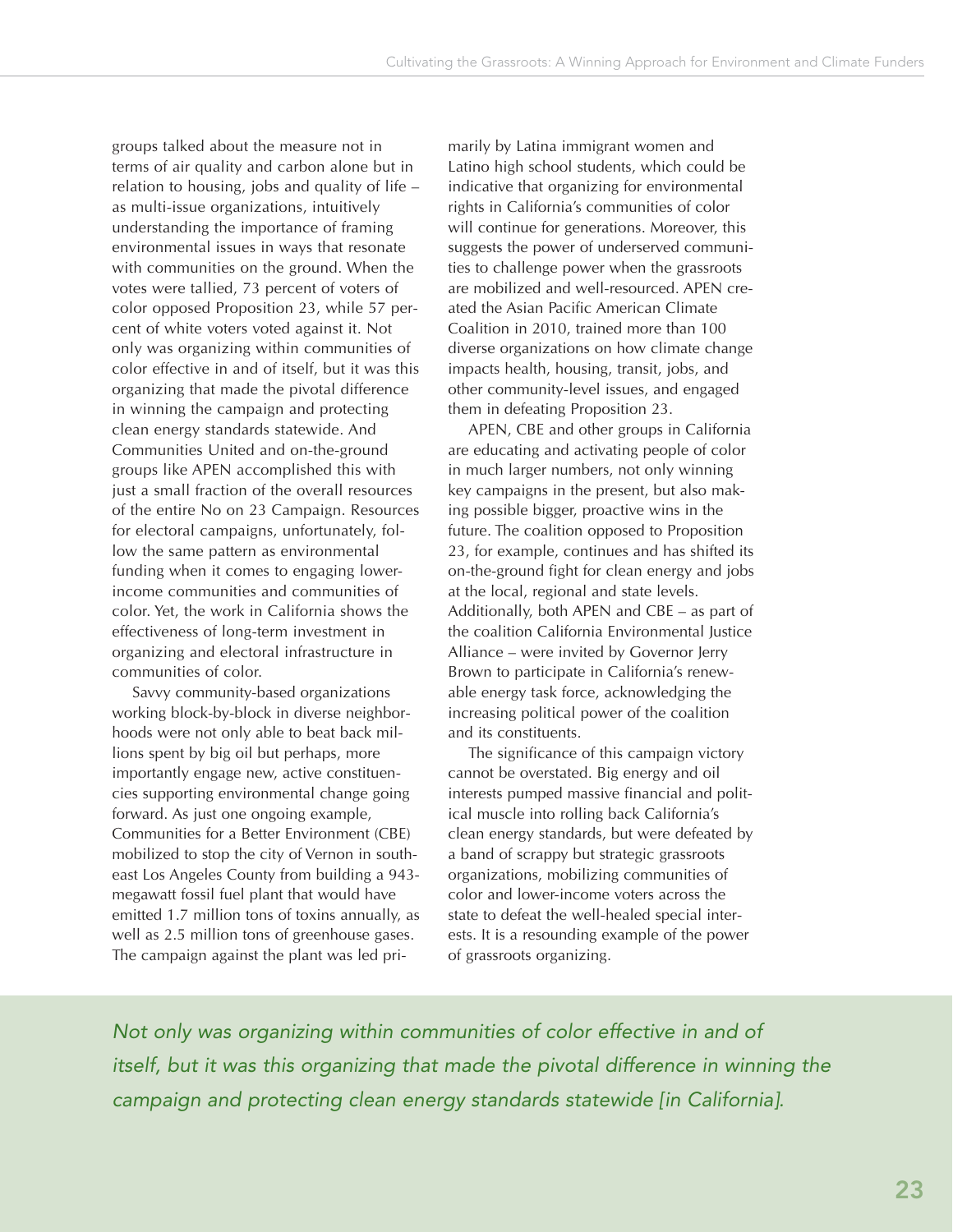### A Case Study on Funding Grassroots Organizing

by Lisa Pike Sheehy, Director of Environmental Initiatives, Patagonia, Inc.

Patagonia's mission is to "build the best product, cause no unnecessary harm and use business to inspire and implement solutions to the environmental crisis." An active, informed citizenry is our best chance for positive change. Therefore, we support grassroots environmental groups – people working together to protect land, air, water and wildlife.

Our environmental grants program funds primarily grassroots groups sometimes overlooked by other funders because of their small size or edgy, activist approach. We have seen evidence that such groups are effective and we recognize the power of engaged citizens taking radical and strategic steps to protect habitat, wilderness and biodiversity. We're talking about regular people who just want the government to live up to its obligation to protect our air, water and other natural resources: mothers fighting to clean up toxic dumpsites, neighbors working together to stem urban sprawl. These are the people on the front lines, trying to make government either obey its own laws or recognize the need for a new law.

For example, in 2010, 70 Patagonia employees traveled to Louisiana to help activists uncover the social, economic and health impacts of the Gulf oil spill on affected communities. Patagonia hadn't budgeted for the unforeseen disaster, but we found \$300,000 in additional grant money to help with recovery. Two-thirds of it went to emergency funding divided among the Louisiana Bucket Brigade, SkyTruth, Southwings, Gulf Restoration Network and Gulf Coast Fund, among others. Approximately \$30,000 went toward turning every \$100 in employee donations into \$300. And the remaining \$70,000 paid for seven groups of 10 Patagonia employee volunteers to spend a

week in the Gulf working in seven different communities. Because of our in-depth relationship built over time with groups on the ground, we were able to get involved beyond just giving money – we were able to respond right away and deepen the experience.

The first group of employees arrived in Louisiana amid a July 2010 swelter to work with the Louisiana Bucket Brigade, an environmental health and justice group based in New Orleans. Our employees walked doorto-door in communities across southeastern Louisiana's coastal parishes surveying residents about the public health, cultural and financial impacts they'd felt from the spill. In other words, we didn't just offer money to groups to get other people involved – we got involved ourselves.

"I'd never done anything like this before," Naomi Helbling, an employee from our Seattle store, wrote upon her return from five days in Empire, La. "The feeling was indescribable as I walked down a long, exposed driveway to the door of a complete stranger to ask, 'How has your family's health and livelihood been impacted by the world's largest oil spill?'" We helped the Bucket Brigade *and* helped explain community organizing throughout our own company.

The Bucket Brigade took the information we collected in our 954 surveys and combined it with eyewitness reports from Gulf residents about odors, tar balls, mysterious coughs and other impacts. With it, the group created a web-based Oil Spill Crisis Map (www.oilspill.labucketbrigade.org) that visualizes the effects of the spill. The map provides important information for use by NGOs, government agencies, state and local wildlife agencies and the public, and should prove invaluable in documenting impacts.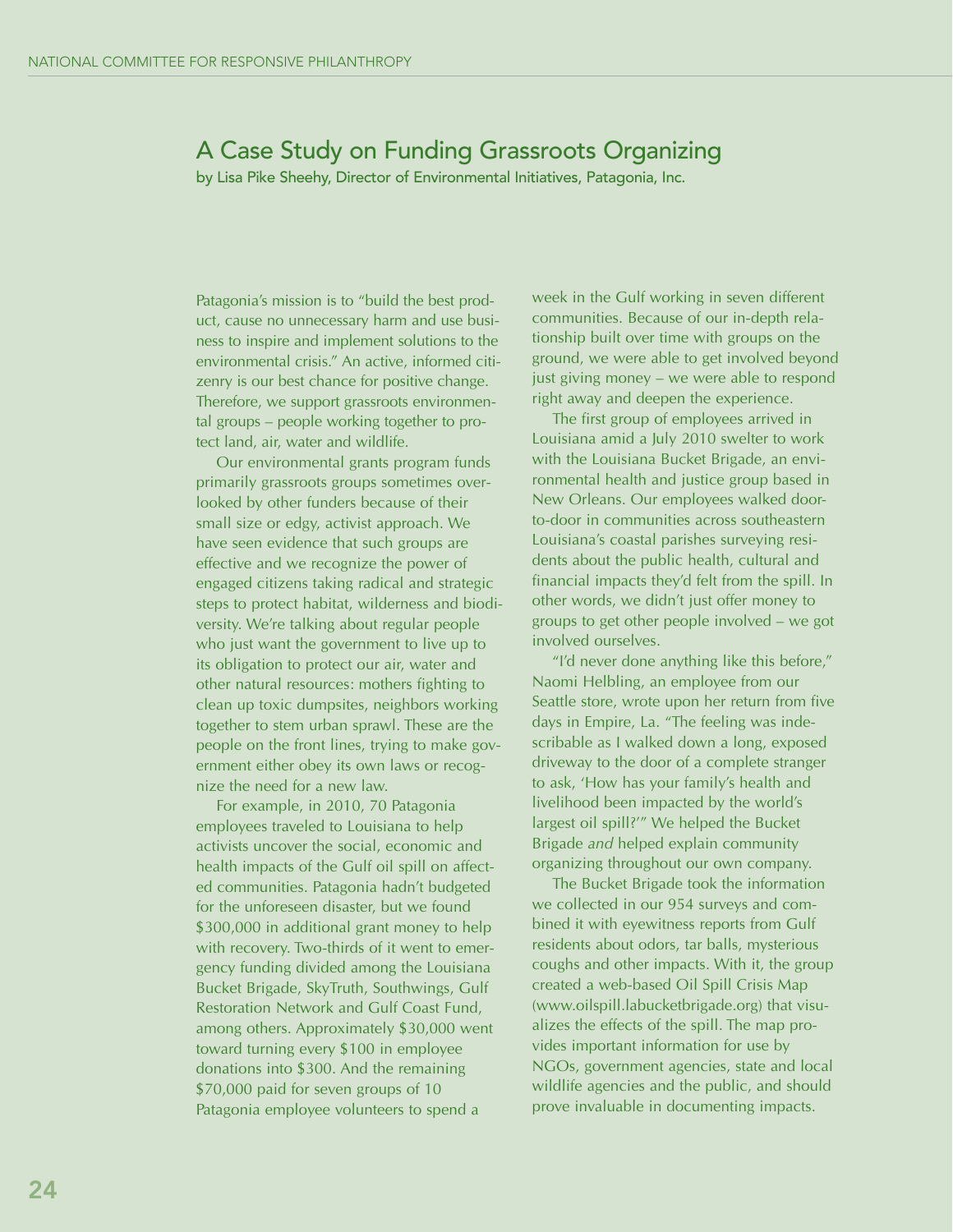#### **We can win the future.**

In Kentucky, California and elsewhere, environmental degradation is increasing and the number of people who desire environmental change is on the rise. While funders continue to underinvest in organizing, the potential for such robust organizing grows.

The next generation of leaders, in particular, acutely feels the sting of environmental degradation and is already engaging in the fight for change. At the 2011 gathering of Powershift, a youth-led conference put on by the youth-led organization, Energy Action Coalition, there were more than 10,000 participants – making it one of the largest activist gatherings of the year. In the 2008 elections, young people made their presence felt as a pivotal voting block in the presidential election. In politics and activism in general, young people are "an increasingly powerful force that political elites are actively courting," noted a 2009 article in *The Ecologist*. 59

The New Organizing Institute (NOI) notes that younger people between the ages of 18 and 29 comprise nearly one-third (29 percent) of the "Emerging Majority," made up of Latino, African American, Native American and other communities of color. In contrast, youth make up only 16 percent of the rest of the population. Nearly two-thirds (or 59 percent) of all U.S. citizens in this age group are a part of this "emerging majority."60

This also is a worldwide phenomenon. In 2008, 12-year-old Alec Loorz founded Kids Versus Global Warming, which organizes youth marches worldwide to support environmental change. Recently, Kids Versus Global Warming has held 170 events in more than 40 countries – from Nigeria to Indonesia. One march was even organized by the son of an oil executive in Kuwait.<sup>61</sup> "Young people are some of the most creative and dedicated activists now," says Loorz. "We have a voice."62

One young leader at the Powershift conference remarked not only on the growth of youth activists but also on their strategies. Young people, said Courtney Hight, executive director of the Energy Action Coalition, are frustrated with the lack of progress on environment issues at the federal level, and believe that they must demonstrate a public commitment to real change on climate policy, which is "why we're so focused on movement building."<sup>63</sup>

The Gulf Coast Fund provided funds to rent buses and organize a delegation of more than 200 students from Historically Black Colleges and Universities (HBCUs) in the Gulf South to attend Powershift. Dr. Beverly Wright at the Deep South Center for Environmental Justice leveraged funders to support a delegation of students and faculty advisors from HBCUs to the UN Climate Change Conference in Durban, South Africa, as well as to the last Conference of the Parties (COP) summit. Not only are these students from areas acutely vulnerable to climate change and environmental degradation (as Hurricane Katrina, the BP oil spill and countless other examples attest), more importantly, they are hugely invested in creating a clean, sustainable future.

Our nation is becoming increasingly racially and ethnically diverse. By 2042, Census data estimate that "minorities" will become the majority in the United States. $64$  New immigrants may come from countries with robust histories of social change movements that, combined with **the increasing racial diversity of America's communities, provide an opportunity to diversify the ethnic composition of the environmental movement.**

Unlike many of the professional advocates in Washington, D.C., people of color, immigrants, poor people and young people often are living face to face with the devastating impacts of environmental degradation. Polls suggest that this rising community of voters – unmarried women, African Americans, Latinos and young people in particular – support green jobs proposals and environmental justice laws at significantly higher rates than other constituencies.<sup>65</sup> These growing communities have the self-interest to do something and, increasingly, the collective power to potentially make real change but may lack the support or resources to organize.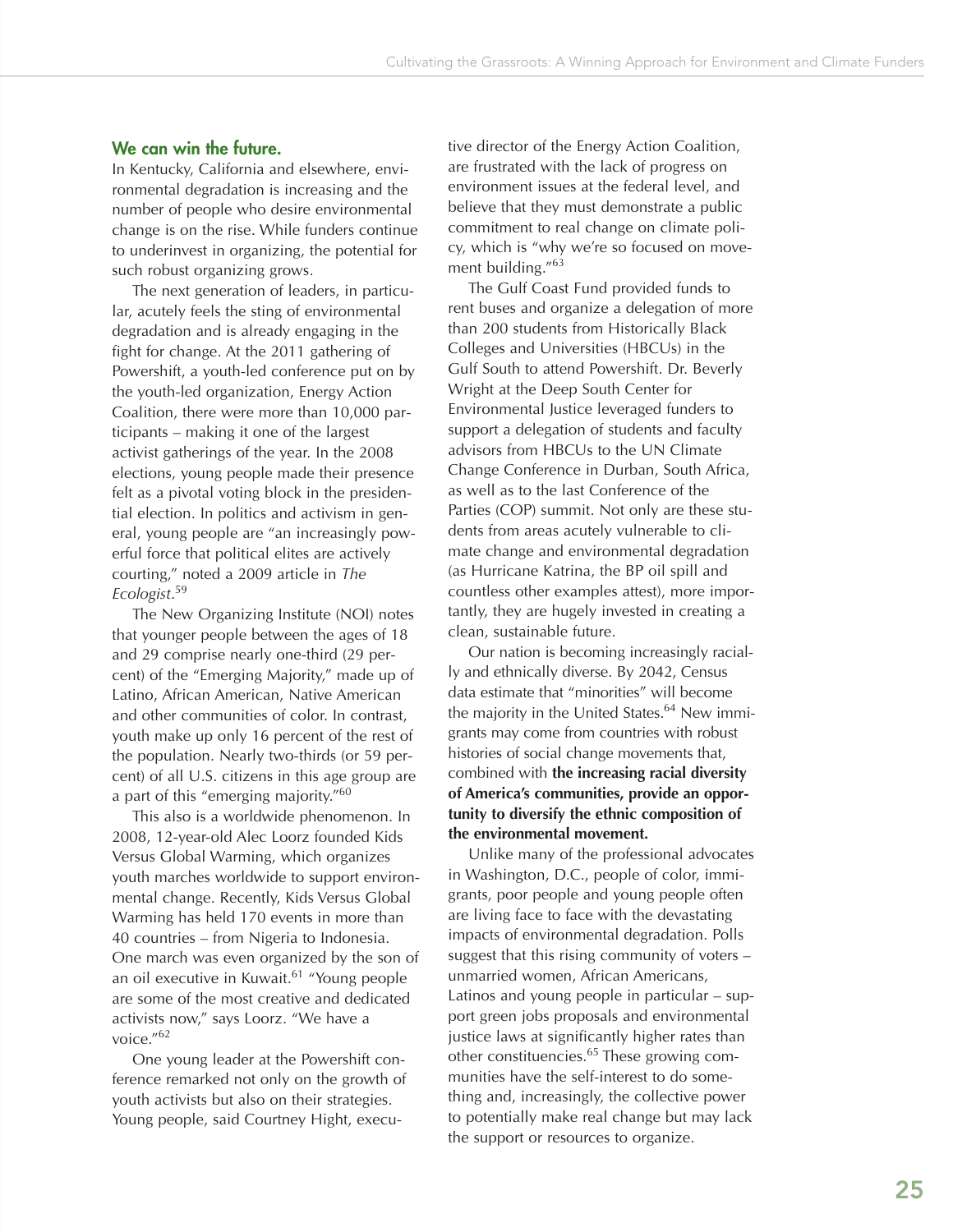#### **C. NATURE FAVORS DIVERSE STRATEGIES**

The human race is challenged more than ever before to demonstrate our mastery – not over nature but of ourselves.

—Rachel Carson, Silent Spring

"People need many things from the forest." That is the mantra of Hari Prasad Neupane, a grassroots leader with a network of community forestry organizations that dot the land-

scape of Nepal. The Federation of Community Forest Users of Nepal (FECOFUN) helps communities sustainably harvest trees and equitably distribute the proceeds from logging to benefit Nepal's most impoverished residents.

In 1992, the government passed a law transferring ownership of forests from the state to the people of Nepal. The people then lease the forests back to corporations or the government, and, through participatory processes designed by FECOFUN, hold the companies and state accountable. Just as forests are inter-

### A Case Study: Listening and Learning with the People of the Land

by Jeffrey Y. Campbell, Director of Grantmaking at the Christensen Fund

When Shagire, a traditional indigenous elder and an experienced farmer from the Gamo region of Southern Ethiopia speaks about climate change at international conferences and global meetings, everyone listens. A hush falls on scientists and advocacy groups alike as Shagire speaks the unadorned truth, disarming in his honesty and humility and steeped in a deep knowledge of a landscape and a set of relationships that bind people and the land together. Shagire worries about the changing nature of the wind, the fickle and fluctuating rains, the variations in temperature. He says the crops are confused and that it is his fault! At this point the audience usually turns dead silent.

Shagire explains that he is no longer paying the kind of close attention to his community, to the signals of the plants and to the ceremonies and celebrations that have marked the agricultural calendar with meaning and vitality. This reflects the larger breakdown in the relationship between humans, and between humans and nonhumans, the land and natural processes. Shagire's statements are more powerful because they possess an immediacy and a directness that is lost in abstruse scientific treatises, and the haughty wordplay of global declarations.

Shagire's sentiments are disturbing because they do not attempt to simply pass the blame to others, and in this wise self-assessment, are even more effective in making others turn inward and examine their motives, behavior, footprint. Shagire's talks are so strong because they come from a real intimacy with the crop and plant varieties, the birds and animals, the water and the rituals in the place he comes from.

At The Christensen Fund, we believe that voices like Shagire's and the millions of indigenous peoples and local communities that still practice and transfer traditional knowledge and are dynamically adapting this knowledge on a daily basis are absolutely critical components of an environmentally sensible future for the planet. We know that the distribution of biological diversity closely matches the distribution of languages and cultural diversity – and that complex biocultural landscapes that combine humans and nonhuman systems maintain vital ecological processes. "Living in our territories and practicing traditional knowledge allows us to achieve what scientists call resilience to climate change," says Alejandro Argumedo, coordinator of the Indigenous Peoples' Biocultural Climate Change Assessment (IPCCA), an international initiative that works with indigenous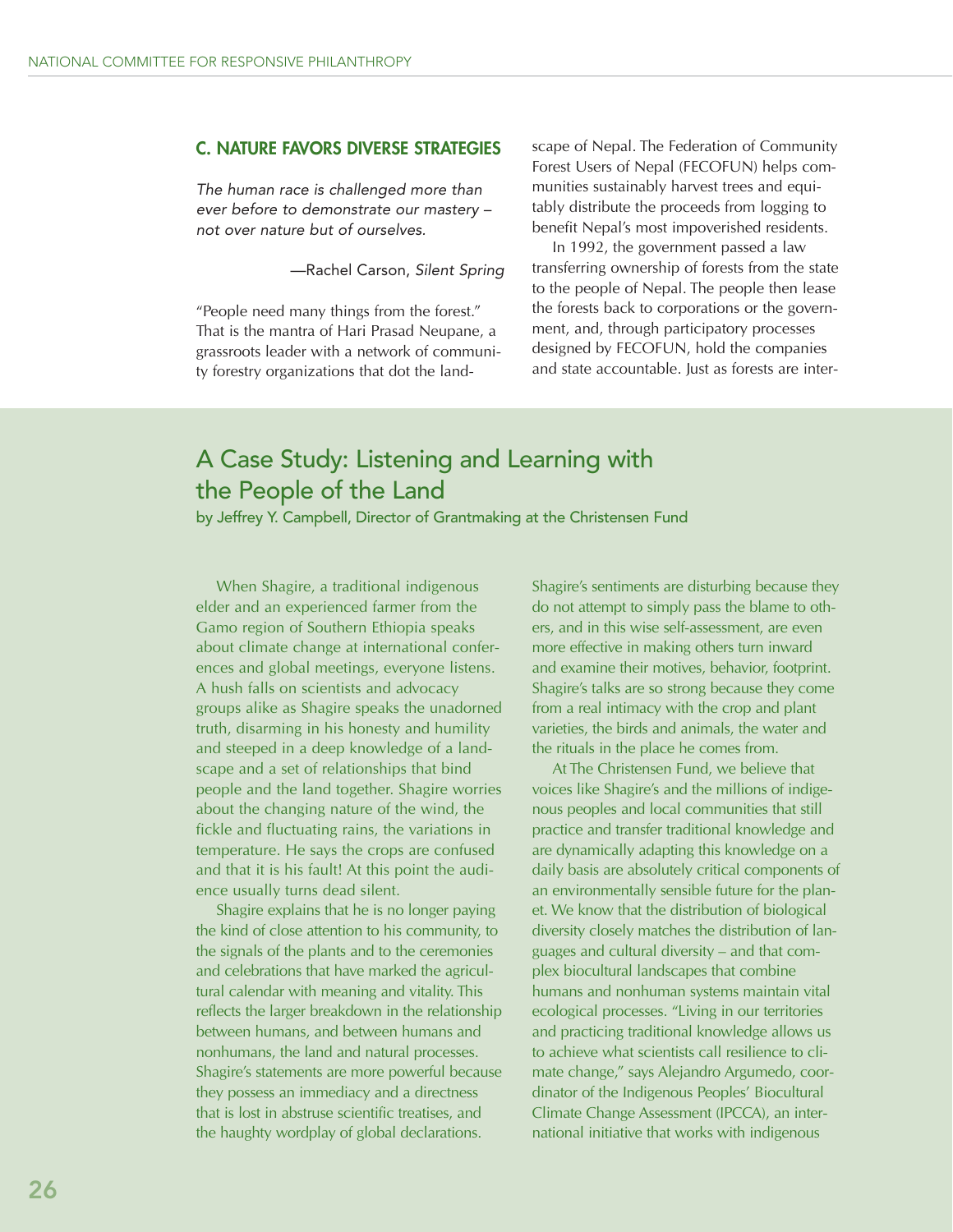connected ecosystems of water, soil, plants and animals, FECOFUN represents a socioeconomic ecosystem. It keeps the profit-making needs of business in balance with the well-being of local communities and the long-term health of the forests. FECOFUN has grown into a formidable social movement representing almost one-third of Nepal's communities. Jeff Campbell, Director of Grantmaking at the Christensen Fund in San Francisco and one of FECOFUN's first leading funders, says the organization echoes other

integrated models in which environmental activism is inseparable from economic development and democratic participation. Just as the whole community is involved in the process of change, the whole community is changed in the process. And as the FECOFUN leader Neupane contends, they could not change the fate of Nepal's forests without changing the fate of Nepal's communities.

Scientists call this inextricable link among people, culture and nature "biocultural diversity."66 Nature isn't separate from human

communities to amass the native knowledge on conditions and trends in the critical ecosystems in which they live. Alejandro was at symposium at the Smithsonian's National Museum of the American Indian in Washington, D.C. as part of an exhibition of participatory video and photography there on Indigenous Voices, put on by Christensen grantees – Conversations With the Earth. The Christensen Fund, in collaboration with The Ford Foundation and the UNDP Small Grants Program of the Global Environmental Fund are supporting Alejandro to coordinate a network of indigenous people assessments. Through separate funding to the United Nations University – Traditional Knowledge Institute, we are able to ensure that traditional knowledge is fed into the Intergovernmental Panel on Climate Change, whose lead authors are very keen to combine such grounded assessment with their more scientific research-based data.

So, our grantmaking works to ensure that the international discourse on climate change mitigation and adaptation includes the needs, wishes, knowledge and advice of Indigenous

peoples and local communities. Through our Global Program, we are supporting the development of practical tools rooted in Indigenous knowledge and wisdom to assess the impacts of climate change on local communities and landscapes; and we support Indigenous participation and representation in climate change fora in our regions and around the world. This helps ensure that the voices of people like Shagire and of indigenous peoples and local communities who are normally marginalized and undervalued are recognized as being a key part of the solution. Sarah James, an elder of the Gwich'in people in Alaska, offered an optimistic vision of the future in a quote included in the exhibit at the Smithsonian. "There is a solution," she says. "It's not the end of the world yet. One thing we have to do is gain back respect of the animals, for all nature. We pray and give thanks for everything we use. But if it's going to work, it has to be both Western and traditional. We have to meet halfway – and we need to find balance."

Through our Global Program, we are supporting the development of practical tools rooted in Indigenous knowledge and wisdom to assess the impacts of climate change on local communities and landscapes; and we support Indigenous participation and representation in climate change fora in our regions and around the world.

—Jeffrey Y. Campbell, Director of Grantmaking at the Christensen Fund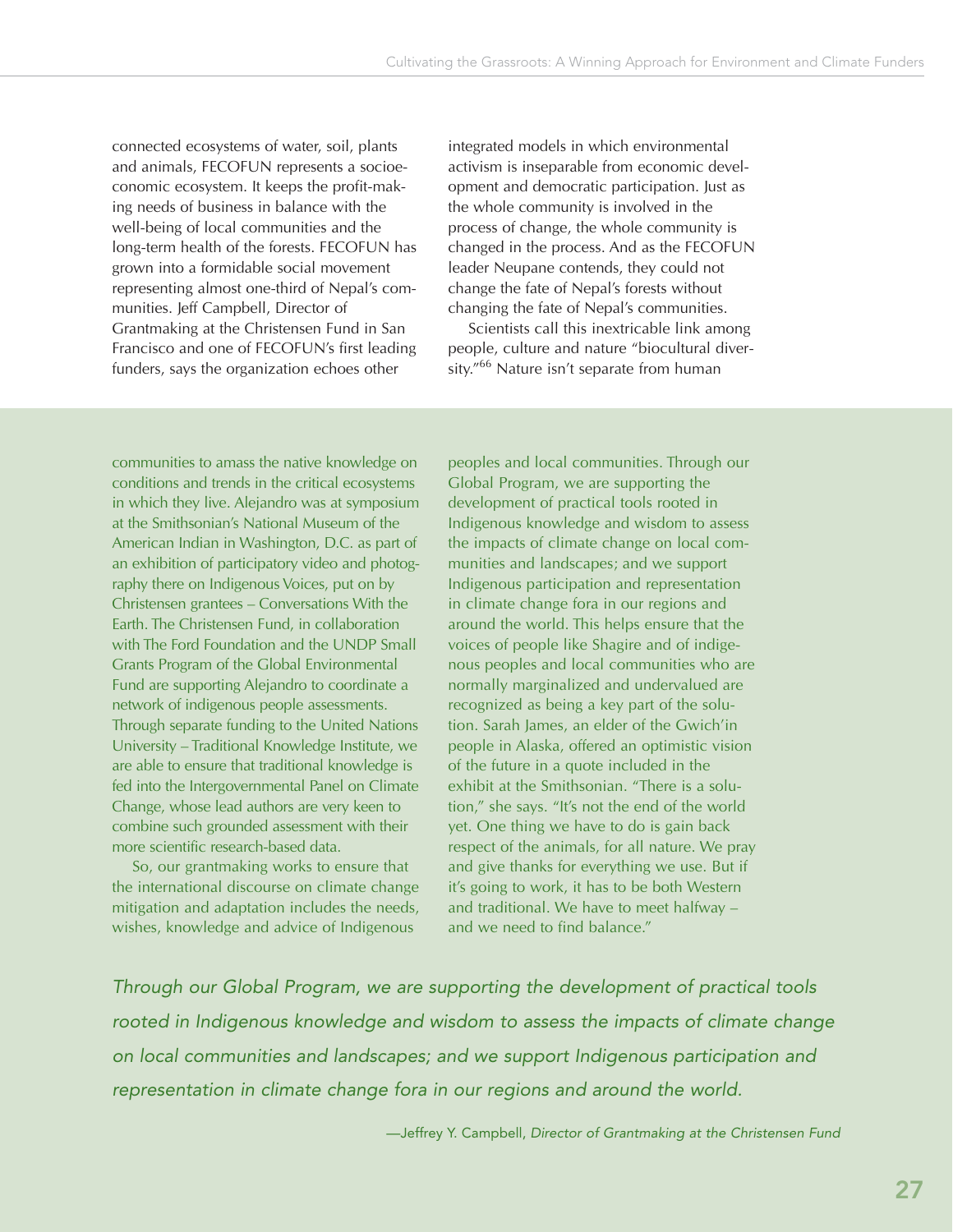# We need to apply the global principal of interconnected biodiversity to our environmental change strategies everywhere.

experience and culture – and human beings are a part of nature. Many international conventions, agreements and reports, such as the Millennium Ecosystem Assessment or the United Nations Forum on Forests, have made explicit reference to "cultural drivers when dealing with biological diversity and vice versa."67 Those charged with safeguarding both people and nature fully recognize the impossibility of protecting just one or the other. According to the United Nations Educational, Scientific and Cultural Organization (UNESCO), the "sustainability and resilience" of human and environmental conservation depends on the maintenance of their interconnectedness."68

Strategic environmental funding translates the principle of biocultural diversity to advocacy, recognizing the inherent benefits of diverse and interconnected approaches to winning change – specifically, grassroots organizing alongside top-down advocacy, litigation alongside public education and engagement. **Social change relies on the interconnectedness of multiple levels of institutions and leaders, including a robust grassroots infrastructure.** To have an impact, environmental philanthropy must be just as interconnected.

Global Greengrants Fund supports work at the nexus of environmental change and human rights, recognizing that people around the globe see their land, water and livelihoods as connected to one another. Greengrants directs small grants support to locally led groups in developing countries, primarily in Africa, Asia, Latin America and Eastern Europe. Their grantees are tackling complex issues related to climate change,

biodiversity, energy, extractive industries, food and agriculture, water supplies and the rights of women and indigenous peoples – approaching multifaceted problems with multi-issue organizing.

Since 1993, Global Greengrants Fund has awarded more than 6,600 grants in 141 countries, totaling more than \$33 million. The majority of these grants were between \$500 and \$5,000, demonstrating that even a small infusion of support goes a long way to fight environmental degradation and social injustice. Imagine the impact of even larger grants over the long term.

Consider Cabo Pulmo, Mexico, a small coastal area on the Gulf of California. In the 1990s, its waters had been overfished and reefs destroyed by commercial fishing operations. The future of the marine ecosystem and the local economy was left in the hands of the community. With their sustenance, livelihoods and environment at stake, local leaders decided to protect the area from destructive fishing practices to restore it to a functional and productive ecosystem. Grassroots groups supported by Greengrants and other funders campaigned to turn Cabo Pulmo into a "no-take zone," which would limit human disturbance to the reefs. Through organizing, the community won a 71 square kilometer protected national park declaration from Mexico's federal government.

Today, the park is teeming with life; the total number of fish in the area has increased by more than 460 percent – a level similar to remote pristine coral reefs that have never been fished. The reserve also provides economic benefits through successful ecotourism ventures, a valuable source of income for local communities. All of this success has occurred because of the determination of a community of coastal villagers – truly grassroots environmental protection at its greatest.

Interestingly, international funders like Greengrants often intuitively appreciate the value of addressing human and social needs in tandem with environmental goals. Around the globe there are cultures and languages that do not have the words to sepa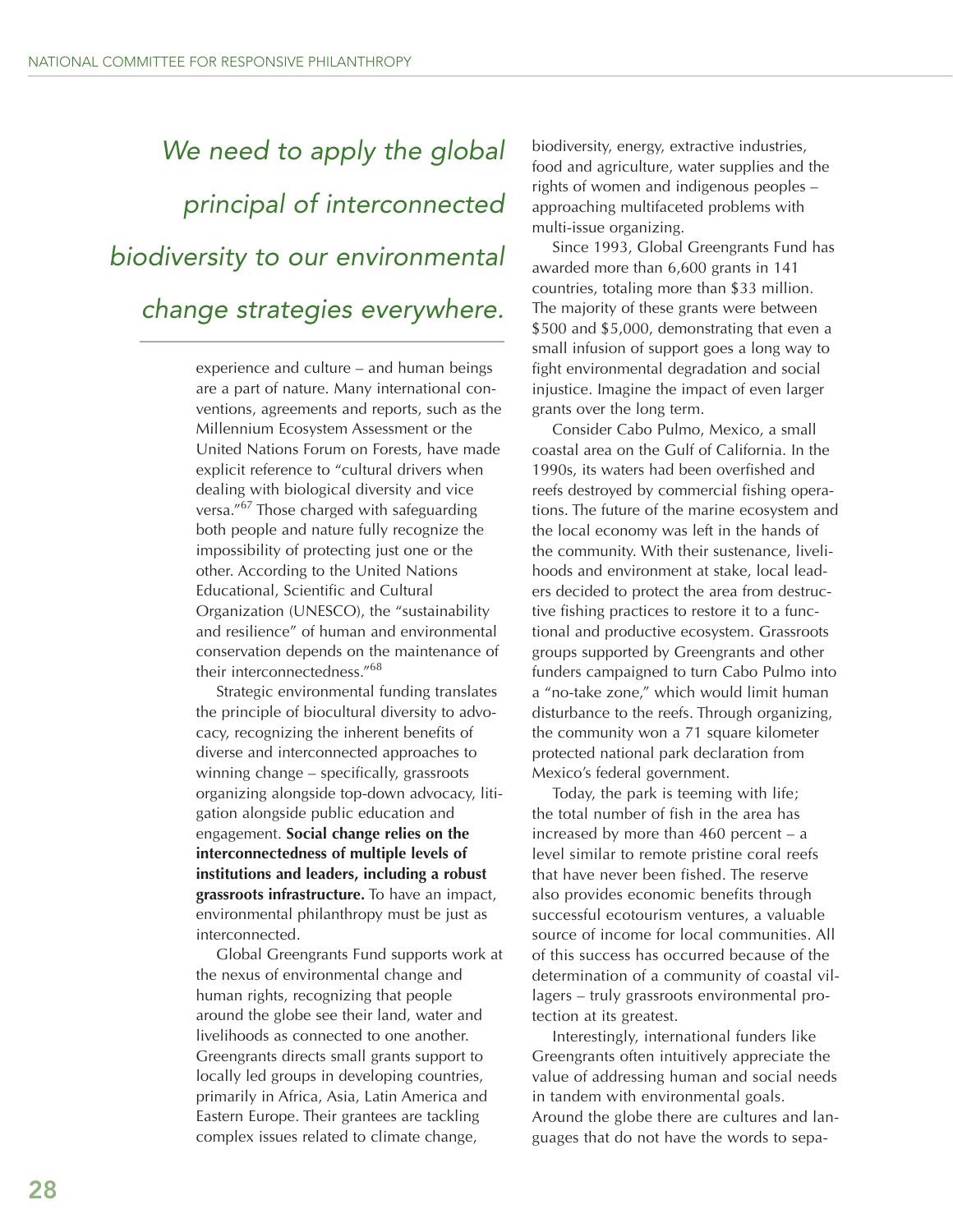rate "environment" from "people." At a recent funder gathering, one philanthropist observed, "When we work internationally, it seems somehow more natural to us to be thinking hard about how local peoples need to be carefully engaged." These funders readily admit the cultures in which they are working are foreign to them and quickly see the need for indigenous, grassroots leadership. And yet, the funder noted, "We don't necessarily apply that same lesson when we're working in our own backyards."<sup>69</sup> We need to apply the global principle of interconnected biodiversity to our environmental change strategies everywhere.

#### **Diverse strategies demand diverse leadership.**

Diversity is our destiny, ecologically as well as culturally. By 2042, a majority of Americans will be people of color.<sup>70</sup> In fact, nearly half of all children in the United States today are black, Latino or Asian American.<sup>71</sup> The coming demographic shift in America should encourage us to look more quickly at diversifying our strategies, leaders and audience. One facet of this demographic change includes immigrants from all over the world who come from cultures where people are conceptually inseparable from the environment. The demographic shift includes the rising influence of young people, many of whom have grown up surrounded by environmental consciousness. These are the voters of our future. This is a cultural shift. Environmental advocates and funders need to understand and organize these communities or risk being left behind.

This is a clear matter of strategy. As referenced above in the Proposition 23 example, poll after poll indicates that African

Americans, Latinos and Asian Americans are strongly in favor of robust government action to protect the environment and community health.72 Communities of color often are situated in those areas of the country where environmental problems are worst. They are overwhelmingly working class, and more inclined to understand the link between the environment and jobs. And communities of color are concentrated in key political geographies, specifically the South and Southwest as well as the destitute Rust Belt. In addition to all of this, communities of color are becoming even more important as they become a demographic majority in America. In this context, arguably, **any push for environmental change that fails to prioritize communities of color is a** *losing* **strategy.**

Despite future population projections and the fact that, as shown above, environmental activism touches all communities including communities of color, national environmental groups are mostly led by white, affluent individuals. Jerome Ringo, former head of the environmental Apollo Alliance, reveals he is "often the only environmentalist in the room who is not white."73 As Angela Park stressed in the Environmental Support Center's 2009 report, *Everybody s Movement*: "Like other pockets of environmental and conservation movements, climate change still suffers from the perception, and arguably the reality, that it is a movement led by and designed for the interests of the white, upper-middle class."<sup>74</sup>

This observation does not negate the extraordinary and invaluable work of white environmental leaders past and present. But it does demonstrate that we need to lift up and value diverse leadership and the diversity of ideas and strategies that are brought to the

"Like other pockets of environmental and conservation movements, climate change still suffers from the perception, and arguably the reality, that it is a movement led by and designed for the interests of the white, upper-middle class."

—Angela Park, Everybody's Movement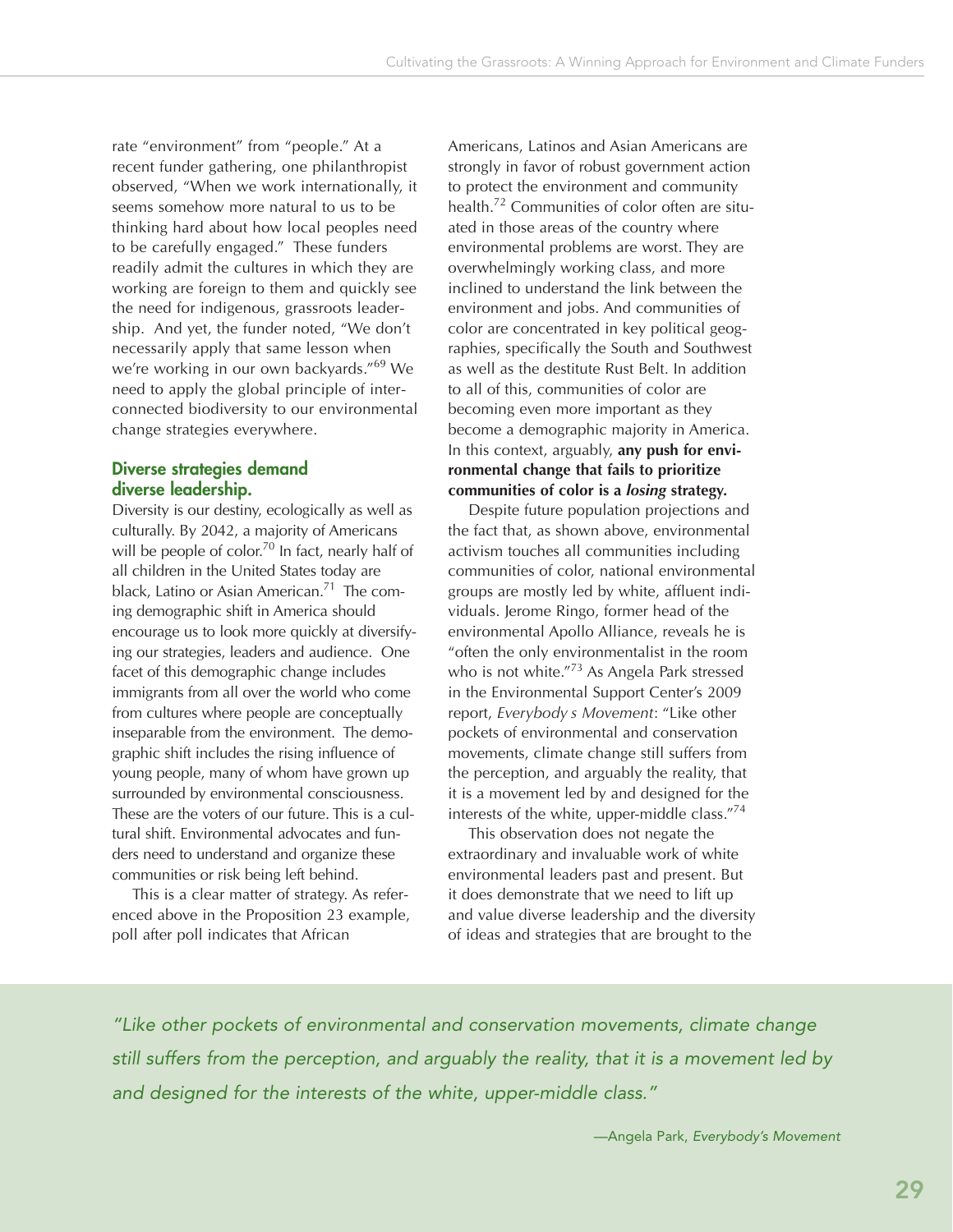table. There is a moral argument for diversity, but also a strategic one – based on the observation that, especially going forward, environmental advocacy cannot succeed if its leadership does not reflect the communities it seeks to mobilize and benefit:

- In a study of 158 environmental institutions, the Minority Environmental Leadership Development Initiative found that 33 percent of mainstream environmental organizations and 22 percent of government agencies had no people of color on staff.
- Another study found that people of color make up only 11 percent of the staff and 9 percent of the boards of organizations that are members of the Natural Resources Council of America.75

A winning strategy for change must prioritize funding for groups led by and representative of communities of color. Yet, these groups also must connect with and rally other sectors of society – including white communities, especially the white working class. In movements throughout history, the core of leadership came from a nucleus of directly affected or oppressed communities while also engaging a much broader range of justice-seeking supporters. To build mass pressure for change, the environmental movement must not seek to impose its agenda on communities from the top down but, rather, its agenda and power must emanate from communities themselves, communities providing both the inspiration and the energy in the push for change.

Pursuing diversity entails more than racial diversification; it includes exposing narrower swaths of the environmental movement to a broader agenda shaped by gender, class and other ways that individuals identify themselves. Julian Agyeman, chairman of the Department of Urban and Environmental Policy and Planning at Tufts University, says that in the absence of diverse leadership, social concerns are not "on the radar" of many large environmental organizations.<sup>76</sup> Until the broader concerns – and leadership – of all communities are on the radar of environmentalists, it will be hard for environmentalists to be on the radar of all communities.

Unfortunately, even while our country as a whole is becoming more diverse, most of our backyards are increasingly segregated and isolated, both in the racial and economic makeup of our neighbors and the variety of plants and grasses that grows in our yards. As the principle of biological diversity illuminates, environmental funders must subvert creeping monoculture strategies and support a diversity of voices and approaches to achieve environmental change. The environmental movement is based on science and the study of complex systems. It is time for our funding to reflect this as well.

As the example of FECOFUN shows, our strategies must include grassroots organizing in a wide range of communities, especially those most affected by environmental ills. Organizing is a direct route to authentic, expansive community engagement. And especially when considering the hard numbers of shifting demographics and the fact that we need an activist plurality to win, it is hard to make a logical case for *not* pursuing diversity in our strategies and leadership.

#### **Targeted funding, universal impact**

The impulse to pursue universal policies and solutions is almost automatic in a democratic society. Presented with a problem such as environmental degradation that so clearly hurts us all, it is logical to pursue a solution with the same far-reaching profile. Yet, as funders, we have limited resources. Evidence-backed theories suggest that **the best way to reach universal goals may be through strategically focused means.** As Kolu Zigbi, program officer for sustainable agriculture and food systems at the Jessie Smith Noyes Foundation argues, empowering those who remain at the margins results in broad benefits for all in the long term.

According to Professor john a. powell, an internationally-recognized authority on issues of civil rights, liberties, race and democracy, the notion of "targeted universalism" supports "the needs of the particular while reminding us we are all part of the same social fabric."<sup>77</sup> Targeted universalism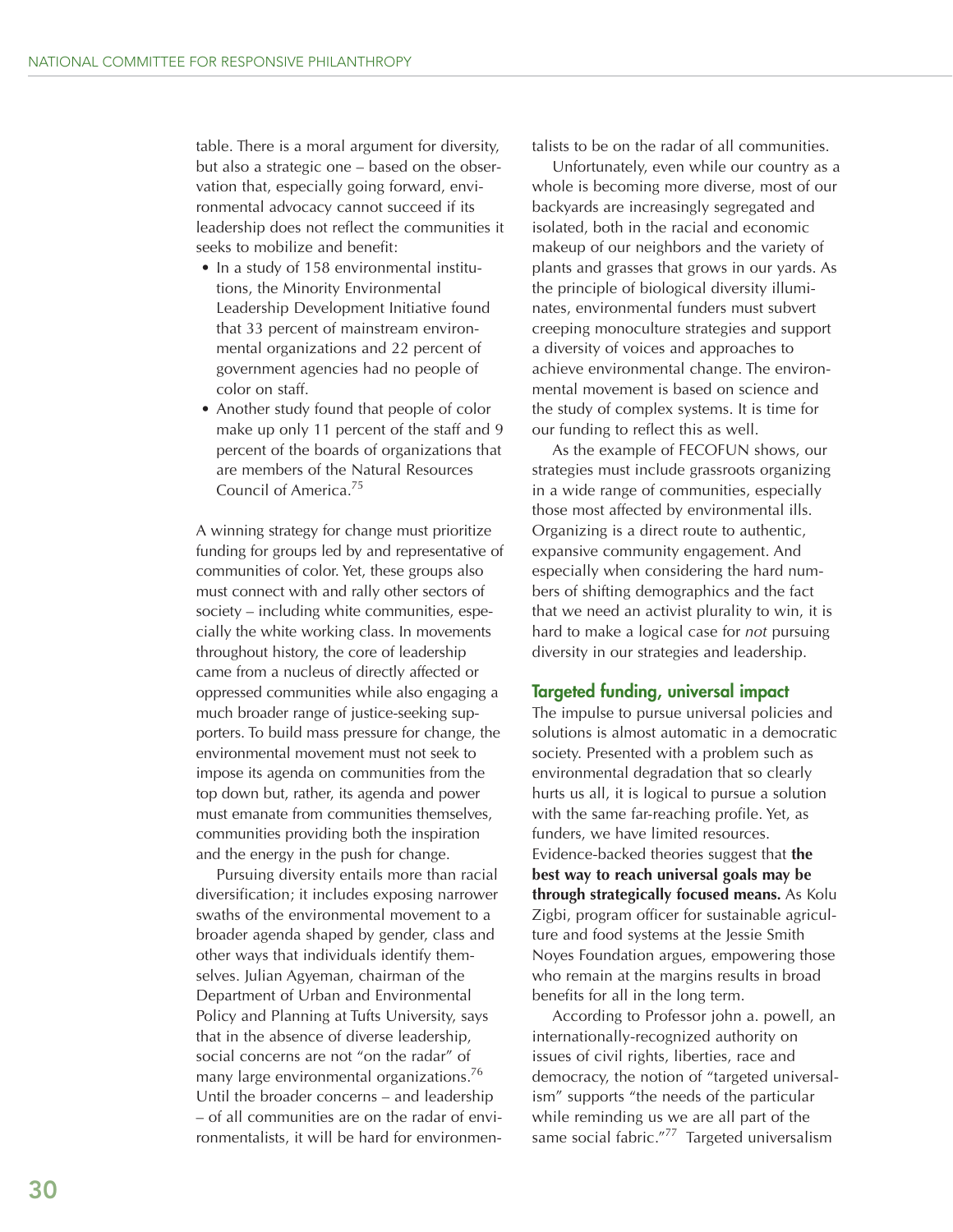recognizes that while broken economic, social and political systems harm everyone, racial disparities are particularly magnified within such broken systems. All people suffer from under-regulation that permits corporate pollution, but because poor communities of color are disproportionately likely to live near industrial sites, they disproportionately suffer. According to powell, not only are communities of color and poor white people the metaphorical canaries in the coalmine, their suffering a warning sign for everyone else, but by trying to resolve the specific manifestations of injustice in these communities (i.e. "targeting") also improves the system for everyone ("universalism").

An example from Los Angeles illustrates the efficacy of targeted universalism in grantmaking. Los Angeles, Calif., has a tremendous problem with smog and pollution and the city's communities of color suffer the most. According to studies, African Americans and Latinos in Los Angeles are three times more likely than whites to live close to hazardous facilities.78 The community-based Liberty Hill Foundation granted funds to the Los Angeles Alliance for a New Economy (LAANE) to organize community residents, churches and unionized workers around the Port of Los Angeles to create a Clean Trucks Program. The unprecedented effort to retrofit diesel trucks with clean-burning engines not only provided greater economic security for more than 10,000 truck drivers and reduced emissions in the poor neighborhoods immediately surrounding the ports, but the new standards reduced pollution for the city as a whole. According to the Port of Los Angeles, carcinogenic diesel emissions have been reduced by a whopping 70 percent from 2007 levels.<sup>79</sup> The Los Angeles Clean Trucks Program is serving as a model for other Port cities around the country, even while it contends with a legal challenge from the powerful trucking industry. In this way, targeting a particularly impacted sub-community had the systemic and strategic effect of improving outcomes for the entire region. Not only are communities of color the emerging leaders of the future, but they are the ones suffering most today.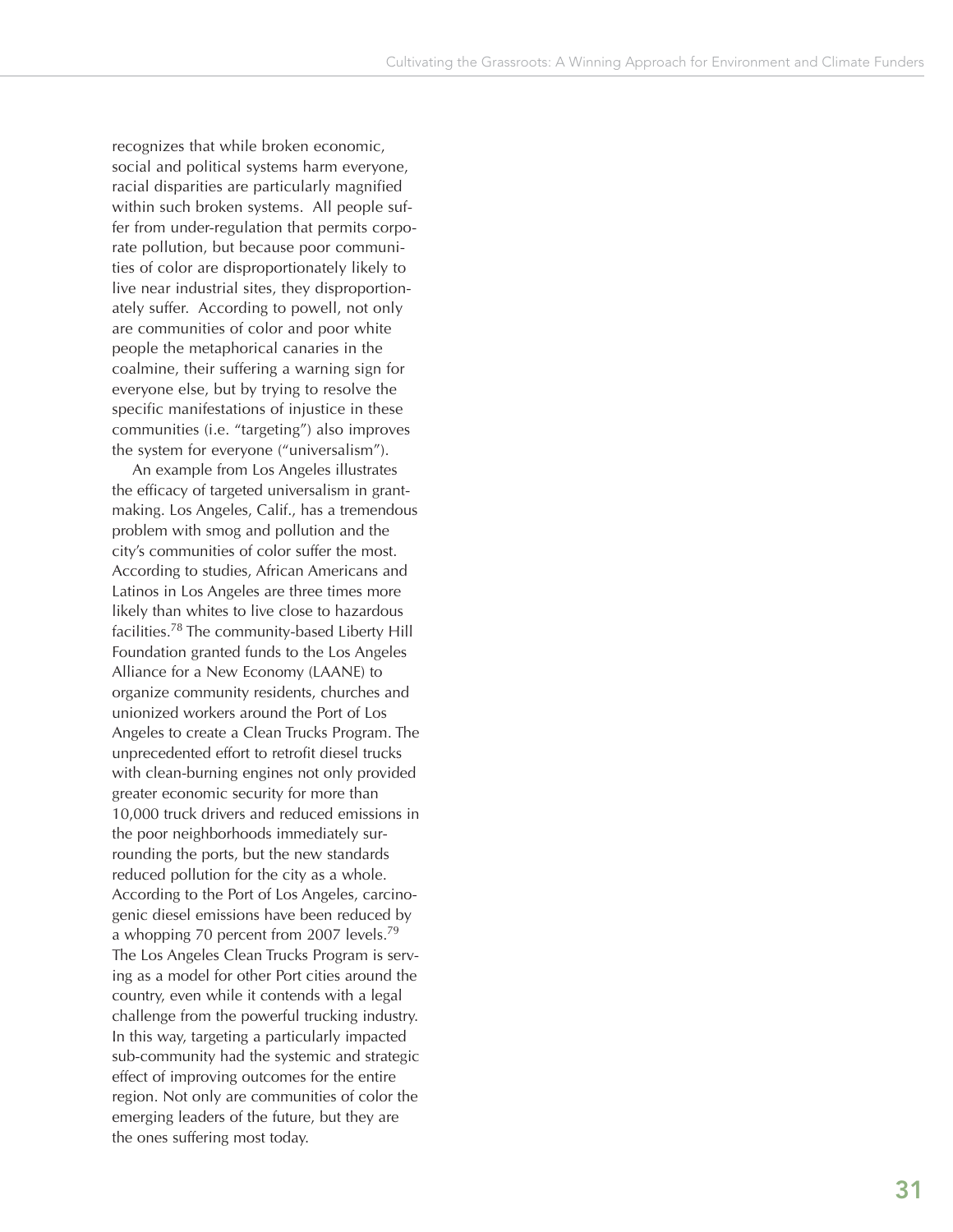### III. Funding the Grassroots to Win

Given the immense challenges facing our environment and the many obstacles to achieving positive change, the imperative question is: **How can we afford** *not* **to try something different?** Clearly, grassroots organizing has been essential to winning policy changes past and present. It's time we invest in this winning strategy – and build a winning, inclusive movement for change.

We invite you and your philanthropy to play a bold leadership role commensurate with the scale of the environmental problems we face. If you do not fund grassroots organizing, now is the time to start. If you already fund grassroots, fund it even more. In addition to the ideas in this report, the staff of the National Committee for Responsive Philanthropy (NCRP), the advisory committee members of this report, as well as many resources discussed below are available to help you. Below are four concrete recommendations interwoven with examples of environmental funders that have successfully backed socially inclusive grassroots organizing efforts.

#### **1) PROVIDE AT LEAST 20 PERCENT OF GRANT DOLLARS TO BENEFIT EXPLICITLY COMMUNITIES OF THE FUTURE**

As recommended in NCRP's *Criteria for Philanthropy at Its Best*, consider identifying explicitly the intended beneficiaries of your philanthropy. For those of you who work at foundations where reaching the 50 percent level of giving to underserved communities might be difficult, we suggest an alternate level of at least 20 percent of grant dollars being allocated in this way. Our philanthropic resources are limited relative to the problems we seek to ameliorate. Prioritizing funding for lower-income communities and communities of color is not only strategic given

### Environmental Funders Giving to Marginalized **Communities**

When lower-income communities and communities of color are disproportionately impacted by pollution and environmental damage, intentionally directing funds to these communities and tracking such grantmaking over time ensures that the gains that intended to benefit everyone actually reach everyone.

NCRP's *Criteria for Philanthropy at Its Best* recommends that foundations provide at least 50 percent of their grant dollars to benefit people from marginalized communities. For foundations whose specific missions make this goal difficult, NCRP suggests an alternate benchmark – that 20 percent of grant dollars be directed to benefit marginalized communities.



Of the 701 foundations in our recent sample, only 82 grantmakers (12 percent) directed at least 20 percent of their environmental funding to benefit marginalized communities.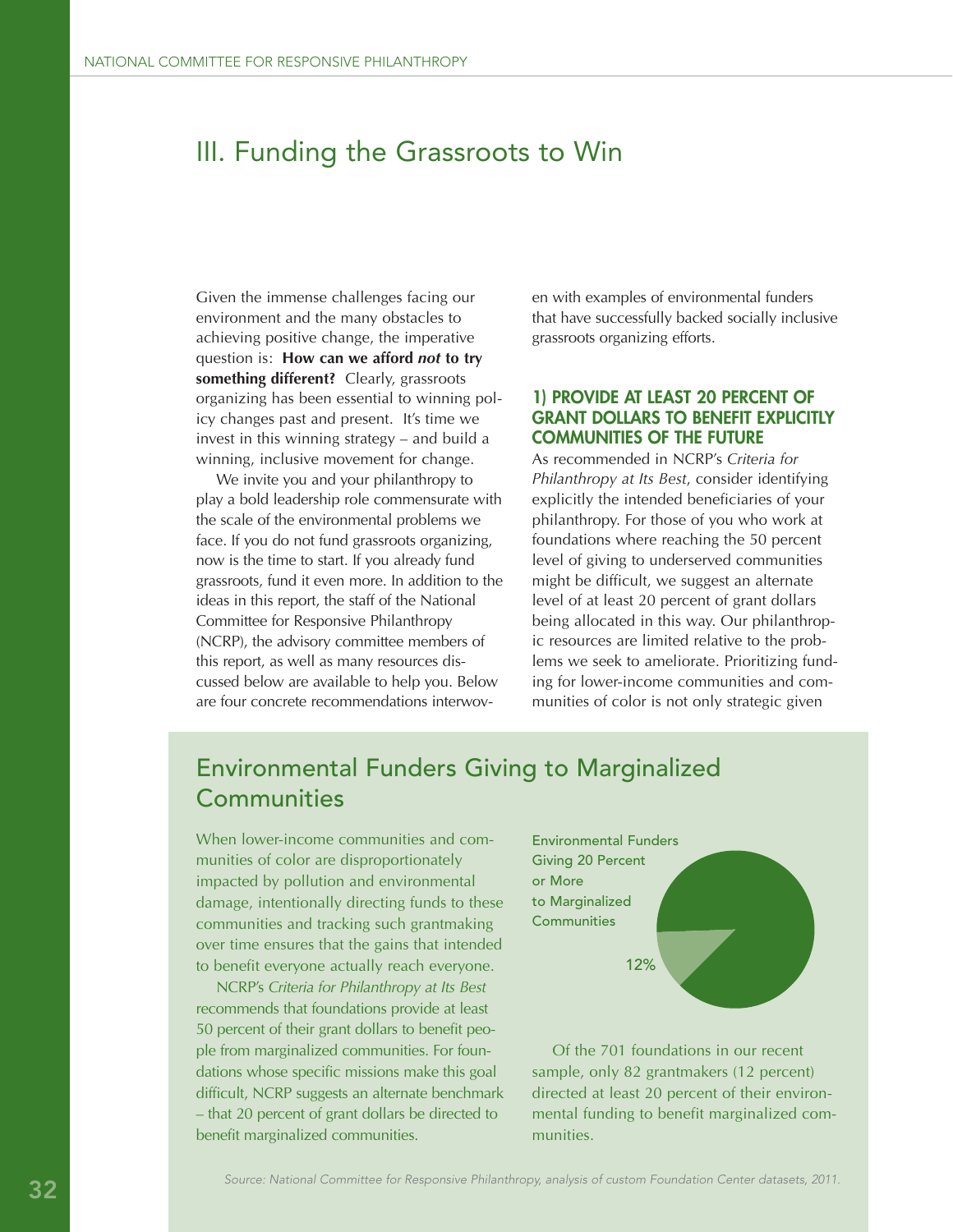that these communities are becoming the majority *and* support environmental change, but also because change that targets the most impacted populations has a positive multiplier effect for society as a whole.

Funding that purports to be "universal" too often fails to acknowledge that different people and communities are differently situated in relationship to environmental injustice. "For racially marginalized populations, particularly those who live in concentrated-poverty neighborhoods" writes Professor john a. powell, "there are multiple reinforcing constraints."80 These constraints include environmental and climate harms, not just race, gender, class or other ways that people identify themselves. Put differently, acknowledging that, location, marital status and other factors work together to keep certain communities from equality of opportunity places an obligation on grantmakers to use more intentionality in ensuring that these groups benefit from your philanthropy, particularly when these communities are impacted disproportionately by environment and climate injustice.

In this context, scholars like john a. powell and Theda Skocpol propose "targeted universalism" – recognizing that if we can address injustices in the most marginalized communities, those solutions will apply to and benefit all communities. According to powell, "Targeted universalism recognizes that life is lived in a web of opportunity" and looks for high-impact levers to reimagine and reshape the entire web. The concept, backed by powell and Skocpol's research, is that the benefits of interventions do not always trickle down to everyone, but if grantmaking can improve the situations of marginalized communities most affected by environmental harms, the benefits will ripple to all communities.

#### **2) INVEST AT LEAST 25 PERCENT OF GRANT DOLLARS IN GRASSROOTS ADVOCACY, ORGANIZING AND CIVIC ENGAGEMENT**

Make a large investment in organizing – whatever large means for your philanthropy, in whatever issue area or region you work.

### Environmental Funders Giving to Social Justice

NCRP recommends that funders provide at least 25 percent of grant dollars for advocacy, community organizing and civic engagement to promote equity, opportunity and justice in our society.<sup>81</sup> Our sample revealed that only 28 funders (4 percent) of environmental funders gave 25 percent or more of their environmental grant dollars to social justice.



We recommend that you allocate at least 25 percent of your grant dollars for social justice purposes, specifically with a focus on grassroots advocacy, organizing and civic engagement led by the communities most affected by environmental ills and climate change. We need to win a majority of public opinion and mobilize mass numbers of Americans. We need to value and lift up leadership from *every* corner of our broad-based movement.

There is no single metric or amount of grant dollars that is appropriate for every grantmaker. The point of using the figures attached to these two benchmarks is to provide a consistent, intentional framework to add to your grantmaking strategy and to inject additional rigor to the discussions you have at your institution. Some of you may already provide the levels of support for this work, in which case we challenge you to consider doing more. Each foundation will need to identify the appropriate levels of support based on mission and vision. We offer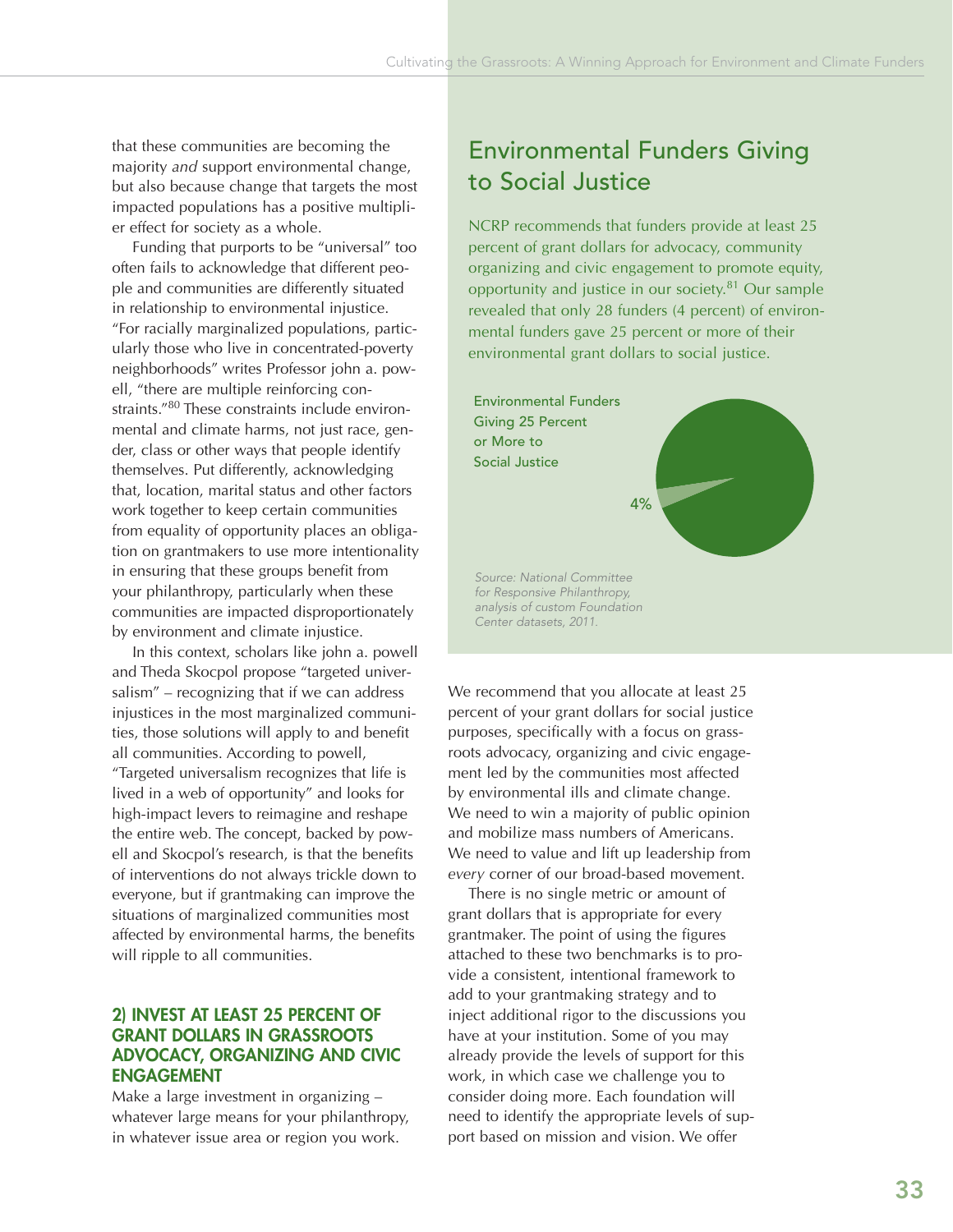these metrics as guides to improve current grantmaking practice, and to address the current and long-standing imbalance that exists in prioritizing national agencies over local community organizations.

The way to build a broad movement around environment and climate solutions is to mobilize diverse communities of people around issues that are much closer to their self-interest (such as stopping toxic pollution, creating viable new jobs and reducing energy bills) and then work intentionally to connect those individuals and campaigns to a larger understanding of communal and global interests. Grassroots groups need resources to be able to engage effectively at all levels (local, state, national and international). It is not the case that we need to invest in grassroots organizing with one pot of money and in unrelated top-down advocacy campaigns with another. We have to provide specific resources to grassroots groups so that they can link together and collaborate with regional and national groups, and bring their vision, voices, policy ideas, strategy and power to the national political arena. $82$  This means building knowledge at multiple levels simultaneously and also understanding issues of scale at each level to inform possible policy solutions informed by the values of the communities your philanthropy seeks to benefit.

#### **Learning from Experience**

Consider learning from the strategies of veteran funders in this arena. For instance, the Solidago Foundation was founded in 1955 to invest in long-term, systemic social change. Solidago developed a "theory of change" that articulates their approach to funding organizing. Among its many insights, Solidago's model points to key questions to ask when choosing a grassroots organization to fund, including:

- Does the organization frame its work around movement building and achieving a long-term vision beyond current political constraints?
- Does the organization have an appreciation of local, state, national and even global political arenas and how they

impact each other?

- Does the organization have an analysis of how its work targets the root causes of the environmental crisis, inequality and injustice?
- Does the organization connect with other organizations to build a larger force for change?
- Does the organization build the leadership of local community members?
- Does the organization design and run legislative or electoral campaigns that succeed?83

Of course, Solidago developed insights like these after decades of funding community organizing. It is helpful both for evaluating established community organizing groups or setting goals for emerging start-ups.

#### **3) BUILD SUPPORTIVE INFRASTRUCTURE**

Grassroots groups need resources to develop and make more use of their innate assets such as roots in and knowledge of local communities, representation of and influence within demographic communities that are becoming the majority and desire to stay with issues from legislation to implementation and enforcement. Grassroots groups need support to work with other groups that provide additional technical expertise like the Alliance for Justice, or groups that provide research and science like the Institute for Energy and Environment Research, Global Alliance for Incinerator Alternatives, and Global Community Monitor. Grassroots groups need support for more communitybased participatory research projects bringing academics into helping communities get information they need for policy work, and for other capacity-building like leadership development, technology assistance or communications strategy (such as the Institute for Conservation Leadership, SmartMeme and the Progressive Technology Project).<sup>84</sup>

There are several networks of communitybased environmental organizations, as well as organizations that join environmentalists in partnership with allied groups from other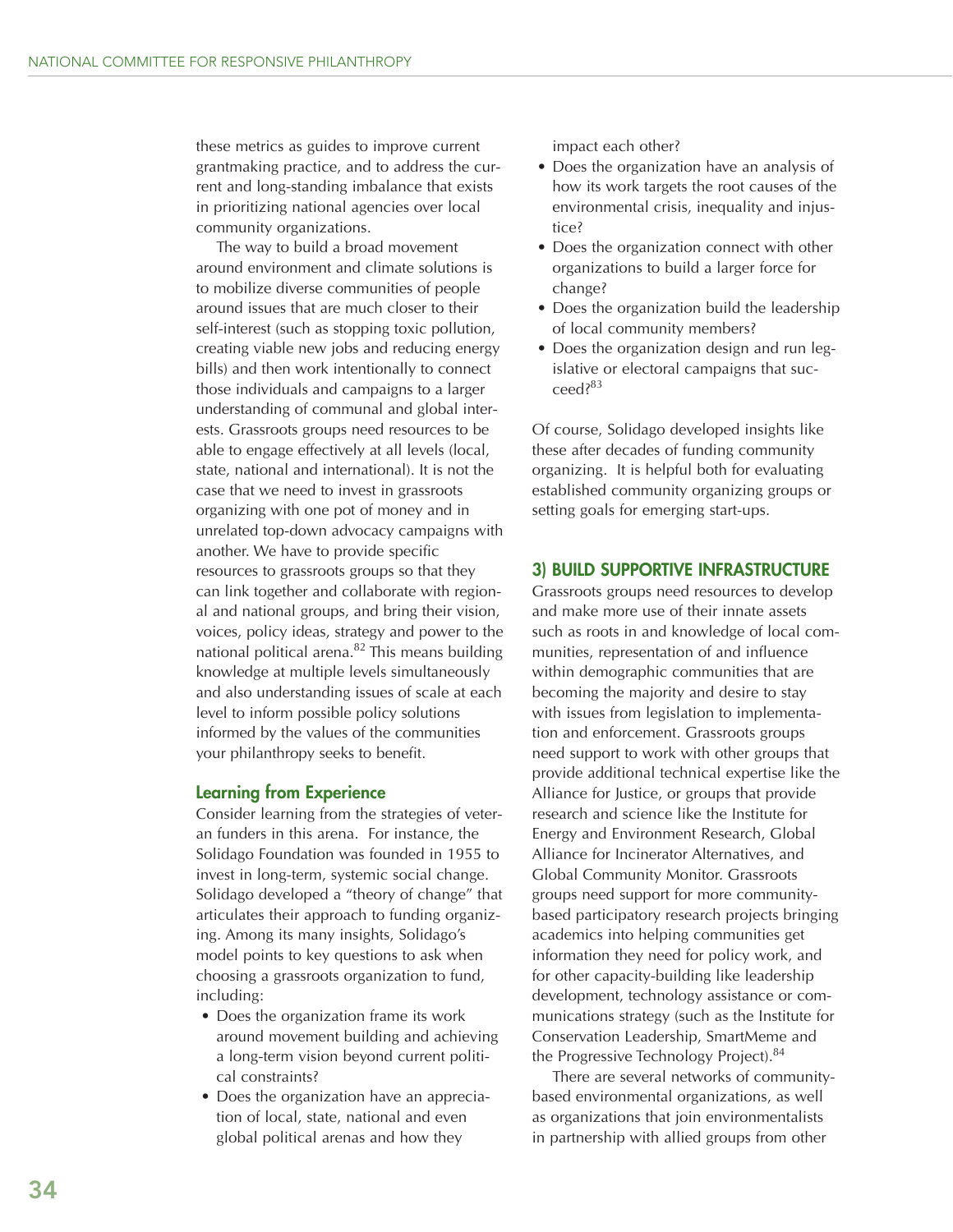fields like labor or faith-based organizations. These types of member groups may be good fits for your funding – networks like Partnership for Working Families, the National Religious Partnership for the Environment, the Rural Voices for Conservation Coalition, the Blue Green Alliance, Grassroots Global Justice or the Indigenous Environmental Network.

Being a funder can be a lonely, isolating experience, and funder networks, such as the Environmental Grantmakers Association (EGA), can provide both the inspiration and learning environment with peers that brings your philanthropic practice to a deeper level - both for the communities and organizations funded and for the grantmaker herself. At the same time, engaging in a funder community will allow you to contribute to a more accountable and transformative sector. Additional vibrant examples include:

- **The Health and Environment Funders Network (HEFN)** – Committed to grantmaking at the nexus of environment and health, HEFN supports an increasingly powerful movement towards healthier people, ecosystems and communities. It provides information and updates for its members, organizes funder events, engages in outreach to philanthropy and enables funders to collaborate around shared ideas and projects. HEFN has a working group on "environmental health and environmental justice" as well as a working group on "women's environmental health."
- **The Funders Network on Transforming the Global Economy (FNTG**) – An alliance of grantmakers, FNTG is committed to building just and sustainable communities around the world. It provides a space for collaboration across issues and funding strategies among domestic and international grantmakers who recognize the global and systemic nature of our current social and environmental challenges. FNTG is for domestic and international funders who understand their work within a global context and recognize the impacts internation-

al policies and processes can have on grantmaking at all levels.

- **The Funders' Collaborative on Youth Organizing (FCYO)** – FCYO supports the field of youth organizing by increasing the philanthropic investment in and strengthening of the organizing capacities of youth organizing groups across the U.S. It runs a grantmaking initiative that supports grassroots and youth-led efforts to champion environmental justice.
- **The Working Group on Philanthropy for Social Justice and Peace** – Founded to increase the effectiveness of grantmaking for social justice and peace, it develops best practices, shifts the narrative in philanthropy to one that places social justice and peace at its core, and creates and supports a community of practice.

In addition, throughout the United States there are several community-based public foundations that are led by grassroots organizers in partnership with grantmakers and private activist donors. In this model, the community groups work with funders to allocate resources, ensuring that grantmaking is seen as strategic to all parties involved. Moreover, community-based public foundations such as the Liberty Hill Foundation (Los Angeles, Calif.), North Star Fund (New York, N.Y.), the Northern California Environmental Grassroots Fund (Oakland, Calif.), the New England Grassroots Environmental Fund and Headwaters Foundation for Justice (Minneapolis, Minn.) are excellent training grounds for those new to funding grassroots organizing in a given community. Often, community-based public foundations can host site visits to introduce funders to the depth and breadth of organizing work in a city or region. These intermediaries also can be invaluable regranting partners for large foundations or donors that want to support small organizations but cannot make dozens or hundreds of small grants on their own because of programmatic constraints or lack of in-house expertise around a particular issue or region.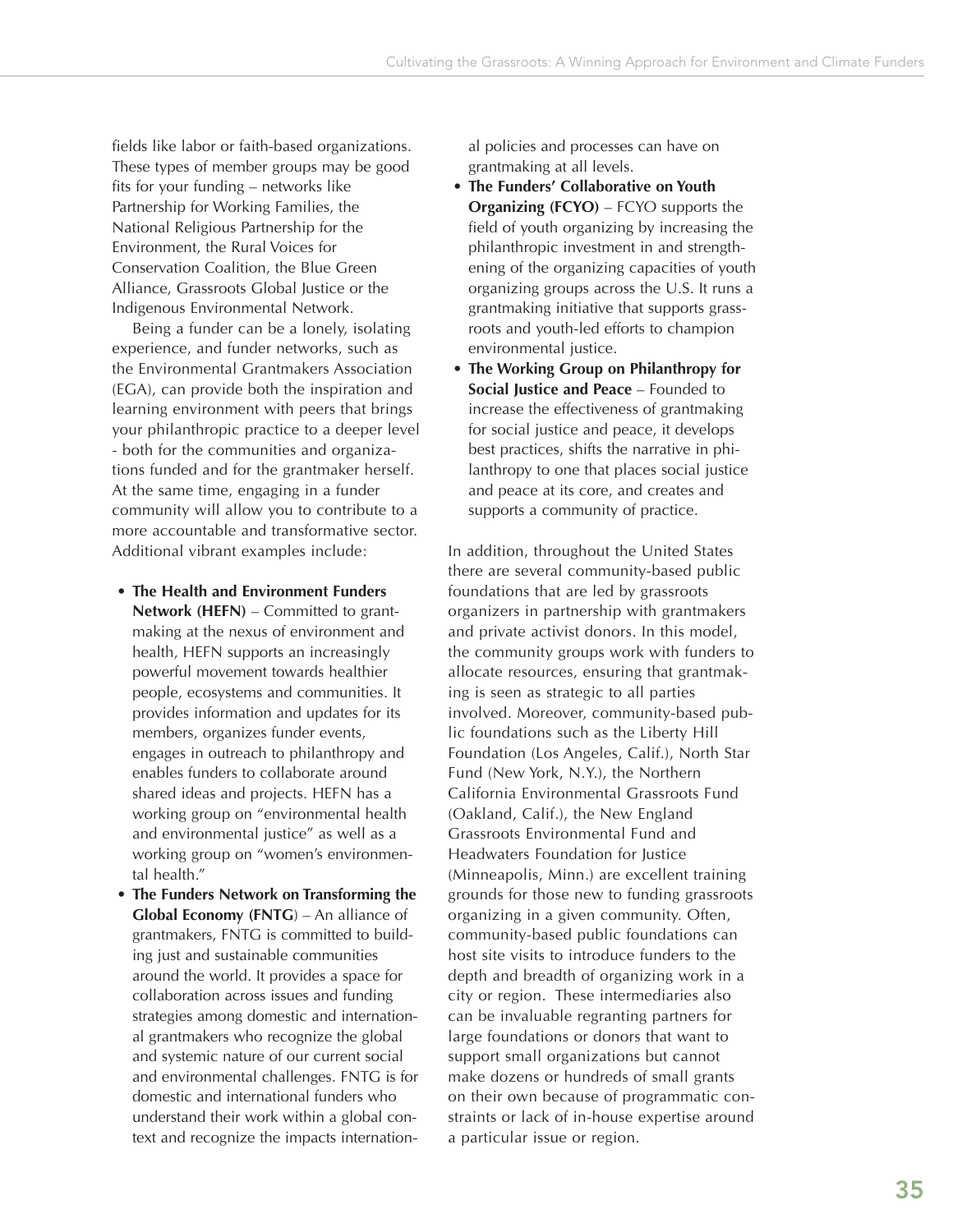A valuable example of this type of investment is the Gulf Coast Fund for Community Renewal and Ecological Health, a special project of Rockefeller Philanthropy Advisors. In 2005, motivated by the environmental destruction and multiple injustices laid bare by Hurricanes Katrina and Rita, members of the Health and Environmental Funders Network (HEFN) and EGA started the Gulf Coast Fund. The goal was to create a partnership between national philanthropic institutions and local grassroots leadership to provide grantmakers with a vehicle to invest in a meaningful way in rebuilding the region in a manner that focused on empowering communities, just and sustainable rebuilding, and addressing the underlying causes that led to the severity of the disasters.

Working in Louisiana, Mississippi, Alabama, Texas and Florida, the Gulf Coast Fund has granted in excess of \$4 million to more than 250 grassroots organizations working on a broad spectrum of environmental and social justice issues. The Gulf Coast Fund, by providing an effective vehicle for investment, has successfully leveraged new resources for grassroots organizing in the region. Much of the fund's support has come from national environmental funders who, without the Gulf Coast Fund, might have made less strategic investments in the region or simply not made grants there at all.

The Gulf Coast Fund utilizes the expertise of grassroots leaders, supports small, local organizations, empowers local communities, and, in addition to making grants, invests in relationships, networks and movement building. Because of this, the Gulf Coast Fund has been able to make a significantly positive impact with relatively few resources, and has been pointed to by many as one of the most effective philanthropic efforts in a region that is chronically undersupported by philanthropy. The Gulf Coast Fund is just one of the many public social justice foundations across the country, along with the other effective institutions mentioned above, all of which are a part of a larger web of organizations that support and sustain community organizing.

In other words, even if you cannot or will not fund grassroots organizing groups directly, you can fund within a wide range of institutions and groups that support grassroots organizing. There are ways to integrate the suggested recommendations in this report into your existing funding strategy without sidelining your current focus, as demonstrated by the examples provided above.

#### **4) TAKE THE LONG VIEW, PREPARE FOR TIPPING POINTS**

Undertaking systemic change requires patience and stepping into a somewhat untraditional space for some foundations. Although the concept of changing structures and institutions seems academic and unwieldy, we have the tools to implement these changes concretely. Put differently, systems change is an iterative process but funding social justice and investing in grassroots organizing and advocacy are linear and tangible ways to make them happen.

Supporting grassroots organizing may require a paradigm shift in a foundation's grantmaking strategy. Depending on how your philanthropy currently supports grassroots organizations or does not, this can mean shedding expectations of microscopic, quick deliverables and embracing the slow, patient process of movement building. Legal work to overturn Jim Crow laws began in the early 1930s with Thurgood Marshall representing the NAACP lawsuits in Maryland. Imagine if early funders of the Civil Rights Movement had tried to "evaluate the impact" of their grants in the ensuing 20 years – before the popular movement took hold. Movement building takes time.

In his important monograph "*Just Another Emperor: The Myths and Realities of Philanthrocapitalism*," former Ford Foundation director Michael Edwards cautions that one of the downsides of increasingly infusing the nonprofit world with business ideals is that social change organizations are expected to churn out good,

36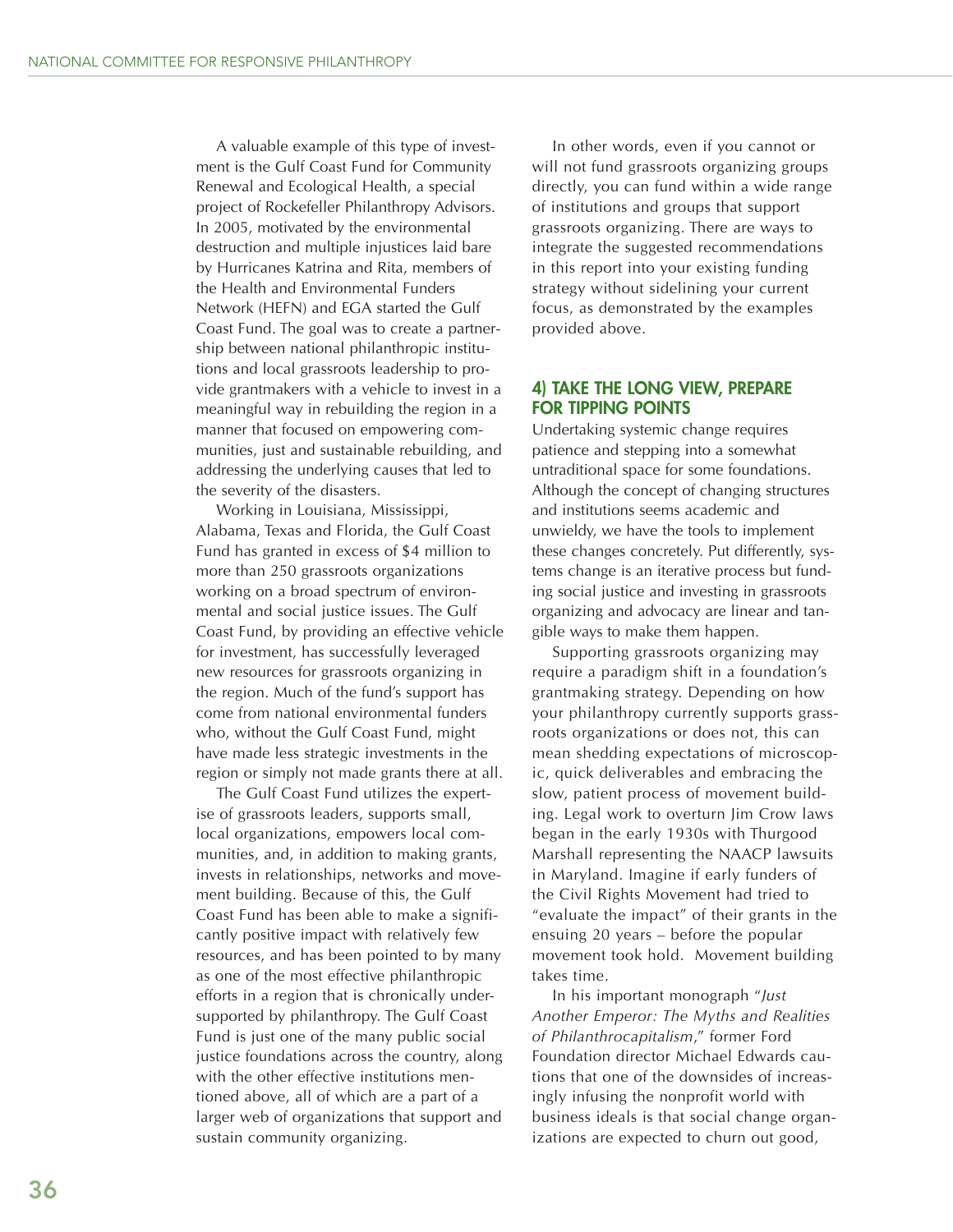quarterly metrics.<sup>85</sup> Extreme advocates of these ideas expect social change organizations to report mounds of data and compete with one another for funding based on "numbers" and "deliverables." But on February 1, 1960, sitting at a "Whites Only" lunch counter at a Woolworth's in Greensboro, N.C., there were only four African American students from a local college. Although those may not appear to be impressive metrics, consider the scale and scope of the movement they helped launch. Edwards writes:

"When investors evaluate a business, they ultimately need to answer only one question – how much money will it make? The equivalent for civil society is the social impact that organizations might achieve, alone and together, but that is much more difficult to evaluate, especially at the deeper levels of social transformation."86

In other words, if we want large-scale change, we need to take a longer and more holistic view of evaluation, rather than resort to pushing grantees to perform quickly for the sake of their funders. It is a balance: of course we want to know what our grantees are doing and how they're planning to scale their impact for the future, but when critical opportunities come to mobilize a critical mass of the population to seek bigger change, grassroots organizations should have their eye on the opportunities – responding to pressing needs rather than nervously looking over their shoulders while writing reports for funders. Funders can pursue monitoring and evaluation methods that allow grantees to take risks and patiently build power over the long term, with feedback loops that support mutual learning and accountability rather than antagonistically forcing grantees' feet to the fire.

The path to movement building and massive change is never straightforward and clear. Our grantmaking and evaluation must recognize this.

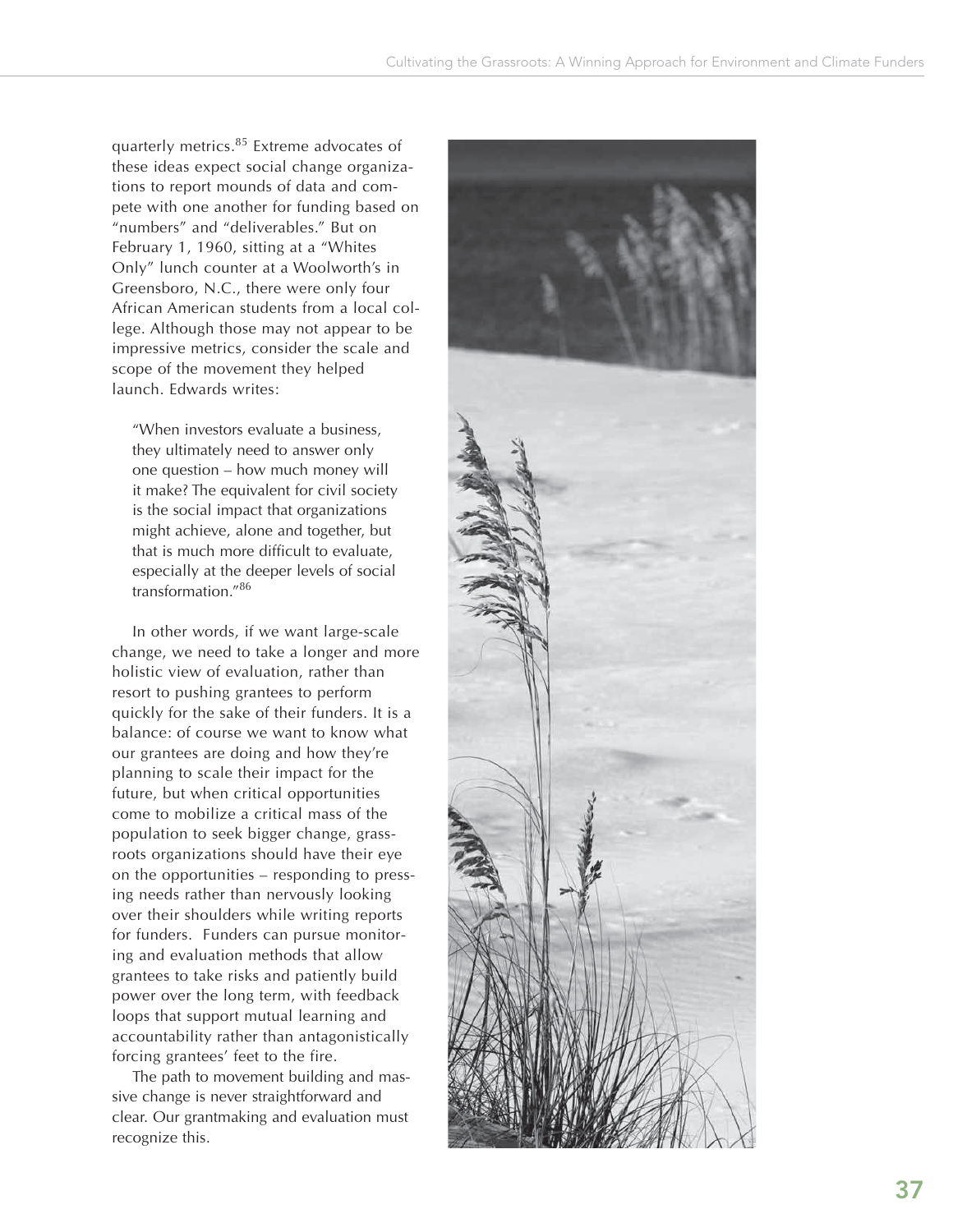# IV. Conclusion

While pro-environment legislation stalled at the federal level, New Mexico enacted perhaps the most forward-thinking environmental standards in the nation. At the end of 2010, the state adopted strict greenhouse gas standards and banned incineration as a method of solid waste disposal. In addition, the Navajo nation in New Mexico – home to one of the largest uranium deposits in North America – banned uranium mining within its territory, a significant blow to those trying to spin nuclear power as the "clean energy" solution of the future.

Although the supportive research and advocacy work of national environmental groups undoubtedly laid the groundwork for these victories, New Mexico's noticeable shift in policy did not result from top-down pressure but the bottom-up organizing of grassroots groups. Organizations like the Southwest Organizing Project, the Multicultural Alliance for a Safe Environment, the Black Mesa Water Coalition and the New Mexico Environmental Law Center achieved in a conservative-leaning state what national groups had failed to accomplish nationwide, even with a pro-environment president and Congress. It should come as no surprise that all the national studies and reports tend to pale in comparison to angry, organized community members – in this case, Mexican and

Chicano families in southern New Mexico who were outraged at a medical waste incinerator a stone's throw from their children's school. Patiently organizing in communities of color, increasing the turnout of historically disenfranchised voters and giving them a voice in the political system, grassroots organizations in New Mexico shifted the state's policies and balance of power. In fact, several members of local indigenous and Latino communities have since run for elected office in the state – paving the way for long-term change.

The point of this report is not to diminish or deny the importance of national environmental advocacy organizations. Their daily contributions to advancing change are undeniable and irreplaceable. But suggesting that top-down advocacy can and should be our only strategy to achieve victory is dangerously short-sighted and, as we have seen in examples throughout this report, arguably to blame for our movement's lack of broad and lasting success. We know that community organizing that engages the most marginalized communities has been essential in dramatically improving our future, from abolishing slavery to ensuring clean air. If we continue to underinvest in organizing, we undercut our chance at lasting success.

When Rachel Carson wrote *Silent Spring*,

The key to healing our planet and our communities is healing our democracy - a process that begins not in Washington, D.C. conference rooms but in the living rooms of Mexican-American mothers and in community centers filled with African American kids.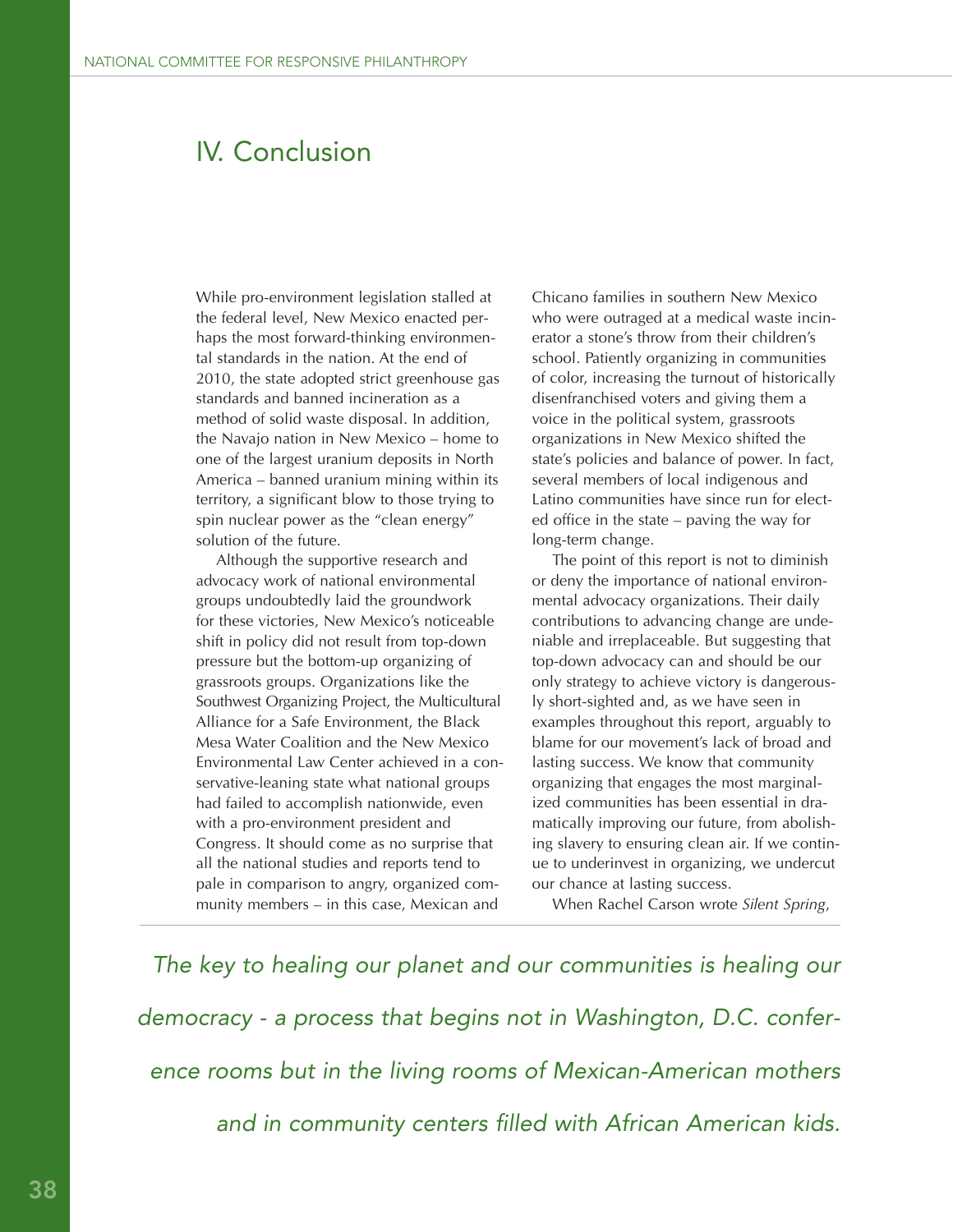

Image courtesy of the SouthWest Organizing Project (SWOP).

the choice of the word "silent" was not an accident. Throughout the environmental movement, we have relied on strategic sentinels calling attention to those harms that, for whatever reason, have either escaped collective notice or been intentionally ignored. These are the innovators, the path setters, often the troublemakers – shedding light on that which is invisible, hidden, obscured. And they have had the bravery to refuse to accept the status quo as it is but instead see the world as it could be and demand that we live up to our potential for justice, equality and sustainability.

We have seen the policies and practices that result when our political system is commandeered by the allies of big oil and toxic

chemicals. Imagine the result from a truly democratic and inclusive political system with the vigorous participation of grassroots communities, especially the economically and racially marginalized communities that supposedly share in our nation's dream but so often bear the brunt of its nightmares. The key to healing our planet and our communities is healing our democracy – a process that begins not in Washington, D.C. conference rooms but in the living rooms of Mexican-American mothers and in community centers filled with African American kids. It is time to uproot ineffective strategies for achieving environmental change and plant new seeds in communities across the country and the world that will grow into sweeping, transformative change.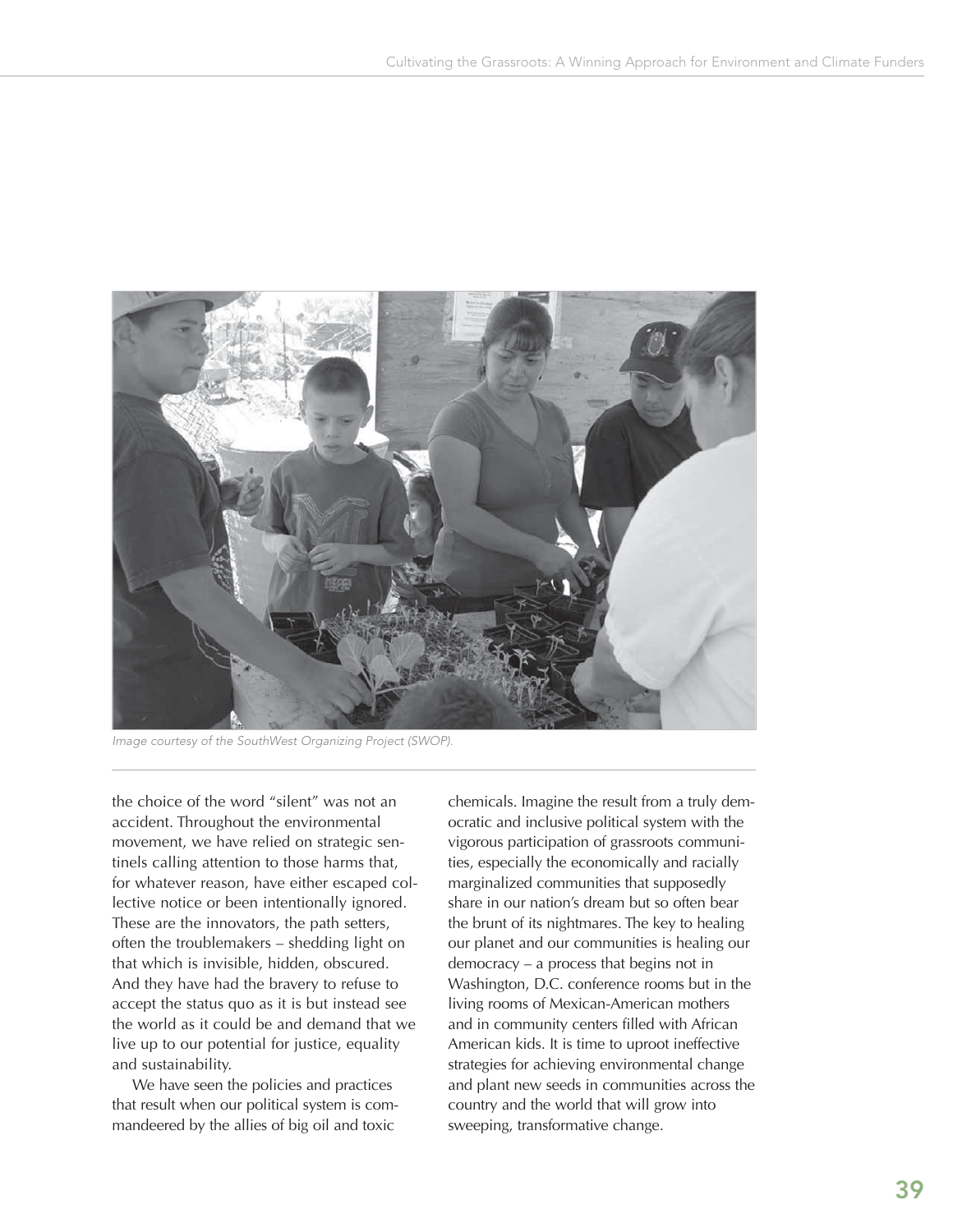# References

- 1. Matt Taibbi, "The Great American Bubble Machine: From Tech Stocks to High Gas Prices, Goldman Sachs Has Engineered Every Major Market Manipulation since the Great Depression – and They're About to Do it Again," *Rolling Stone Magazine,* April 5, 2010, http://www.rollingstone.com/politics/news/the-great-american-bubble-machine-20100405.
- 2. Ibid.
- 3. Andrew Revkin, "Beyond the Climate Blame Game," *The New York Times*, April 25, 2011, http://dotearth.blogs.nytimes.com/2011/04/25/beyond-the-climate-blame-game.
- 4. The Munden Project, REDD and Forest Carbon: Market-Based Critique and Recommendations (2011), http://www.mundenproject.com/forestcarbonreport2.pdf.
- 5. An NCRP analysis of Foundation Center data from 2007-2009 prepared for this report revealed that the average top 50 recipients of environment-focused foundation grants, primarily larger nationally focused organizations, received nearly half (46 percent) of grant dollars. The top 10 recipients alone received 3 out of every 10 grant dollars.
- 6. The Foundation Center, "Distribution of Foundation Grants by Subject Categories, circa 2009" (New York: The Foundation Center, 2011), http://foundationcenter.org/findfunders/statistics/pdf/04\_fund\_sub/2009/10\_09.pdf. Based on all grants of \$10,000 or more awarded by a national sample of 1,384 larger U.S. foundations (including 800 of the 1,000 largest ranked by total giving). For community foundations, only discretionary grants are included. Grants to individuals are not included in the file.
- 7. The Foundation Center, "Distribution of Foundation Grants by Subject Categories, circa 2009" (New York: The Foundation Center, 2011),

http://foundationcenter.org/findfunders/statistics/pdf/04\_fund\_sub/2009/10\_09.pdf.

- 8. These figures were compiled using The Foundation Center's "Distribution of Grants by Subject Categories" tables for the years 1998-2009. See:
	- http://foundationcenter.org/findfunders/statistics/gs\_subject.html.
- 9. The Urban Institute, National Center for Charitable Statistics (NCCS) Core File (Public Charities, circa 1989-2009), 2011, http://nccsdataweb.urban.org. The National Center for Charitable Statistics (NCCS) Core File includes information on public charities with gross receipts of at least \$25,000 and file Form 990 or 990-EZ. For more information, see http://nccs.urban.org/database/overview.cfm.
- 10. IRS Business Master Files (Exempt Organizations) [Sept 2011] (2011), http://nccsdataweb.urban.org. Environmental nonprofits are category C "Environment" in the National Taxonomy of Exempt Entities (NTEE), a "system is used by the IRS and NCCS to classify nonprofit organizations. It also is used by the Foundation Center to classify both grants and grant recipients (typically nonprofits or governments)." For more information, visit http://nccs.urban.org/classification/NTEE.cfm. Category D "Animals" was excluded from this analysis.
- 11. The Urban Institute, National Center for Charitable Statistics (NCCS) Core File (Public Charities, circa 2009), 2011, http://nccsdataweb.urban.org.
- 12. Ibid.
- 13. Revkin, op cit.
- 14. The National Committee for Responsive Philanthropy's Grantmaking for Community Impact Project studied the return on investment for foundation-funded advocacy and community organizing in seven sites across the country. Several of the reports found instances of underserved communities being disproportionately affected by environmental and climate harms. Moreover, the reports documented often unquantifiable but tangible positive benefits resulting from funding grassroots environmentfocused groups that conduct advocacy and organizing by or on behalf of underserved communities. See www.ncrp.org/gcip.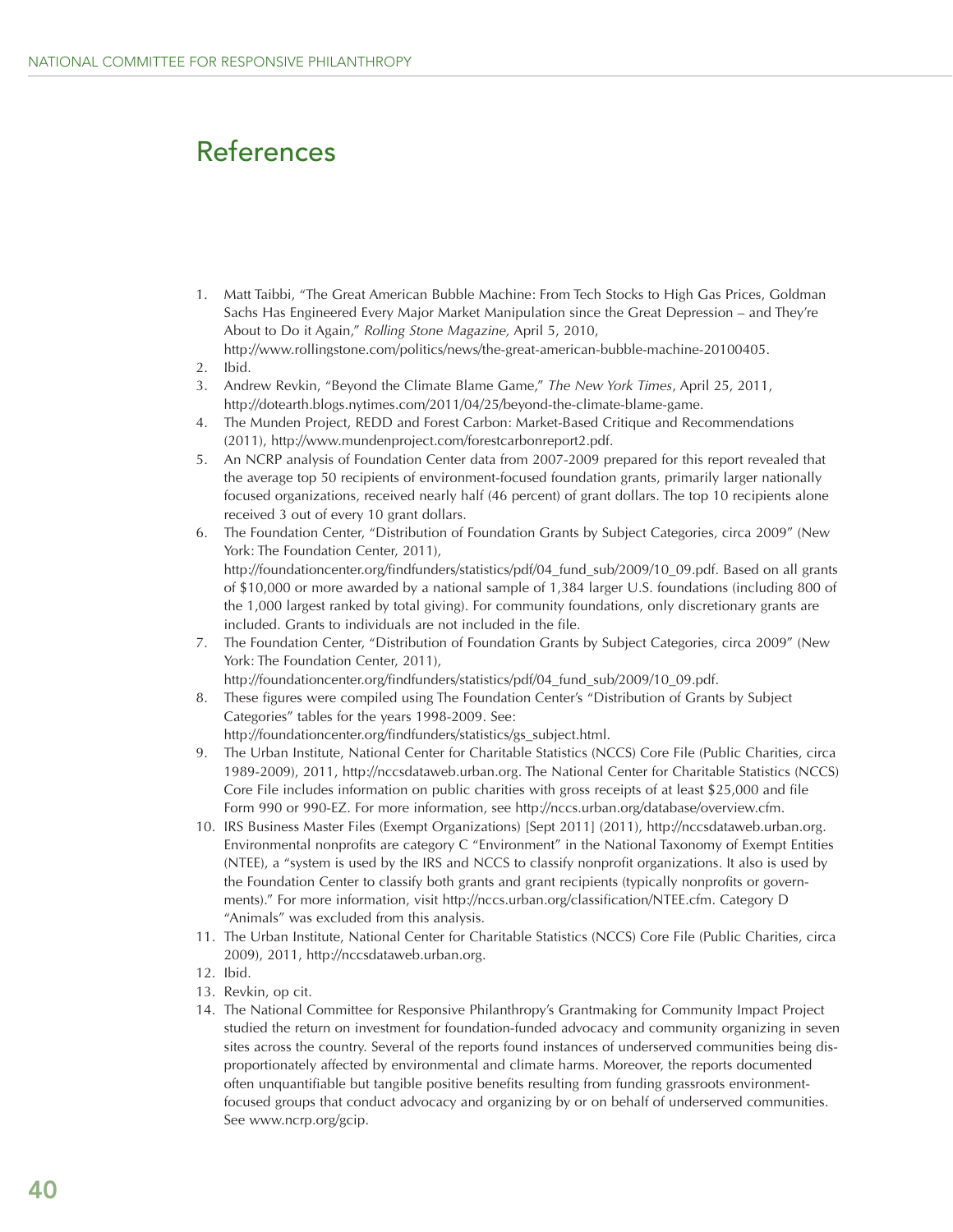- 15. NCRP's Criteria for Philanthropy at Its Best analyzed grants intended to benefit one or more of 11 "marginalized" communities tracked by the Foundation Center. Those 11 groups were: economically disadvantaged persons; racial or ethnic minorities; women and girls; people with AIDS; people with disabilities; aging, elderly and senior citizens; immigrants and refugees; crime and abuse victims; offenders and ex-offenders; single parents; and LGBTQ citizens. See Niki Jagpal, *Criteria for Philanthropy at Its Best: Benchmarks to Assess and Enhance Grantmaker Impact* (Washington, D.C.: National Committee for Responsive Philanthropy, 2009), http://www.ncrp.org/paib.
- 16. The Foundation Center, Environmental Grantmakers Association, *Tracking the Field, Volume 2: A Closer Look at Environmental Grantmaking* (New York: Environmental Grantmakers Association, 2009).
- 17. The Foundation Center, *Key Facts on Social Justice Grantmaking* (New York: Foundation Center, 2011), http://foundationcenter.org/gainknowledge/research/pdf/keyfacts\_social\_2011.pdf, and Tanya E. Coke, Scott Nielsen, Henry A.J. Ramos, Sherry Seward and Bradford K. Smith, *Social Justice Grantmaking II: An Update on U.S. Foundation Trends*, ed. Steven Lawrence (New York: Foundation Center, 2009).
- 18. Niki Jagpal, *Criteria for Philanthropy at Its Best: Benchmarks to Assess and Enhance Grantmaker Impact*, National Committee for Responsive Philanthropy, March 2009.
- 19. Jennifer Bradley and Bruce Katz, "A Small-town or Metro Nation?" October 8, 2008, http://www.brookings.edu/articles/2008/1008\_smalltowns\_katz.aspx.
- 20. Stephen Sterling, *Whole Systems Thinking as a Basis for Paradigm Change in Education: Explorations in the Context of Sustainability*, Doctoral Thesis, (University of Bath, 2003), p. 403, http://www.bath.ac.uk/cree/sterling/index.htm.
- 21. Some contend that the environmental movement of today is a part of the sociocultural discontent created by the zeitgeist of the anti-war movement of the 1960s, and that it was, in fact, an "easy" way out of the difficult discussions and decision making around the anti-war movement.
- 22. Elaine Woo, "Dagmar Wilson dies at 94; organizer of women's disarmament protesters," *The Los Angeles Times*, January 30, 2011, http://www.latimes.com/news/obituaries/la-me-dagmar-wilson-20110130,0,5499397.story.
- 23. Lawrence S. Wittner, *Confronting the Bomb: A Short History of the World Nuclear Disarmament Movement* (Stanford, CA: Stanford University Press, 2009).
- 24. J. Samuel Walker, *Three Mile Island: A Nuclear Crisis in Historical Perspective* (Berkeley: University of California Press, 2004) pp. 10-11.
- 25. Executive Order No. 12,898, Federal Register Vol. 59, No. 32 (February 16, 1994), http://www.archives.gov/federal-register/executive-orders/pdf/12898.pdf.
- 26. Federal Interagency Working Group on Environmental Justice, Environmental Protection Agency, *Memorandum of Understanding on Environmental Justice and Executive Order 12898* (August 4, 2011), http://www.epa.gov/environmentaljustice/resources/publications/interagency/ej-mou-2011- 08.pdf, and OMB Watch, "Obama Administration Issues Environmental Justice MOU" (August 16, 2011), http://www.ombwatch.org/node/11826.
- 27. Kari Lydersen, "Days May Be Numbered for Chicago Coal Plants," *Midwest Energy News*, (April 19, 2011) http://www.midwestenergynews.com/2011/04/19/days-may-be-numbered-for-chicago-coalplants.
- 28. John M. Broder, "Climate Change Doubt Is Tea Party Article of Faith," *New York Times* (October 20, 2010), http://www.nytimes.com/2010/10/21/us/politics/21climate.html.
- 29. Lee Fang, "Lobbyist Dick Armey's Pollution Gospel: 'As An Article Of Faith,' It Is 'Pretentious' To Believe In Global Warming," Think Progress (July 31, 2009), http://thinkprogress.org/politics/2009/07/31/53658/armey-pollution-gospel.
- 30. Rush Limbaugh, "Liberty, Incandescent Lightbulbs and the Global Warming Hoax," *The Rush Limbaugh Show* (January 3, 2008), http://www.rushlimbaugh.com/home/daily/site\_010308/content/01125117.guest.html.
- 31. Joe Romm, "Ohio Tea Party survey to candidates: 'The regulation of Carbon Dioxide in our atmosphere should be left to God and not government and I oppose all measures of Cap and Trade as well as the teaching of global warming theory in our schools,'" Think Progress (September 1, 2010), http://thinkprogress.org/romm/2010/09/01/206659/tea-party-candidate-survey-global-warming-denial.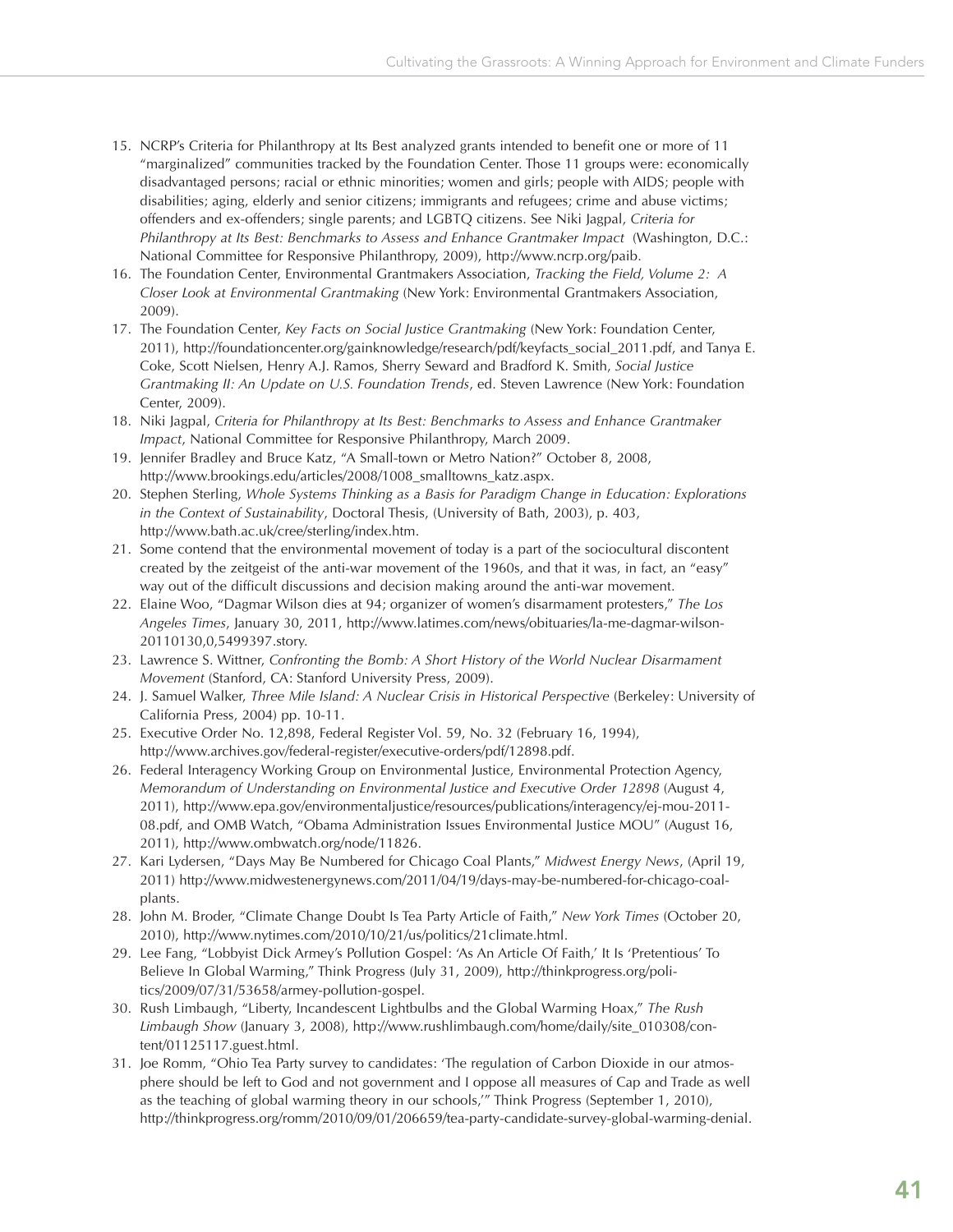- 32. Vanessa Williamson, Theda Skocpol, and John Coggin, "The Tea Party and the Remaking of Republican Conservatism," *Perspectives on Politics*, Vol. 9, No. 1 (2011), http://www.clas.ufl.edu/users/sccraig/readings/williamson.perspectives.2011.pdf.
- 33. Frank Newport, "Americans' Global Warming Concerns Continue to Drop," Gallup, March 11, 2010, http://www.gallup.com/poll/126560/americans-global-warming-concerns-continue-drop.aspx.
- 34. Lydia Saad, "Americans Firm in Prioritizing Economy Over Environment," Gallup, March 18, 2010, http://www.gallup.com/poll/126788/americans-firm-prioritizing-economy-environment.aspx.
- 35. Liz Goodwin, "Poll: Most Republicans don't believe in climate change," *Yahoo! News*, November 17, 2010, http://news.yahoo.com/blogs/lookout/poll-most-republicans-don-t-believe-climate-change.html.
- 36. Ryan Lizza, "As the World Burns," *The New Yorker*, October 11, 2010, http://www.newyorker.com/reporting/2010/10/11/101011fa\_fact\_lizza.
- 37. Brad Friedman, "Poll: Extremist 'Tea Party' Represents Minority Fringe Views, As Media Ignore Majority Opinion," Project Vote, September 27, 2010, http://www.projectvote.org/in-the-news/595 poll-extremist-tea-party-represents-minority-fringe-views-as-media-ignore-majority-opinion.html.
- 38. PollingReport.com, "Environment," 2011, http://www.pollingreport.com/enviro.htm.
- 39. Jane Mayer, "Covert Operations," *The New Yorker*, August 30, 2010,
- http://www.newyorker.com/reporting/2010/08/30/100830fa\_fact\_mayer?currentPage=all.
- 40. Mayer, op cit.
- 41. Greenpeace USA, "Koch Industries: Still Fueling Climate Denial," April 14, 2011, http://www.greenpeace.org/usa/Global/usa/planet3/publications/gwe/Koch-Ind-Still-Fueling-Climate-Denial.pdf.
- 42. Alex Altman, "Why Occupy Wall Street Is More Popular than the Tea Party," Swampland, October 13, 2011, http://swampland.time.com/2011/10/13/why-occupy-wall-street-s-more-popular-than-the-teaparty.
- 43. Joshua Kahn Russell, "Open Letter to 1Sky from the Grassroots," *Grist*, October 23, 2010, http://www.grist.org/article/2010-10-23-open-letter-to-1-sky-from-the-grassroots.
- 44. Mark Randazzo, "A Funders' Collaborative for the 21st Century In Support of Grassroots Organizing and Movement-building," Funders Network on Transforming the Global Economy, October 2011.
- 45. Doug McAdam, *Political process and the development of the black insurgency, 1930* (Chicago: University of Chicago Press, 1982).
- 46. New World Foundation, *Funding Social Movements: The New World Foundation Perspective* (New York: New World Foundation, 2003), http://newwf.org/sites/default/files/Social\_Movements\_en.pdf.
- 47. "High Levels of Potentially Toxic Flame Retardants in California Pregnant Women," ScienceDaily, August 10, 2011, http://www.sciencedaily.com/releases/2011/08/110810093826.htm.
- 48. Mireya Navarro, "Parents Seek More Action on PCBs in Schools," *New York Times*, February 3, 2011, http://www.nytimes.com/2011/02/04/nyregion/04pcb.html.
- 49. Food and Water Watch, "Testing Finds Arsenic in Apple Juice," July 21, 2011, http://foodandwaterwatch.org/pressreleases/testing-finds-arsenic-in-apple-juice.
- 50. "US Cancer Death Rates in Decline: Annual Report Focuses on Brain Tumors," ScienceDaily, March 31, 2011, http://www.sciencedaily.com/releases/2011/03/110331163512.htm. According to the report, "among children, cancer death rates continued a decline that began in the 1970s; however, the incidence of childhood cancer increased by about 0.6 percent a year from 1992-2007."
- 51. National Diabetes Information Clearinghouse, National Institutes of Health, "National Diabetes Statistics, 2011" (2011), http://diabetes.niddk.nih.gov/dm/pubs/statistics.
- 52. Lara J. Akinbami, Jeanne E. Moorman and Xiang Liu, "Asthma Prevalence, Health Care Use, and Mortality: United States, 2005-2009," *National Health Statistics Reports*, No. 32 (National Center for Health Statistics, Centers for Disease Control and Prevention, January 12, 2011), http://www.cdc.gov/nchs/data/nhsr/nhsr032.pdf.
- 53. Intergovernmental Panel on Climate Change, *Climate Change 2007: Impacts, Adaptation, and Vulnerability. Contribution of Working Group II to the Fourth Assessment Report of the Intergovernmental Panel on Climate Change*, Martin L. Parry, Osvaldo F. Canziani, Jean P. Palutikof, Paul J. van der Linden, and Clair E. Hanson, eds. (Cambridge, United Kingdom, Cambridge University Press, 2007), http://www.ipcc-wg2.org/index.html. See also Environmental Protection Agency, "Extreme Events," November 29, 2011, http://www.epa.gov/climatechange/effects/extreme.html.
- 54. John Mitterholzer, personal correspondence, September 1, 2011.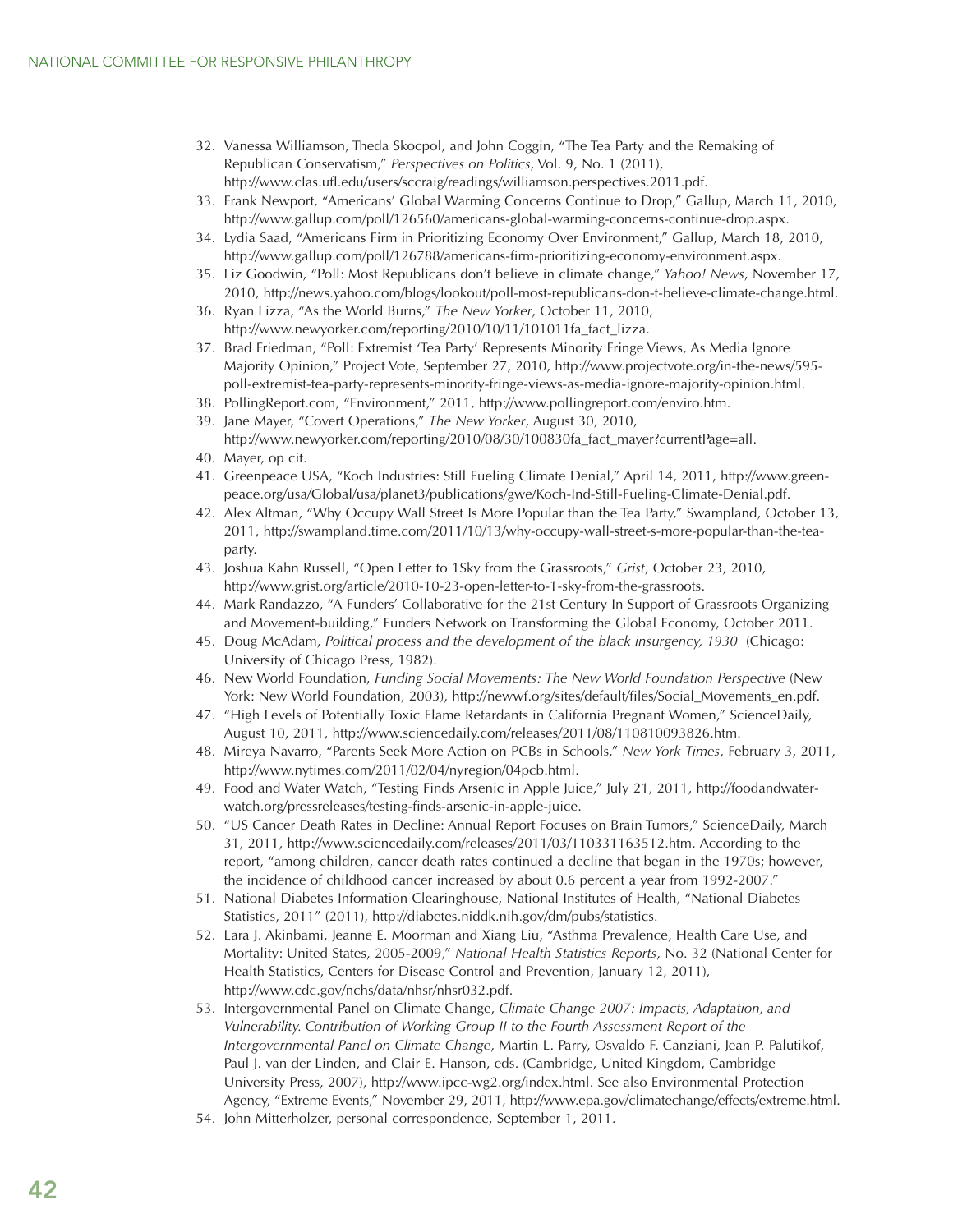- 55. Cathy Lerza, A Perfect Storm: Lessons from the Defeat of Proposition 23, Funders Network on Transforming the Global Economy (FNTG), April 2011, http://www.fntg.org/documents/ Prop23CaseStudy\_000.pdf
- 56. Danielle Deane served the maximum eight-year program officer term at the Hewlett Foundation from 2003-2011. She built and managed the Environment Program's New Constituencies for The Environment initiative. The case study represents her views and not necessarily those of the Hewlett Foundation.
- 57. NCE is now called Broad Based Support.
- 58. Paul Brest and Hal Harvey, *Money Well Spent: A Strategic Plan for Smart Philanthropy* (New York: Bloomberg, 2008).
- 59. Joss Garman, "Youth Driving the Environmental Movement." *Ecologist*, 25, March, 2009, http://www.theecologist.org/blogs\_and\_comments/commentators/Joss\_Garman/269622/youth\_driving the environmental movement.html.
- 60. Joy Cushman, Benjamin Farley, Pilar Weiss, and Heather Booth, *Engaging the Emerging Majority: The Case for Voter Registration in 2012 and Beyond* (Washington, DC: New Organizing Institute Education Fund, 2011), http://neworganizingeducation.com/media/attachments/ Emerging Majority Report 1.pdf.
- 61. "Kids vs. Global Warming: Suing the Government for the Environment," *Public Radio International*, June 22, 2011, http://www.pri.org/stories/business/social-entrepreneurs/kids-vs-global-warming-suingthe-government-for-the-environment4539.html,.
- 62. Gail Sheehy. "A moment of 'truth' set one teen on a path of activism," *USA Today*, April 19, 2011, http://yourlife.usatoday.com/parenting-family/caregiving/story/2011/04/A-moment-of-Truth-set-oneteen-on-a-path-of-activism/46252308/1.
- 63. Lucia Graves, "Youth Environmental Movement Frustrated with Obama: 'I Want the President I Campaigned For to Show Up'," *The Huffington Post*, April 15, 2011, http://www.huffingtonpost.com/2011/04/15/youth-environmental-movement-frustrated-withobama\_n\_849659.html.
- 64. Thomas Penny, "U.S. White Population Will Be Minority by 2042, Government Says," *Bloomberg*, August 14, 2008, http://www.bloomberg.com/apps/news?pid=newsarchive&sid=afLRFXgzpFoY.
- 65. Greenberg Quinlan Rosner Research, "Agenda and Advocacy Survey: Keeping Obama Surge Voters Engaged," February 11, 2011, http://www.gqrr.com/articles/2316/5129\_wvwv%20\_Rising%20American%20Electorate%20agenda%20Survey\_%20m1.%20doc.pdf.
- 66. Terra Lingua, "Biocultural Diversity The True Web of Life," 2012, http://www.terralingua.org/overview-bcd.
- 67. "A Proposed Joint Programme of Work on Biological and Cultural Diversity Lead by the Secretariat of the Convention on Biodiversity and UNESCO," International Conference on Biological and Cultural Diversity: Diversity for Development – Development for Diversity, June 8-10, 2010, http://www.unesco.org/mab/doc/iyb/icbcd\_working\_doc.pdf.
- 68. ibid.
- 69. Personal correspondence, July 2011.
- 70. Angela Glover Blackwell, America's Tomorrow: Equity is the Answer, *PolicyLink*, retrieved June 26, 2011 at http://www.policylink.org/site/c.lkIXLbMNJrE/b.7494011/k.7368/Equity\_is\_the\_Answer.htm.
- 71. Ibid.
- 72. Jorge Madrid and Alejandro Garcia, "Committing to Environmental Justice," Think Progress, April 23, 2011, http://thinkprogress.org/romm/2011/04/23/207951/celebrating-earth-day-with-a-commitmentto-environmental-justice.
- 73. Mireya Navarro, "In Environmental Push, Looking to Add Diversity," *New York Times*, March 9, 2009.
- 74. Angela Park, *Everybody s Movement: Environmental Justice and Climate Change* (Washington, DC: Environmental Support Center, December 2009), pp. 3-4.
- 75. Marcelo Bonta and Charles Jordan, Diversifying the Conservation Movement," in Emily Enderle, ed., *Diversity and the Future of the US Environmental Movement* (New Haven, CT: Yale School of Forestry & Environmental Studies, 2007), http://www.environmentaldiversity.org/documents/diversifying\_conservation.pdf.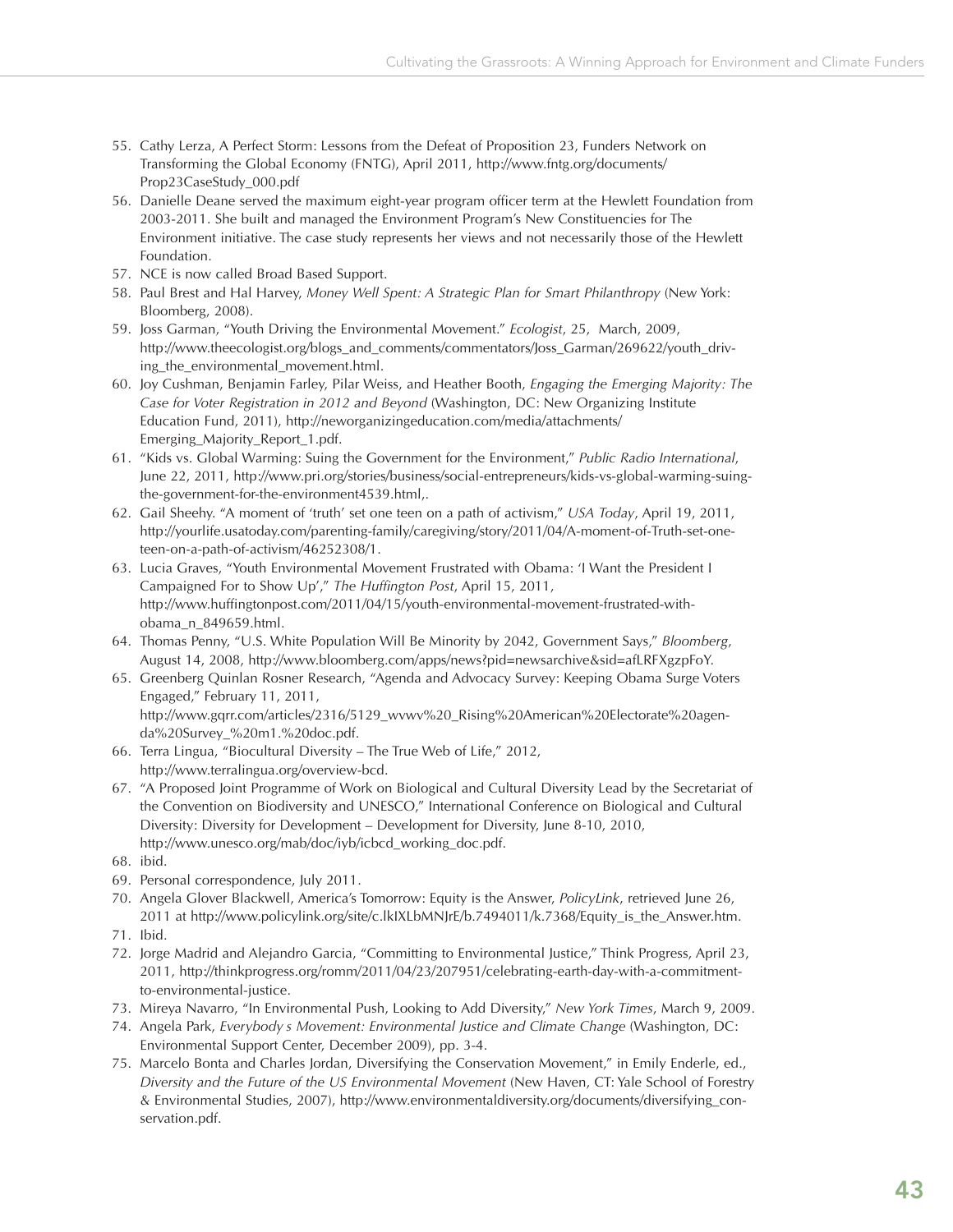- 76. Navarro, op cit.
- 77. john a. powell, "Race-sensitive Policies through Targeted Universalism," America's Future Now! Conference, Washington, DC, June 3, 2009.
- 78. Manuel Pastor, Rachel Morello-Frosch, and James L. Sadd, "The Air is Always Cleaner on the Other Side: Race, Space, and Air Toxics Exposures in California," *Journal of Urban Affairs*, Vol. 27, No. 2 (2005), 127-148.
- 79. Port of Los Angeles, "2010 Was Another Year of Significant Decreases in Air Pollution at Port of Los Angeles," August 18, 2011,

http://www.portoflosangeles.org/newsroom/2011\_releases/news\_081811\_air\_quality\_report.asp.

- 80. john a. powell, "Race, Place, and Opportunity," *The American Prospect*, September 21, 2008, http://prospect.org/cs/articles?article=race\_place\_and\_opportunity.
- 81. Jagpal, op cit.
- 82. Lisa Abbott, personal correspondence, September 27, 2011.
- 83. See also Solidago Foundation, "Funding Strategy," 2012, http://www.solidago.org/funding-strategy.
- 84. Kathy Sessions, E-mail communication, October 14, 2011.
- 85. Michael Edwards, *Just Another Emperor? The Myths and Realities of Philanthrocapitalism* (New York: Demos, The Young Foundation, 2008), http://www.nonprofitquarterly.org/images/fbfiles/files/Just\_Another\_Emperor.pdf.
- 86. Ibid.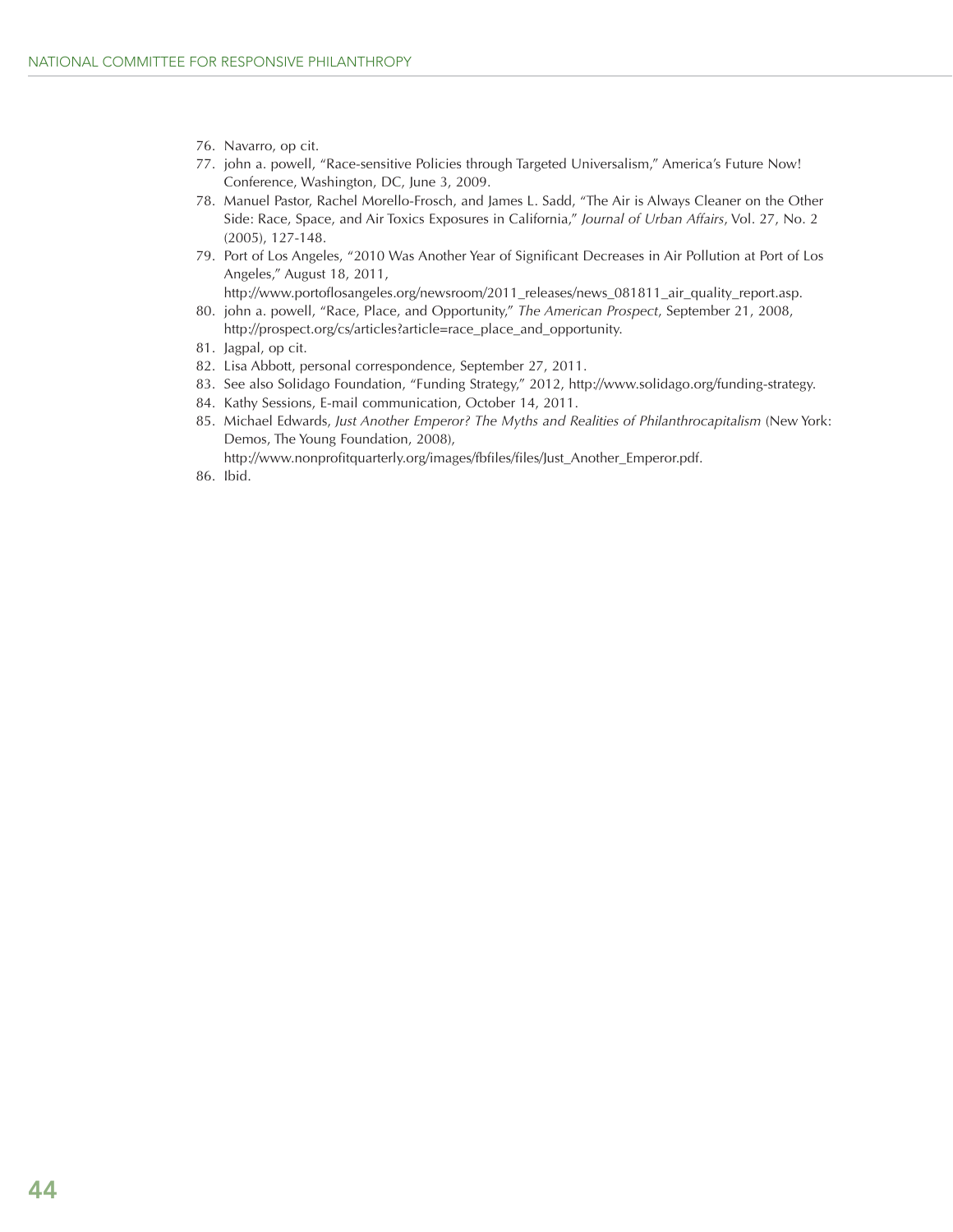#### NCRP STAFF

|                                                          | <b>Meredith Brodbeck COMMUNICATIONS ASSOCIATE</b>                 |
|----------------------------------------------------------|-------------------------------------------------------------------|
| Samantha Davis FIFLD ASSISTANT                           |                                                                   |
|                                                          | Sean Dobson FIFLD DIRECTOR                                        |
|                                                          | <b>Aaron Dorfman</b> EXECUTIVE DIRECTOR                           |
|                                                          | Kevin Faria DEVELOPMENT DIRECTOR                                  |
|                                                          | Niki Jagpal RESEARCH & POLICY DIRECTOR                            |
|                                                          | Kevin Laskowski RESEARCH & POLICY ASSOCIATE                       |
| Anna Kristina ("Yna") C. Moore - COMMUNICATIONS DIRECTOR |                                                                   |
|                                                          | Lisa Ranghelli DIRECTOR, GRANTMAKING FOR COMMUNITY IMPACT PROJECT |
| Christine Reeves FIELD ASSOCIATE                         |                                                                   |
|                                                          | Beverley Samuda-Wylder SENIOR ADMINISTRATIVE ASSOCIATE            |
|                                                          |                                                                   |

#### BOARD OF DIRECTORS

#### EXECUTIVE COMMITTEE

| Diane Feeney (CHAIR) FRENCH AMERICAN CHARITABLE TRUST      |
|------------------------------------------------------------|
| Dave Beckwith (VICE CHAIR) NEEDMOR FUND                    |
| Cynthia Guyer (SECRETARY) RUBIN MUSEUM OF ART              |
| Robert Edgar (TREASURER) COMMON CAUSE                      |
| Sherece Y. West (AT-LARGE) WINTHROP ROCKEFELLER FOUNDATION |
|                                                            |

#### DIRECTORS

| Pablo Eisenberg   | PUBLIC POLICY INSTITUTE, GEORGETOWN UNIVERSITY |
|-------------------|------------------------------------------------|
|                   | Marjorie Fine THE LINCHPIN CAMPAIGN            |
| Ana Garcia-Ashlev | <b>GAMALIEL FOUNDATION</b>                     |
| Judy Hatcher      | INDPENDENT CONSULTANT                          |
| Trista Harris     | <b>HEADWATERS FOUNDATION FOR JUSTICE</b>       |
| Priscilla Hung    | <b>COMMUNITY PARTNERS</b>                      |
| Gara LaMarche     | ROBERT F. WAGNER SCHOOL OF PUBLIC SERVICE,     |
|                   | <b>NEW YORK UNIVERSITY</b>                     |
| Joy Persall       | <b>BUSH FOUNDATION LEADERSHIP FELLOW</b>       |
| Ai-jen Poo        | NATIONAL DOMESTIC WORKERS ALLIANCE             |
| Cynthia Renfro    | <b>MARGUERITE CASEY FOUNDATION</b>             |
| Russell Roybal    | NATIONAL GAY AND LESBIAN TASK FORCE            |
| Gary Snyder       | NONPROFIT IMPERATIVE                           |
|                   |                                                |

#### PAST BOARD CHAIRS

| Paul Castro JEWISH FAMILY SERVICE OF LOS ANGELES               |
|----------------------------------------------------------------|
| John Echohawk NATIVE AMERICAN RIGHTS FUND                      |
| Pablo Eisenberg PUBLIC POLICY INSTITUTE, GEORGETOWN UNIVERSITY |
| David R. Jones COMMUNITY SERVICE SOCIETY OF NEW YORK           |
| Terry Odendahl GLOBAL GREENGRANTS FUND                         |

*Organization affiliation for identification purposes only.*